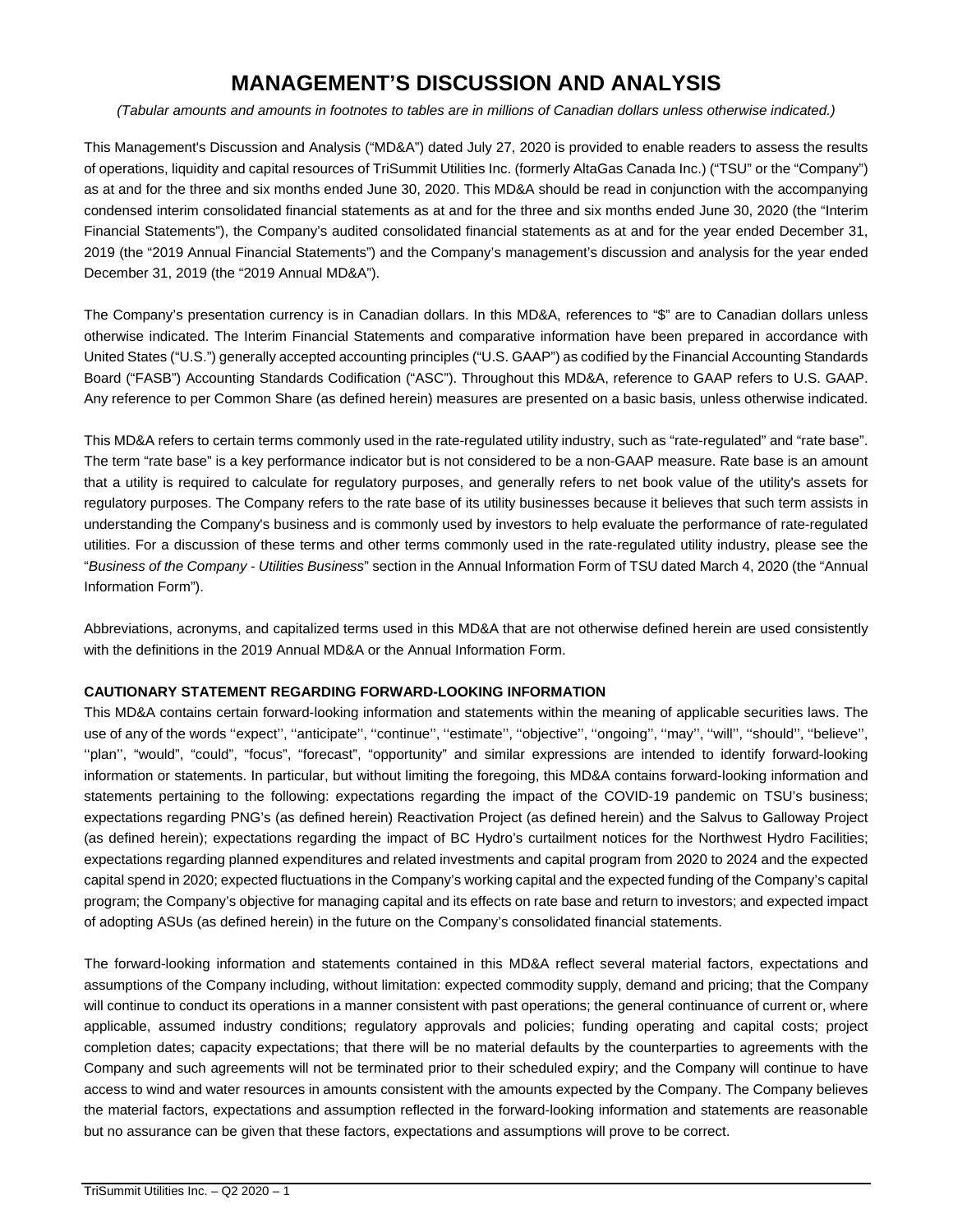The forward-looking information and statements included in this MD&A are not guarantees of future performance and should not be unduly relied upon. Such information and statements involve known and unknown risks, uncertainties and other factors that may cause actual results or events to differ materially from those anticipated in such forward-looking information and statements, including, without limitation: changes in the demand for or supply of the Company's services; unanticipated operating results; changes in regulatory matters; limited, unfavourable or a lack of access to capital markets; increased costs; the impact of competitors; attracting and retaining skilled personnel and certain other risks (including, without limitation, those risks identified elsewhere in this MD&A); and the other factors discussed under the heading *"Risk Factors"* in the Annual Information Form and set out in the Company's other continuous disclosure documents.

The Company believes the forward-looking statements in this MD&A are reasonable. However, such statements are not a guarantee that any of the actions, events or results of the forward-looking statements will occur, or if any of them do occur, their timing or what impact they will have on the Company's results of operations or financial condition. Because of these uncertainties, investors should not put undue reliance on any forward-looking statements.

The forward-looking statements included in this MD&A are expressly qualified by this cautionary statement and are made as of the date of this MD&A. The Company does not undertake any obligation to publicly update or revise any forward-looking statements except as required by Canadian securities laws.

Additional information relating to the Company, including the Annual Information Form, is available on SEDAR at *www.sedar.com.*

# **THE COMPANY**

On March 31, 2020, the Public Sector Pension Investment Board ("PSP Investments") and the Alberta Teachers' Retirement Fund Board ("ATRF") completed the acquisition of all of the outstanding common shares of TSU (the "Common Shares") by TriSummit Cycle Inc. (formerly PSPIB Cycle Investments Inc.) (the "Purchaser"), a company in which PSP Investments indirectly holds a majority economic interest and ATRF indirectly holds a minority economic interest, with an all-cash transaction pursuant to a plan of arrangement (the "Arrangement"). The Purchaser acquired each Common Share for \$33.50 in cash and the Company is now a wholly-owned subsidiary of the Purchaser. In connection with the completion of the Arrangement, the Company changed its name to "TriSummit Utilities Inc.". TSU remains incorporated under the *Canada Business Corporations Act*, with its headquarters located in Calgary, Alberta. While TSU does not have its securities listed on any stock exchange, it will continue to be a reporting issuer under applicable Canadian securities laws because its public debt remains outstanding. The Company does not expect that the Arrangement will have any effect on the financial condition, financial performance or cash flows of the Company.

The Company owns rate-regulated natural gas distribution and transmission utility businesses through its operating subsidiaries AltaGas Utilities Inc. ("AUI") in Alberta, Pacific Northern Gas Ltd. ("PNG") and Pacific Northern Gas (N.E.) Ltd. in British Columbia and Heritage Gas Limited ("HGL") in Nova Scotia. The Company also owns the Bear Mountain Wind Park and an approximately 10 percent indirect interest in the Northwest Hydro Facilities.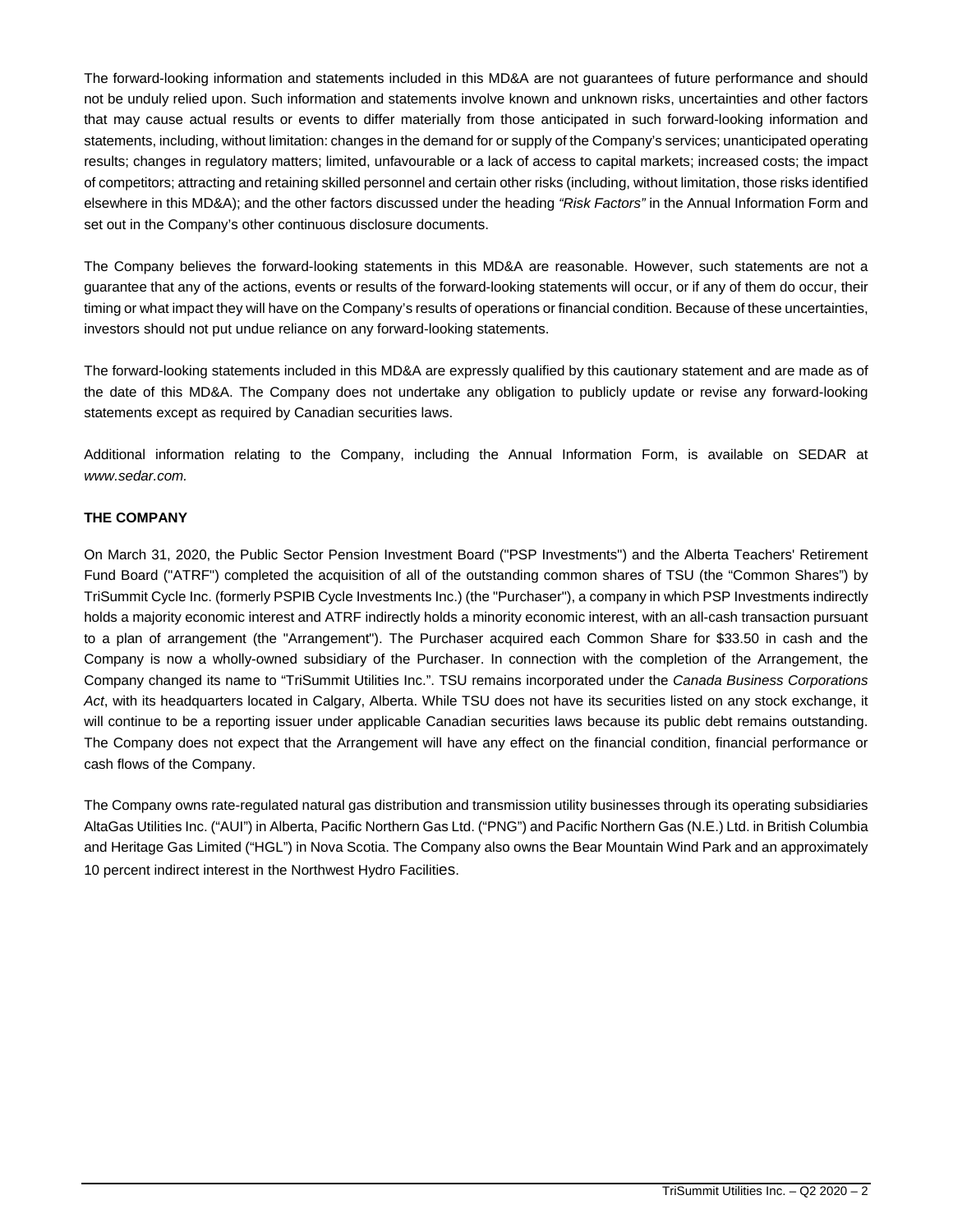# **SECOND QUARTER FINANCIAL HIGHLIGHTS**

(Normalized EBITDA, normalized funds from operations, normalized net income, net debt, and net debt to total capitalization ratio are non-GAAP financial measures. Please see the *"Non-GAAP Financial Measures"* section of this MD&A.)

- Net income after taxes was \$0.3 million (\$0.01 per Common Share) compared to \$3.9 million (\$0.13 per Common Share) in the second quarter of 2019.
- Normalized net income was \$1.8 million (\$0.06 per Common Share), compared to \$3.8 million (\$0.13 per Common Share) in the second quarter of 2019.
- Operating income was \$8.0 million, a decrease of 6 percent compared to \$8.5 million in the second quarter of 2019.
- Normalized EBITDA was \$20.4 million, an increase of 17 percent compared to \$17.5 million in the second quarter of 2019.
- Normalized funds from operations were \$10.4 million (\$0.35 per Common Share), an increase of 24 percent compared to \$8.4 million (\$0.28 per Common Share) in the second quarter of 2019.
- Net debt was \$669.7 million as at June 30, 2020, compared to \$669.5 million as at December 31, 2019.
- Net debt to total capitalization ratio was 52.3 percent as at June 30, 2020, compared to 51.9 percent as at December 31, 2019.
- Rate base as at June 30, 2020 was \$948 million inclusive of construction work in progress, compared to \$900 million as at June 30, 2019.
- On April 7, 2020, TSU completed the issuance of \$100 million of medium-term notes ("MTNs") with a coupon rate of 3.13 percent and a maturity date of April 7, 2027.
- On April 21, 2020, HGL received final approval from the Nova Scotia Utility and Review Board ("NSUARB") to revise the Customer Retention Program ("CRP") deferral mechanism and to extend the program to the end of 2023 as requested, effective January 1, 2020.
- On May 1, 2020, PNG issued a public notice announcing the launch of a binding open season auction for May 13, 2020 for shippers to bid on capacity on the proposed reactivation of PNG's existing pipeline system. The auction closed on June 1, 2020 with PNG receiving bids from several interested parties.
- On May 28, 2020, the Alberta Utilities Commission ("AUC") approved AUI's application for deferral accounts for the purposes of administering deferred payments under the *Utility Payment Deferral Program Act* (Alberta) for residential, farm and small commercial customers who are experiencing financial hardship as a direct result of the COVID-19 pandemic.
- On June 10, 2020, the British Columbia Utilities Commission ("BCUC") approved PNG's application to offer a bill payment deferral program between April 17, 2020 and June 30, 2020 to residential and small commercial customers who have experienced a loss of income or revenue as a result of the COVID-19 pandemic along with the establishment of deferral accounts to capture unplanned costs and bad debt expense as a result of the impact of the COVID-19 pandemic.

# **OVERVIEW OF THE BUSINESS**

TSU has three reporting segments:

- Utilities, which owns and operates utility assets that deliver natural gas to end-users in Alberta, British Columbia and Nova Scotia. TSU also owns a one-third equity interest in the utility that delivers natural gas to end-users in Inuvik, Northwest Territories. In aggregate, the Utilities have approximately \$948 million of rate base as at June 30, 2020 inclusive of construction work in progress and serve approximately 131,000 customers across Canada.
- Renewable Energy, which includes the Bear Mountain Wind Park and an approximately 10 percent indirect interest in the Northwest Hydro Facilities.
- Corporate, which primarily includes the cost of providing shared services, financing and access to capital, and general corporate support.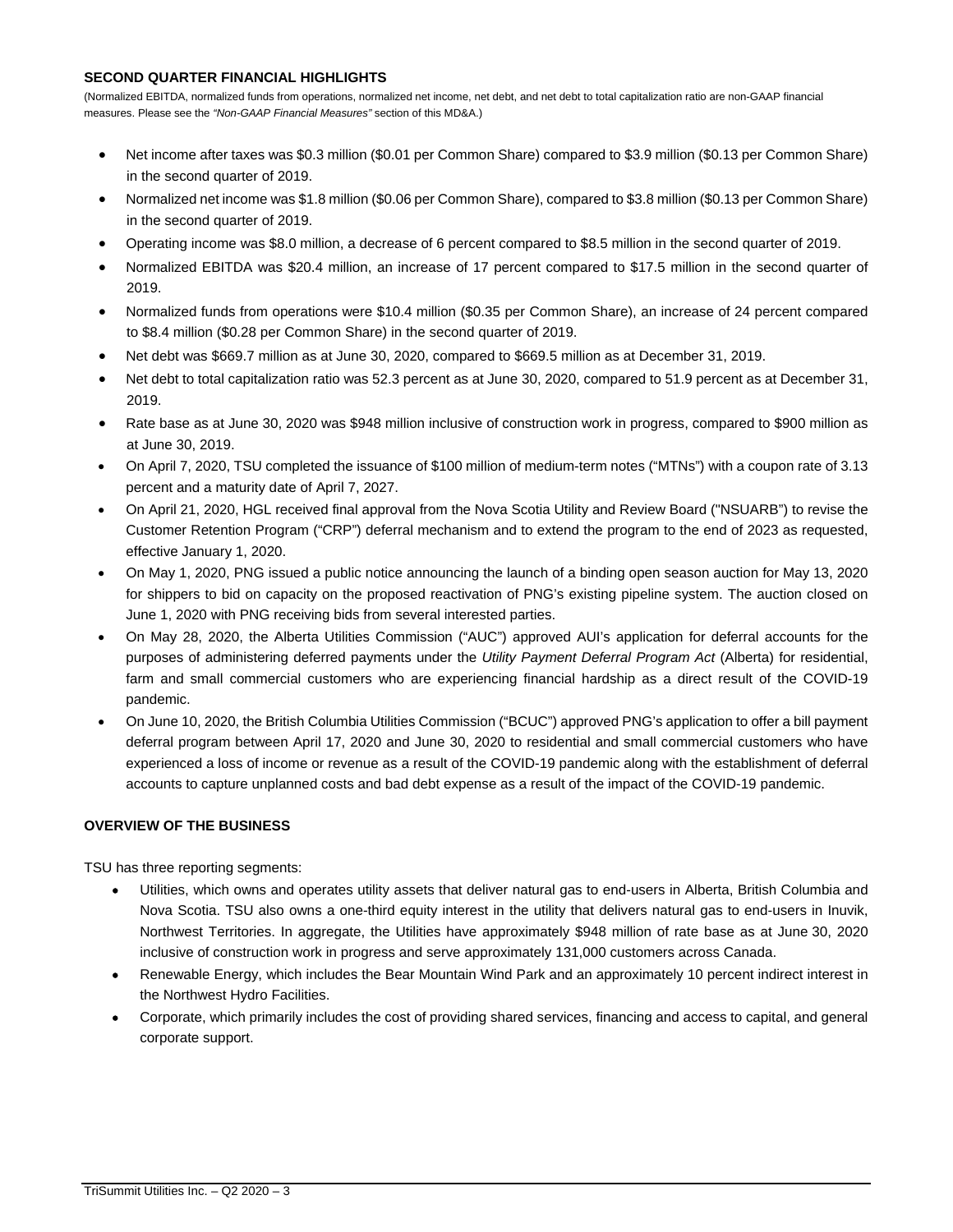#### **BUSINESS AND REGULATORY UPDATES**

#### Impact of the COVID-19 Pandemic

In response to the novel coronavirus of 2019 ("COVID-19") pandemic, provincial governments across Canada have enacted emergency measures to combat the spread of the virus. These measures, which include, without limitation, the implementation of temporary closure of non-essential businesses may cause disruption within the service territories in which TSU's utilities operate. During the second quarter of 2020, TSU and its utilities focused on the health and safety of their employees and customers while continuing to provide safe and reliable services. Several customer relief initiatives were provided to customers during this period as further discussed below.

In March 2020, the Government of Alberta announced a program for Albertans who were experiencing financial hardship directly related to the COVID-19 pandemic to be able to defer payment of electricity and natural gas bills until June 18, 2020 without any late fees or added interest payments. In addition, no Albertans could be disconnected from these services or see their services reduced during this period due to non-payment. Albertans who have enrolled in the bill deferral program must repay the deferred amount by June 18, 2021. On May 28, 2020, the AUC approved AUI's application to establish deferral accounts for the purposes of administering deferred payments under the *Utility Payment Deferral Program Act* (Alberta). As at June 30, 2020, AUI has deferred approximately \$2.2 million under these deferral accounts.

On March 23, 2020, the NSUARB approved HGL's request to offer discretionary temporary measures to customers impacted by the COVID-19 pandemic. These temporary measures include offering flexible payment plans for its customers, waiving late and interest fees, waiving fixed monthly customer charges for any customers that may temporarily lock their service, temporarily halting the Company's disconnection practices and temporarily suspending collections on overdue accounts. While HGL continues to waive late and interest fees for customers, beginning in early July, HGL resumed collection activities in connection with overdue accounts.

On June 10, 2020, the BCUC approved PNG's application to offer a bill payment deferral program between April 17, 2020 and June 30, 2020 to residential and small commercial customers that have experienced a loss of income or revenue as a result of the COVID-19 pandemic. The BCUC also granted approval for PNG to establish deferral accounts to capture unplanned costs incurred as a result of the COVID-19 pandemic and to capture bad debts that may be incurred specifically as a result of the impact of COVID-19. PNG will apply for the amortization of the COVID-19 deferral accounts in future revenue requirement applications. As at June 30, 2020, no amounts have been deferred under these accounts. During the second quarter of 2020, PNG also temporarily halted disconnection practices for overdue accounts related to COVID-19 disruption. PNG resumed collection efforts in connection with overdue accounts in late June.

While the COVID-19 pandemic did not significantly impact the carrying value of accounts receivable and the liquidity position of the Company as at June 30, 2020, given the unprecedented and changing developments surrounding the COVID-19 pandemic, it is not possible to reliably estimate the impact of the COVID-19 pandemic on the financial results and condition of the Company in future periods. As at June 30, 2020, the Company has approximately \$254.3 million of available credit facilities and a cash balance of \$36.9 million. The Company is continuing to monitor the potential impact of the pandemic on ongoing operations and associated financial implications.

#### BC Hydro Issues Curtailment Notices

On May 21, 2020, Coast Mountain Hydro Limited Partnership ("CMHLP") received notices from BC Hydro in relation to each of the Northwest Hydro Facilities. The notices stated that that BC Hydro will not accept and purchase energy under the applicable electricity purchase agreements ("EPAs") above a specific curtailment level for the period starting on May 24, 2020 through at least July 20, 2020, which period may be further extended by BC Hydro. BC Hydro cites the current COVID-19 pandemic and the related measures taken by governmental authorities in relation to it constituting a "force majeure" event under the EPAs. CMHLP disputes BC Hydro's position and has initiated an arbitration proceeding. The current curtailment levels for the period specified translates into an estimated reduction of distributions to TSU of approximately \$1.5 million, of which approximately \$1.2 million was realized in the second quarter of 2020.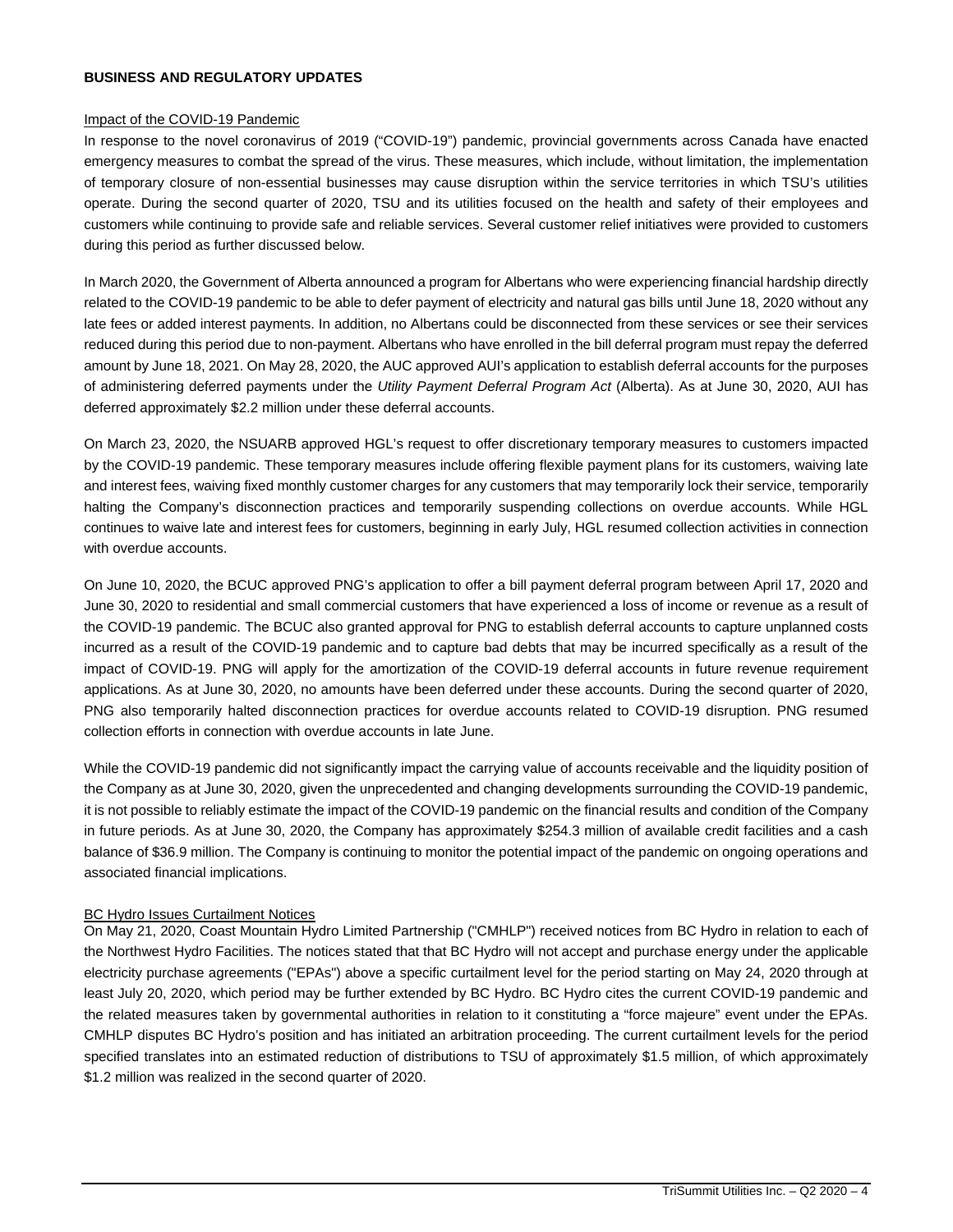# HGL's Customer Retention Program

On November 4, 2019, HGL filed an application with the NSUARB requesting to extend its CRP to the end of 2023. The CRP was set to expire at the end of 2020. In addition to retaining pricing flexibility to adjust rates for certain commercial customers, HGL also requested to change the CRP deferral mechanism to defer amounts equivalent to the price discount provided to certain small commercial customers, rather than suspending depreciation and deferring a portion of operating, maintenance and administrative expenses. On April 21, 2020, HGL received final approval from the NSUARB to revise the CRP deferral mechanism and to extend the program to the end of 2023 as requested. As the decision is effective January 1, 2020, the cumulative impact from this decision was reflected in TSU's second quarter results.

# PNG Reactivation Project and the Salvus to Galloway Project

On February 28, 2020, the BCUC issued Order G-3-20 granting approval of PNG's application of a large volume industrial transportation rate required in its proposed process for allocation of reactivated capacity on its existing pipeline system. The proposed reactivation involves natural gas deliveries from Station 4a on the Enbridge Westcoast Energy Inc. southern mainline near Summit Lake, British Columbia to three termination points: Terrace, Kitimat, and Prince Rupert, British Columbia. On May 1, 2020, PNG issued a public notice announcing the launch of a binding open season auction where shippers will have the opportunity to bid on capacity of up to approximately 88 million standard cubic feet per day based on either firm transportation service agreements ("TSA") or reserve capacity through transportation reservation agreements. In June 2020, the auction process was completed, and PNG received several bids from interested parties. PNG went through an evaluation process to rank the bids received and is currently working on negotiating contracts with the parties who submitted the highest-ranking bids. PNG is working to have executed TSAs with these parties during the third quarter of 2020. Once the TSAs are executed, PNG would commence system reactivation and recommissioning work to prepare for returning the system back to full utilization, subject to BCUC approvals (the "PNG Reactivation Project"). Integral to reactivating its system, PNG will work to repair and refurbish part of its 8" pipeline to Prince Rupert, British Columbia (the "Salvus to Galloway Project") which is required irrespective of the shipper demands to address the aging infrastructure and to ensure long-term reliable supply. The PNG Reactivation Project and the Salvus to Galloway Project are expected to cost up to \$135 million. Compared to the project costs previously disclosed in the first quarter of 2020, the estimated total project capital costs have increased by approximately \$15 million due to a refinement of project costs as well as the addition of interconnecting pipeline costs. In the fourth quarter of 2020, PNG expects to make submissions to the BCUC for approval of the two projects.

#### **CAPITAL PROGRAM GUIDANCE**

Over the 2020 to 2024 time period, TSU expects capital spending of \$450 to \$525 million at its Utilities. The expected capital program includes the PNG Reactivation Project, the Salvus to Galloway Project as well as investments in system betterment projects to maintain the safety and reliability of TSU's utility infrastructure, new business opportunities and technology improvements. In 2020, TSU continues to expect capital spend to be in the range of \$75 to \$85 million.

# **SEASONALITY**

Results for the Utilities segment have a high degree of seasonality associated with them as the second and third quarters usually produce lower net income as a result of warmer weather, lower customer demand, and certain expenses such as depreciation and operating and administrative expenses, which generally increase as a result of rate base growth and are more evenly distributed throughout the year. These increased costs are normally more than offset in the first and fourth quarters which produce higher net income as a result of colder weather and higher customer demand.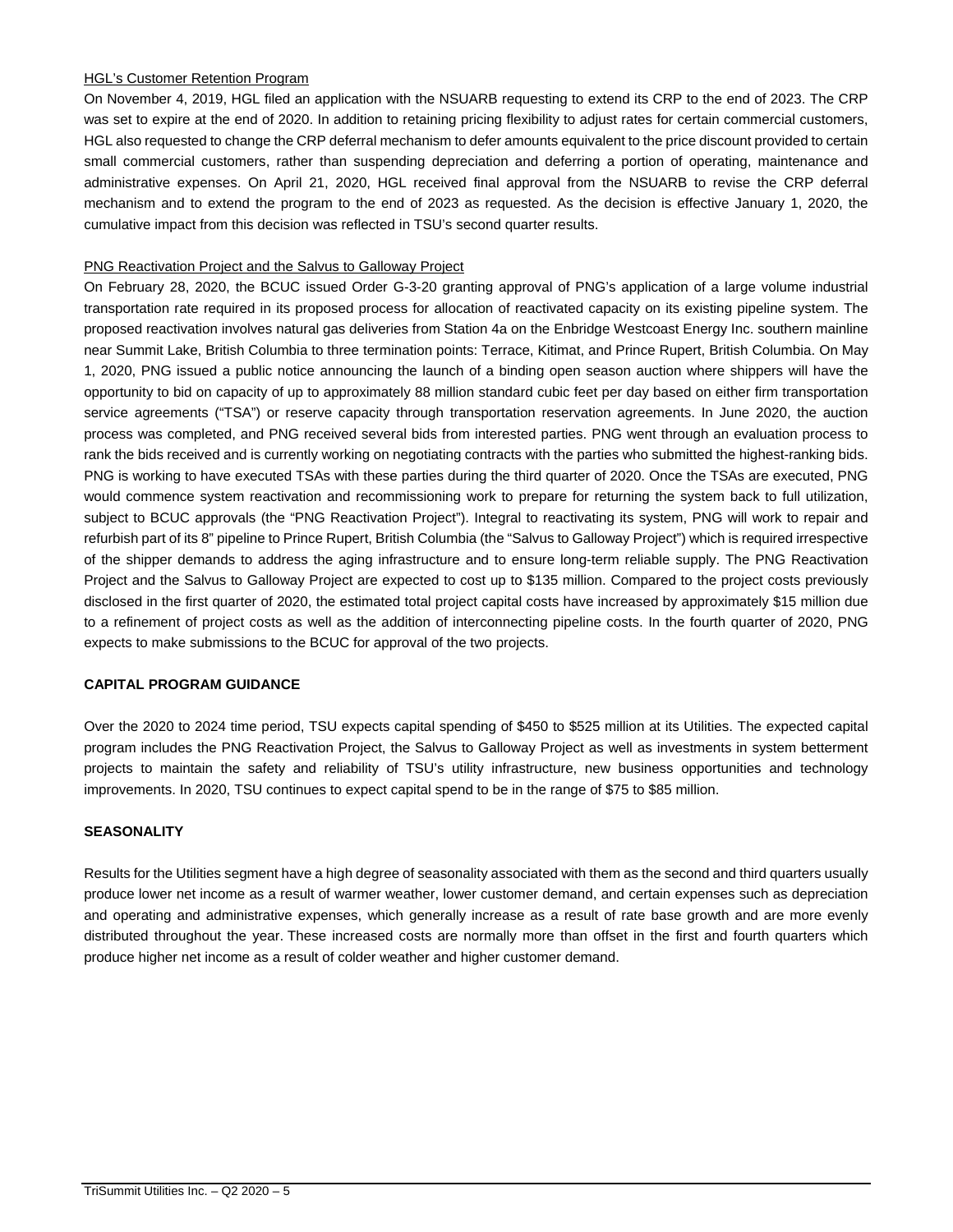# **SELECTED FINANCIAL INFORMATION**

The following tables summarize key financial results:

|                                                 |         | <b>Three Months Ended</b> |         |         |
|-------------------------------------------------|---------|---------------------------|---------|---------|
|                                                 |         | June 30                   |         | June 30 |
| (\$ millions)                                   | 2020    | 2019                      | 2020    | 2019    |
| Normalized EBITDA <sup>(1)</sup>                | 20.4    | 17.5                      | 60.7    | 55.7    |
| Operating income                                | 8.0     | 8.5                       | 18.9    | 37.1    |
| Net income after taxes                          | 0.3     | 3.9                       | 6.8     | 23.2    |
| Normalized net income <sup>(1)</sup>            | 1.8     | 3.8                       | 24.8    | 24.3    |
| Total assets                                    | 1,585.4 | 1,477.4                   | 1,585.4 | 1,477.4 |
| Total long-term liabilities                     | 899.3   | 804.5                     | 899.3   | 804.5   |
| Net additions to property, plant and equipment  | 11.3    | 12.1                      | 17.7    | 18.9    |
| Dividends declared                              | 7.8     | 7.1                       | 15.6    | 14.3    |
| Cash from operations                            | 7.1     | 21.3                      | 43.6    | 42.6    |
| Normalized funds from operations <sup>(1)</sup> | 10.4    | 8.4                       | 44.0    | 38.6    |

|                                                              |        | Three Months Ended |        | Six Months Ended |
|--------------------------------------------------------------|--------|--------------------|--------|------------------|
|                                                              |        | June 30            |        | June 30          |
| (\$ per Common Share, except Common Shares outstanding)      | 2020   | 2019               | 2020   | 2019             |
| Net income after taxes - basic                               | 0.01   | 0.13               | 0.23   | 0.77             |
| Net income after taxes - diluted                             | 0.01   | 0.13               | 0.23   | 0.77             |
| Normalized net income - basi $c^{(1)}$                       | 0.06   | 0.13               | 0.83   | 0.81             |
| Dividends declared                                           | 0.2600 | 0.2375             | 0.5200 | 0.4750           |
| Cash from operations                                         | 0.24   | 0.71               | 1.45   | 1.42             |
| Normalized funds from operations <sup>(1)</sup>              | 0.35   | 0.28               | 1.47   | 1.29             |
| Weighted average number of Common Shares outstanding - basic |        |                    |        |                  |
| (millions)                                                   | 30.0   | 30.0               | 30.0   | 30.0             |

(1) Non-GAAP financial measure; see discussion in the *"'Non-GAAP Financial Measures"* section of this MD&A.

The following table summarizes TSU's consolidated results:

|                                                      | <b>Three Months Ended</b> | Six Months Ended |        |         |
|------------------------------------------------------|---------------------------|------------------|--------|---------|
|                                                      |                           | June 30          |        | June 30 |
| $$$ millions)                                        | 2020                      | 2019             | 2020   | 2019    |
| Revenue                                              | 61.3                      | 61.3             | 174.3  | 179.9   |
| Cost of sales                                        | (17.4)                    | (21.4)           | (64.7) | (77.7)  |
| Operating and administrative expense                 | (25.9)                    | (24.6)           | (72.9) | (48.9)  |
| Accretion expense                                    | (0.1)                     |                  | (0.1)  | (0.1)   |
| Depreciation and amortization expense                | (9.6)                     | (7.4)            | (17.9) | (14.7)  |
| Income (loss) from equity investments                | 0.8                       | 1.4              | (0.7)  | 0.6     |
| Unrealized gain (loss) on foreign exchange contracts | (1.1)                     | (0.7)            | 0.5    | (1.9)   |
| Other income (loss)                                  | 0.1                       | (0.1)            | 0.4    | (0.1)   |
| Foreign exchange loss                                | (0.1)                     |                  |        |         |
| Operating income                                     | 8.0                       | 8.5              | 18.9   | 37.1    |
| Interest expense                                     | (7.2)                     | (6.6)            | (14.0) | (13.1)  |
| Income tax recovery (expense)                        | (0.5)                     | 2.0              | 1.9    | (0.8)   |
| Net income after taxes                               | 0.3                       | 3.9              | 6.8    | 23.2    |

# **Three Months Ended June 30**

Normalized EBITDA for the three months ended June 30, 2020 was \$20.4 million, an increase of \$2.9 million relative to the same period in 2019 primarily due to higher approved rates, rate base growth at the Utilities, colder weather than last year in Alberta, and higher generation at the Bear Mountain Wind Park, partially offset by lower normalized EBITDA from the investment in the Northwest Hydro Facilities, and warmer weather than last year in Nova Scotia.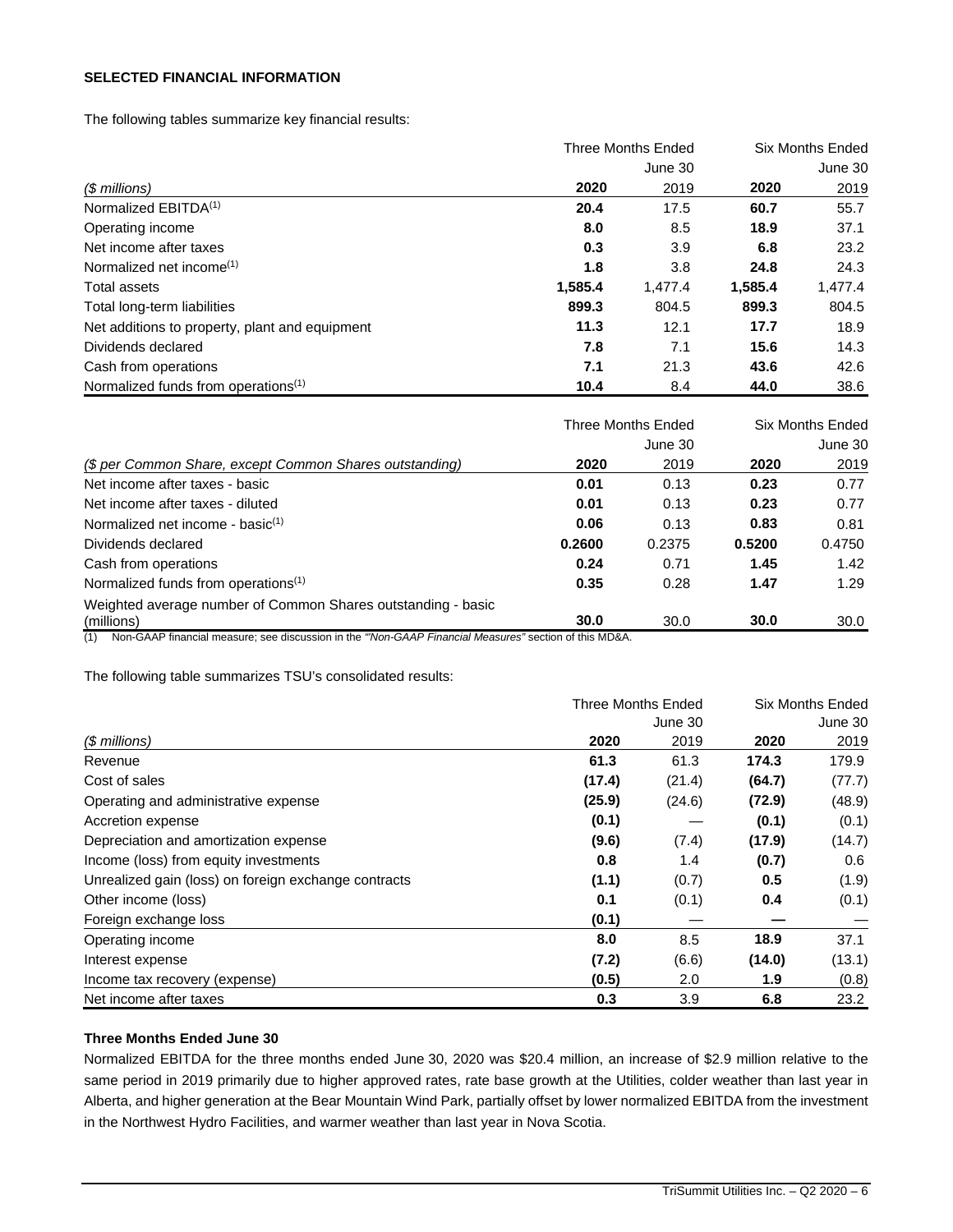Operating income for the three months ended June 30, 2020 was \$8.0 million, a decrease of \$0.5 million relative to the same period in 2019 primarily due to pre-tax transaction costs of approximately \$0.6 million in respect of the Arrangement, higher depreciation and amortization expense, and a higher unrealized loss on foreign exchange contracts, partially offset by the same factors as the increase in normalized EBITDA as discussed above.

Operating and administrative expense for the three months ended June 30, 2020 was \$25.9 million, an increase of \$1.3 million from the same period in 2019 mainly due to pre-tax transaction costs of approximately \$0.6 million in respect of the Arrangement and the approval of the revised HGL CRP program in April 2020 resulting in less deferred operating and administrative expenses.

Depreciation and amortization expense for the three months ended June 30, 2020 was \$9.6 million, an increase of \$2.2 million from the same period in 2019 mainly due to the approval of the revised HGL CRP program in April 2020 resulting in less deferred depreciation and approval of the AUI Depreciation Study in December 2019.

Interest expense for the three months ended June 30, 2020 was \$7.2 million compared to \$6.6 million in the same period in 2019. The increase of \$0.6 million was mainly due to higher average debt balance outstanding, partially offset by lower average interest rates.

Income tax expense for the three months ended June 30, 2020 was \$0.5 million, compared to the income tax recovery of \$2.0 million in the same period in 2019 primarily due to the absence of a one-time deferred income tax recovery related to the reduction in the Alberta statutory tax rate in June 2019 and accelerated capital cost allowance deductions taken in the second quarter of 2019.

Normalized net income for the three months ended June 30, 2020 was \$1.8 million, a decrease of \$2.0 million relative to the same period in 2019 mainly due to higher income tax expense, higher depreciation and amortization expense, and higher interest expense, partially offset by the same factors as the increase in normalized EBITDA discussed above.

Net income after taxes for the three months ended June 30, 2020 was \$0.3 million, a decrease of \$3.6 million compared to the same period in 2019. The decrease was due to the same factors as the decrease in operating income discussed above, and higher interest and tax expense.

Normalized funds from operations for the three months ended June 30, 2020 was \$10.4 million, an increase of \$2.0 million relative to the same period in 2019 primarily due to higher generation volume at the Bear Mountain Wind Park, higher approved rates and rate base growth at the Utilities, and colder weather than last year in Alberta, partially offset by higher current income tax expense, higher interest expense, and warmer weather than last year in Nova Scotia.

# **Six Months Ended June 30**

Normalized EBITDA for the six months ended June 30, 2020 was \$60.7 million, an increase of \$5.0 million relative to the same period in 2019, primarily due to higher approved rates and rate base growth at the utilities and higher wind generation at the Bear Mountain Wind Park, partially offset by warmer weather compared to last year in Nova Scotia, and lower normalized EBITDA from the Northwest Hydro Facilities.

Operating income for the six months ended June 30, 2020 was \$18.9 million, a decrease of \$18.2 million relative to the same period in 2019, primarily due to pre-tax transaction costs of approximately \$22.5 million, higher depreciation and amortization expense, partially offset by the same factors as the increase in normalized EBITDA discussed above and an unrealized gain on foreign exchange contracts compared to an unrealized loss in the prior period.

Operating and administrative expense for the six months ended June 30, 2020 was \$72.9 million, an increase of \$24.0 million from the same period in 2019, mainly due to pre-tax transaction costs of approximately \$22.5 million in respect of the Arrangement and the approval of the revised HGL CRP program in April 2020 resulting in less deferred operating and administrative expenses.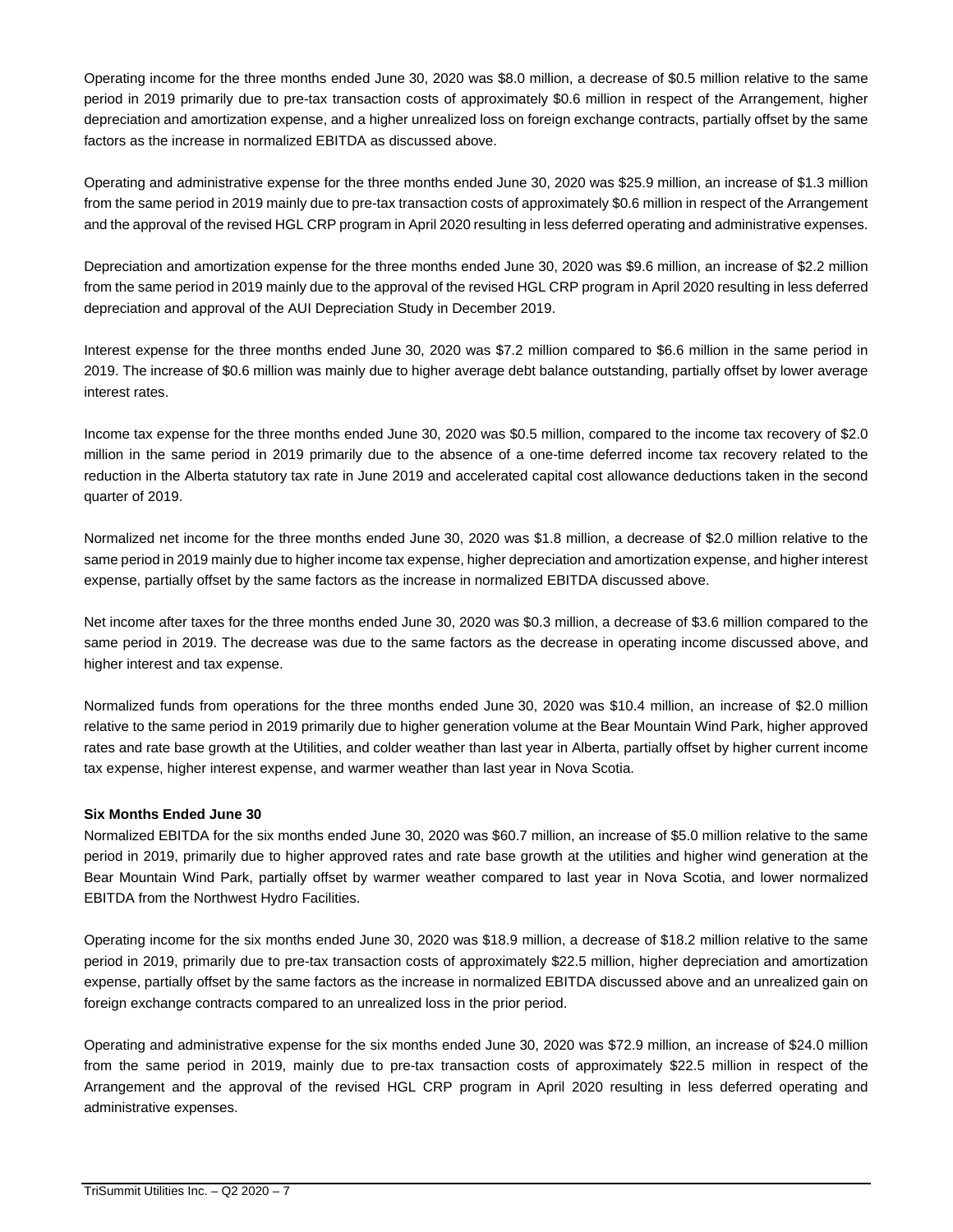Depreciation and amortization expense for the six months ended June 30, 2020 was \$17.9 million, an increase of \$3.2 million from the same period in 2019 mainly due to the approval of the AUI Depreciation Study in December 2019 and the approval of the revised HGL CRP program in April 2020 resulting in less deferred depreciation.

Interest expense for the six months ended June 30, 2020 was \$14.0 million compared to \$13.1 million in the same period in 2019. The increase of \$0.9 million was mainly due to a higher average debt balance outstanding, partially offset by lower average interest rates.

Income tax recovery for the six months ended June 30, 2020 was \$1.9 million, compared to income tax expense of \$0.8 million in the same period in 2019. The decrease in income tax expense was primarily due to lower taxable income as a result of the transaction costs incurred in respect of the Arrangement, partially offset by the absence of a one-time deferred income tax recovery related to the reduction in the Alberta statutory tax rate in June 2019 and accelerated capital cost allowance deductions taken in the second quarter of 2019.

Normalized net income for the six months ended June 30, 2020 was \$24.8 million, an increase of \$0.5 million relative to the same period in 2019 mainly due to the increase in normalized EBITDA discussed above, partially offset by higher depreciation and amortization expense, higher interest expense and higher normalized income tax expense.

Net income after taxes for the six months ended June 30, 2020 was \$6.8 million, a decrease of \$16.4 million compared to the same period in 2019. The decrease was due to the same factors as the decrease in operating income discussed above and higher interest expense, partially offset by lower income tax expense.

Normalized funds from operations for the six months ended June 30, 2020 was \$44.0 million, an increase of \$5.4 million relative to the same period in 2019, primarily due to higher wind generation at the Bear Mountain Wind Park, rate base growth and higher approved rates at the Utilities, partially offset by warmer weather compared to last year in Nova Scotia as well as higher current income tax and interest expense.

Please refer to the "*Liquidity and Capital Resources - Liquidity"* section of this MD&A for a discussion of changes in cash from operations.

# **RESULTS BY REPORTING SEGMENT**

# **Normalized EBITDA by Reporting Segment(1)**

|                  |   | Three Months Ended |  |         | <b>Six Months Ended</b> |       |     |         |
|------------------|---|--------------------|--|---------|-------------------------|-------|-----|---------|
|                  |   |                    |  | June 30 |                         |       |     | June 30 |
| $$$ millions)    |   | 2020               |  | 2019    |                         | 2020  |     | 2019    |
| <b>Utilities</b> | S | 16.2               |  | 13.7    |                         | 54.2  | \$. | 50.0    |
| Renewable Energy |   | 4.2                |  | 4.5     |                         | 7.3   |     | 6.6     |
| Corporate        |   |                    |  | (0.7)   |                         | (0.8) |     | (0.9)   |
|                  |   | 20.4               |  | 17.5    |                         | 60.7  |     | 55.7    |

(1) Non-GAAP financial measure; see discussion in the *"'Non-GAAP Financial Measures"* section of this MD&A.

# **Operating Income (Loss) by Reporting Segment**

|                  | Three Months Ended |         | <b>Six Months Ended</b> |         |
|------------------|--------------------|---------|-------------------------|---------|
|                  |                    | June 30 |                         | June 30 |
| $$$ millions)    | 2020               | 2019    | 2020                    | 2019    |
| <b>Utilities</b> | \$<br>7.3<br>\$    | 7.4     | 40.5<br>- \$            | 36.9    |
| Renewable Energy | 1.4                | 1.8     | 1.8                     | 1.1     |
| Corporate        | (0.7)              | (0.7)   | (23.4)                  | (0.9)   |
|                  | 8.0                | 8.5     | 18.9                    | 37.1    |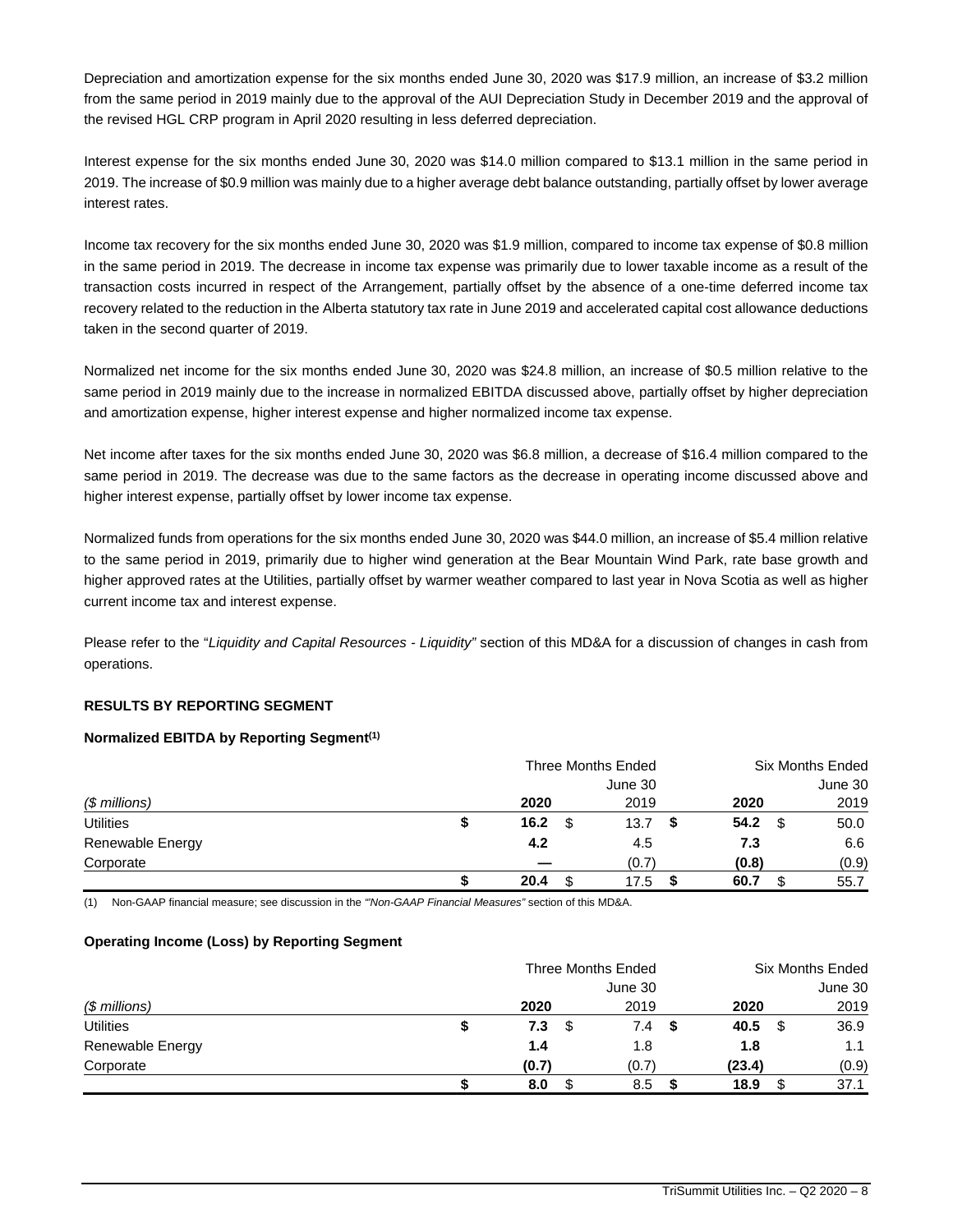# **UTILITIES SEGMENT REVIEW**

# **Financial results**

|                                                      | <b>Three Months Ended</b> |            |            | Six Months Ended |  |
|------------------------------------------------------|---------------------------|------------|------------|------------------|--|
|                                                      |                           | June 30    |            | June 30          |  |
| (\$ millions)                                        | 2020                      | 2019       | 2020       | 2019             |  |
| Revenue                                              | \$<br>57.7<br>\$          | 58.0<br>\$ | 165.5<br>S | 173.6            |  |
| Cost of sales                                        | (17.4)                    | (21.4)     | (64.6)     | (77.6)           |  |
| Operating and administrative expense                 | (24.2)                    | (22.8)     | (47.1)     | (45.9)           |  |
| Other income                                         | 0.1                       | (0.1)      | 0.4        | (0.1)            |  |
| Normalized EBITDA <sup>(1)</sup>                     | 16.2 $\sqrt{3}$           | 13.7<br>S. | 54.2<br>S  | 50.0             |  |
| Unrealized gain (loss) on foreign exchange contracts | (1.1)                     | (0.7)      | 0.5        | (1.9)            |  |
| Depreciation and amortization expense                | (7.7)                     | (5.6)      | (14.2)     | (11.1)           |  |
| Foreign exchange loss                                | (0.1)                     |            |            |                  |  |
| Accretion expense                                    |                           |            |            | (0.1)            |  |
| Operating income                                     | 7.3<br>\$.                | 7.4<br>S.  | 40.5       | 36.9             |  |

(1) Non-GAAP financial measure; see discussion in the *"'Non-GAAP Financial Measures"* section of this MD&A.

#### **Operating statistics**

|                                                    | Three Months Ended | <b>Six Months Ended</b> |       |      |
|----------------------------------------------------|--------------------|-------------------------|-------|------|
|                                                    |                    | June 30                 |       |      |
|                                                    | 2020               | 2019                    | 2020  | 2019 |
| Natural gas deliveries - end-use (PJ)              | 5.5                | 5.7                     | 19.8  | 20.4 |
| Natural gas deliveries - transportation (PJ)       | 1.2                | 1.3                     | 2.8   | 3.1  |
| Degree day variance from normal - AUI $(%)^{(1)}$  | 17.4               | 0.9                     | 8.8   | 10.0 |
| Degree day variance from normal - HGL $(\%)^{(1)}$ | 1.4                | 7.4                     | (3.6) | 3.2  |

(1) A degree day for AUI and HGL is the cumulative extent to which the daily mean temperature falls below 15 degrees Celsius at AUI and 18 degrees Celsius at HGL. Normal degree days are based on a 20-year rolling average. Positive variances from normal lead to increased delivery volumes from normal expectations. Degree day variances do not materially affect the results of PNG, as the BCUC has approved a rate stabilization mechanism for its residential and small commercial customers.

#### **Three Months Ended June 30**

Revenue decreased by \$0.3 million for the three months ended June 30, 2020 compared to the same period in 2019 primarily due to warmer weather than last year in Nova Scotia, and flow through of lower gas supply costs to customers, partially offset by higher approved rates, rate base growth, and colder weather than last year in Alberta.

Normalized EBITDA increased by \$2.5 million for the three months ended June 30, 2020 compared to the same period in 2019 primarily due to higher approved rates, rate base growth, and colder weather than last year in Alberta, partially offset by warmer weather than last year in Nova Scotia.

Operating income decreased by \$0.1 million for the three months ended June 30, 2020 compared to the same period in 2019, primarily due to higher depreciation and amortization expense as a result of the approval of the AUI Depreciation Study in December 2019 and the approval of the revised HGL CRP program in April 2020 resulting in less deferred depreciation, and a higher unrealized loss on foreign exchange contracts, partially offset by the same factors as the increase in normalized EBITDA discussed above.

#### **Six Months Ended June 30**

Revenue decreased by \$8.1 million for the six months ended June 30, 2020 compared to the same period in 2019, primarily due to warmer weather compared to last year in Nova Scotia, and flow through of lower gas supply costs to customers, partially offset by higher approved rates and rate base growth.

Normalized EBITDA increased by \$4.2 million for the six months ended June 30, 2020 compared to the same period in 2019, primarily due to higher approved rates and rate base growth, partially offset by warmer weather compared to last year in Nova Scotia.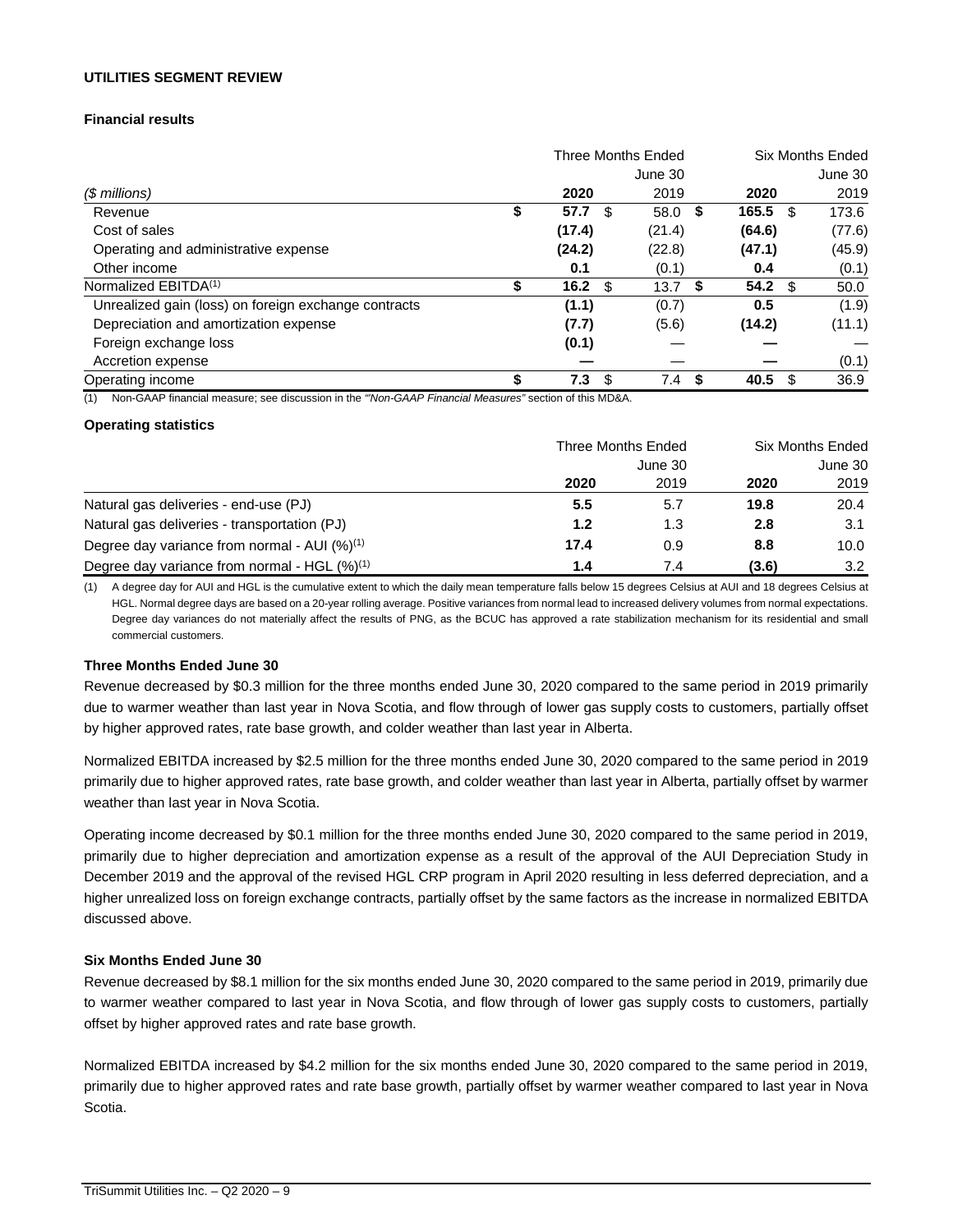Operating income increased by \$3.6 million for the six months ended June 30, 2020 compared to the same period in 2019, primarily due to the same factors as the increase in normalized EBITDA discussed above and an unrealized gain on foreign exchange contracts compared to a loss in the prior period, partially offset by higher depreciation and amortization expense as a result of the approval of the AUI Depreciation Study in December 2019 and the approval of the revised HGL CRP program in April 2020 resulting in less deferred depreciation.

# **RENEWABLE ENERGY SEGMENT REVIEW**

#### **Financial results**

|                                                                                                              | <b>Three Months Ended</b> |                |     |                  |     |                  | Six Months Ended |         |
|--------------------------------------------------------------------------------------------------------------|---------------------------|----------------|-----|------------------|-----|------------------|------------------|---------|
|                                                                                                              |                           |                |     | June 30          |     |                  |                  | June 30 |
| (\$ millions)                                                                                                |                           | 2020           |     | 2019             |     | 2020             |                  | 2019    |
| Revenue                                                                                                      |                           | 3.6            | -\$ | 3.3              | -\$ | 8.8              | -\$              | 6.3     |
| Cost of sales                                                                                                |                           |                |     |                  |     | (0.1)            |                  | (0.1)   |
| Operating and administrative expense                                                                         |                           | (1.1)          |     | (1.1)            |     | (2.5)            |                  | (2.1)   |
| Normalized EBITDA from equity investment                                                                     |                           | 1.7            |     | 2.3              |     | 1.1              |                  | 2.5     |
| Normalized EBITDA <sup>(1)</sup>                                                                             |                           | 4.2            | -S  | 4.5              | S   | 7.3              | \$.              | 6.6     |
| Depreciation and amortization expense                                                                        |                           | (1.8)          |     | (1.8)            |     | (3.6)            |                  | (3.6)   |
| Accretion expense                                                                                            |                           | (0.1)          |     |                  |     | (0.1)            |                  |         |
| Accretion and depreciation and amortization expense from equity<br>investment                                |                           | (0.9)          |     | (0.9)            |     | (1.8)            |                  | (1.9)   |
| Operating income                                                                                             |                           | 1.4 $\sqrt{3}$ |     | 1.8 <sup>5</sup> |     | 1.8 <sup>5</sup> |                  |         |
| Non-GAAP financial measure; see discussion in the "Non-GAAP Financial Measures" section of this MD&A.<br>(1) |                           |                |     |                  |     |                  |                  |         |

#### **Operating statistics**

|                                                               | Three Months Ended | Six Months Ended |         |      |
|---------------------------------------------------------------|--------------------|------------------|---------|------|
|                                                               |                    |                  | June 30 |      |
|                                                               | 2020               | 2019             | 2020    | 2019 |
| Bear Mountain Wind Park power sold (GWh)                      | 40.5               | 32.5             | 93.4    | 61.6 |
| Northwest Hydro Facilities power sold (GWh) <sup>(1)(2)</sup> | 22.2               | 39.7             | 25.3    | 42.7 |

(1) Representing 10 percent of the total power sold by the Northwest Hydro Facilities.

(2) Inclusive of 1.5 GWh of deemed energy for the three months ended June 30, 2020 related to BC Hydro's curtailment prior to the "force majeure" event.

# **Three Months Ended June 30**

Revenue increased by \$0.3 million for the three months ended June 30, 2020 compared to the same period in 2019 primarily due to higher generation at the Bear Mountain Wind Park, partially offset by the discontinuation of EcoEnergy incentive at the Bear Mountain Wind Park.

Normalized EBITDA decreased by \$0.3 million for the three months ended June 30, 2020 compared to the same period in 2019 primarily due to lower normalized EBITDA from the Northwest Hydro Facilities and the discontinuation of EcoEnergy incentive at the Bear Mountain Wind Park, partially offset by higher generation at the Bear Mountain Wind Park.

Operating income decreased by \$0.4 million for the three months ended June 30, 2020 compared to the same period in 2019 due to the same factors as the decrease in normalized EBITDA discussed above.

During the three months ended June 30, 2020, TSU recorded \$0.8 million of equity income from its investment in the Northwest Hydro Facilities, compared to \$1.4 million of equity income in the same period of 2019 mainly due to a force majeure being declared by BC Hydro (see further discussion under the "*Business and Regulatory Updates – BC Hydro Issues Curtailment Notices"* section of this MD&A*)*.

#### **Six Months Ended June 30**

Revenue increased by \$2.5 million for the six months ended June 30, 2020 compared to the same period in 2019, primarily due to higher generation at the Bear Mountain Wind Park.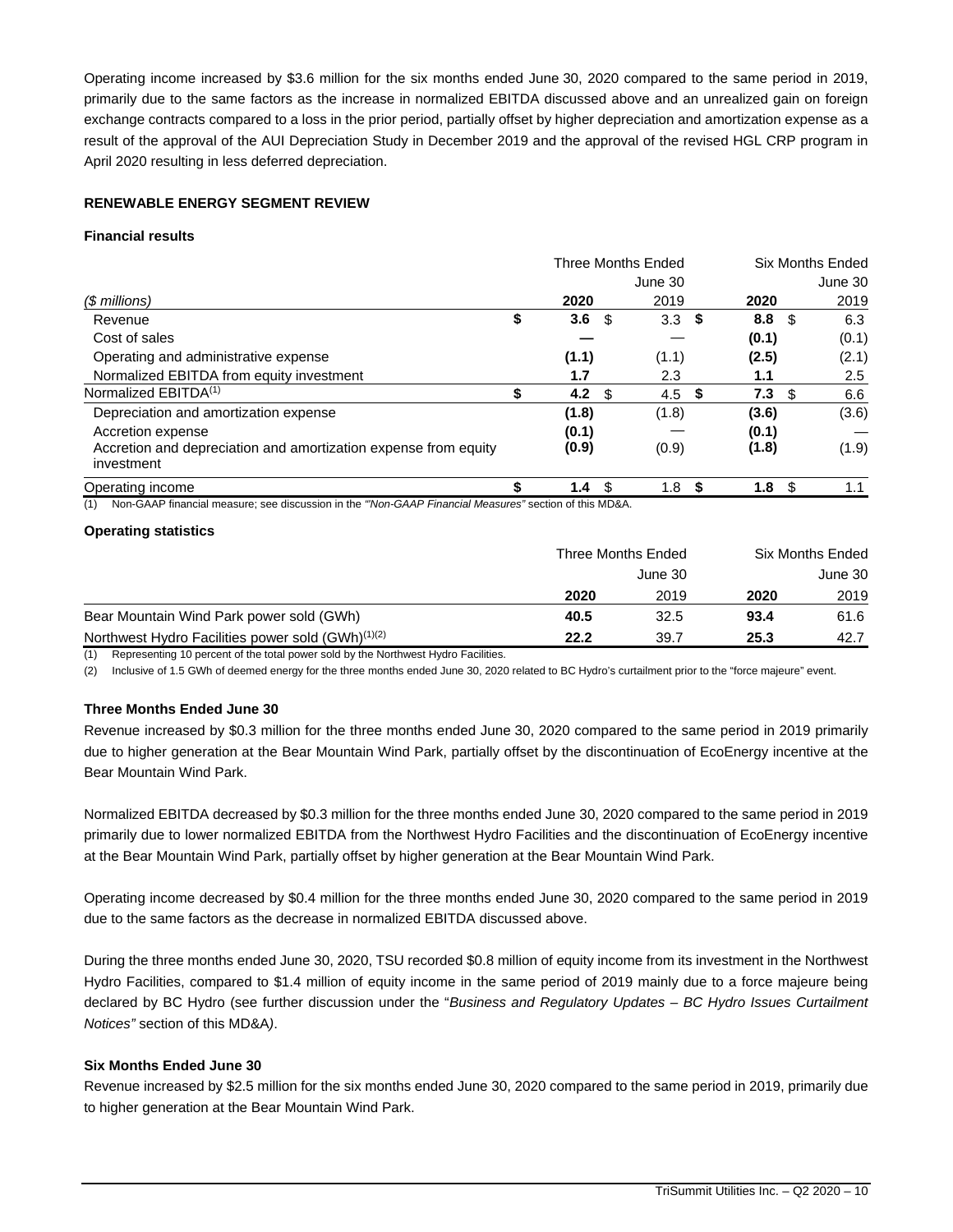Normalized EBITDA increased by \$0.7 million for the six months ended June 30, 2020 compared to the same period in 2019, primarily due to higher generation at the Bear Mountain Wind Park, partially offset by lower normalized EBITDA from the Northwest Hydro Facilities.

Operating income increased by \$0.7 million for the six months ended June 30, 2020 compared to the same period in 2019, due to the same factors as the increase in normalized EBITDA discussed above.

During the six months ended June 30, 2020, TSU recorded \$0.7 million of equity loss from its investment in the Northwest Hydro Facilities, compared to \$0.6 million of equity income from its investment in the same period in 2019. The decrease was mainly due to a force majeure being declared by BC Hydro (see further discussion under the "*Business and Regulatory Updates – BC Hydro Issues Curtailment Notices"* section of this MD&A*)* and higher operating expenses.

# **CORPORATE SEGMENT REVIEW**

|                                      | Three Months Ended |                                 |            |        | <b>Six Months Ended</b> |  |
|--------------------------------------|--------------------|---------------------------------|------------|--------|-------------------------|--|
|                                      |                    |                                 | June 30    |        | June 30                 |  |
| (\$ millions)                        |                    | 2020                            | 2019       | 2020   | 2019                    |  |
| Operating and administrative expense |                    | SБ.<br>$\overline{\phantom{0}}$ | (0.7)      | (0.8)  | (0.9)                   |  |
| Normalized EBITDA <sup>(1)</sup>     |                    |                                 | $(0.7)$ \$ | (0.8)  | (0.9)                   |  |
| Depreciation and amortization        |                    | (0.1)                           |            | (0.1)  |                         |  |
| Transaction costs                    |                    | (0.6)                           |            | (22.5) |                         |  |
| Operating loss                       |                    | (0.7)                           | (0.7)      | (23.4) | (0.9)                   |  |

(1) Non-GAAP financial measure; see discussion in the *"'Non-GAAP Financial Measures"* section of this MD&A.

For the three and six months ended June 30, 2020, normalized EBITDA was a loss of \$nil and \$0.8 million, respectively (2019 - \$0.7 million and \$0.9 million, respectively). For the three and six months ended June 30, 2020, expenses incurred by the Corporate segment were associated with providing corporate shared services. During the first quarter of 2020, the Corporate segment also incurred expenses related to employee incentive programs that were tied to TSU's share price performance prior to the completion of the Arrangement.

For the three and six months ended June 30, 2020, corporate costs of \$1.8 million and \$3.7 million, respectively, were allocated to TSU's operating segments compared to \$1.7 million and \$3.5 million, respectively, for the same periods in 2019.

For the three and six months ended June 30, 2020, operating loss was \$0.7 million and \$23.4 million, respectively (2019 - \$0.7 million and \$0.9 million, respectively). The Company incurred pre-tax transaction costs of approximately \$0.6 million and \$22.5 million during the three and six months ended June 30, 2020 in respect of the Arrangement.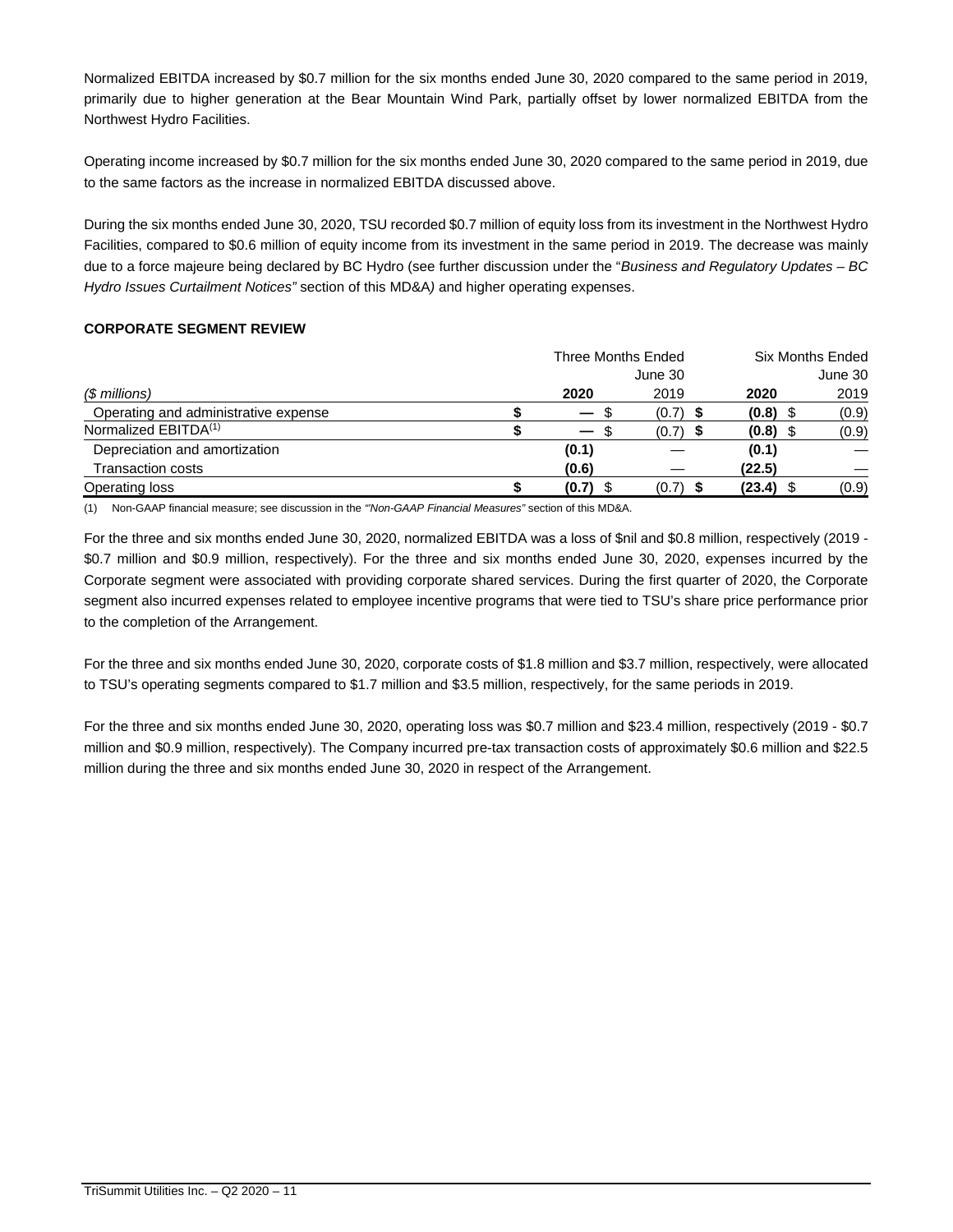# **SUMMARY OF SELECTED QUARTERLY RESULTS(1)**

The following table sets forth unaudited quarterly information for each of the eight quarters from the quarter ended September 31, 2018 to the quarter ended June 30, 2020.

| (\$ millions, except per Common Share amounts)                                  | $Q2-20$ | $Q1-20$ | $Q4-19$ | $Q3-19$ |
|---------------------------------------------------------------------------------|---------|---------|---------|---------|
| Revenue                                                                         | 61.3    | 113.0   | 101.2   | 45.2    |
| Normalized net income <sup>(2)</sup>                                            | 1.8     | 22.9    | 18.6    | 2.4     |
| Net income after taxes                                                          | 0.3     | 6.5     | 16.1    | 2.8     |
| Net income after taxes per Common Share - basic (\$)                            | 0.01    | 0.22    | 0.54    | 0.09    |
| Net income after taxes per Common Share - diluted (\$)                          | 0.01    | 0.22    | 0.53    | 0.09    |
| Dividends declared per Common Share $(\text{$\mathfrak{F}$})^{(4)}$             | 0.2600  | 0.2600  | 0.2600  | 0.2600  |
| (\$ millions, except per Common Share amounts)                                  | $Q2-19$ | $Q1-19$ | $Q4-18$ | $Q3-18$ |
| Revenue                                                                         | 61.3    | 118.6   | 95.3    | 44.1    |
| Normalized net income (loss) <sup>(2)</sup>                                     | 3.8     | 20.4    | 20.0    | (1.0)   |
| Net income after taxes                                                          | 3.9     | 19.2    | 20.8    | 0.5     |
| Net income after taxes per Common Share - basic and diluted (\$) <sup>(3)</sup> | 0.13    | 0.64    | 0.69    | 0.02    |
| Dividends declared per Common Share $(\text{$\mathfrak{F}$})^{(4)}$             | 0.2375  | 0.2375  | 0.1744  |         |

(1) Amounts may not add due to rounding.

(2) Non-GAAP financial measure; see discussion in the *"'Non-GAAP Financial Measures"* section of this MD&A.

(3) For comparative purposes, the Common Shares issued under the initial public offering in the fourth quarter of 2018, have been assumed to be outstanding as of January 1, 2018.

(4) TSU declares and pays a quarterly dividend on its Common Shares. Dividends are at the discretion of the Board of Directors and dividend levels are reviewed periodically, giving consideration to the ongoing sustainable cash flow from operating activities, maintenance and growth capital expenditures, and debt repayment requirements of TSU.

Quarter-over-quarter financial results are impacted by seasonality, weather, planned and unplanned outages, and timing and recognition of regulatory decisions.

Revenue for the Utilities segment is generally the highest in the first and fourth quarters of any given year as the majority of natural gas demand occurs during the winter heating season, which typically extends from November to March. In the third quarter of 2018, a one-time revenue of approximately \$1.8 million was recorded in relation to the receipt of funds from AltaGas Ltd. ("AltaGas") in connection with Part VI.1 tax transfers occurring from earlier periods.

Net income after taxes is affected by non-cash items such as deferred income tax, depreciation and amortization expense, accretion expense, impairment, gains and losses on foreign exchange contracts, and gains or losses on the sale of assets. For these reasons, net income may not necessarily reflect the same trends as revenue. In addition, the equity investment in the Northwest Hydro Facilities is impacted by seasonal precipitation, which create periods of high river flow typically during May through October of any given year. Net income after taxes during the periods noted was impacted by:

- lower interest expense throughout 2019 when compared to 2018 as a result of lower average interest rates on the MTNs and external credit facilities compared to the debt outstanding to AltaGas during 2018, partially offset by a higher average debt balance outstanding;
- an income tax recovery recognized in the second quarter of 2019 as a result of the one-time deferred income tax recovery related to the reduction in the Alberta statutory tax rate in June 2019 and the decrease in current income tax expense due to accelerated tax deductions related to PP&E; and
- after-tax transaction costs of approximately \$1.8 million incurred in the fourth quarter of 2019, approximately \$18.0 million incurred in the first quarter of 2020 and approximately \$0.4 million incurred in the second quarter of 2020 in respect of the Arrangement.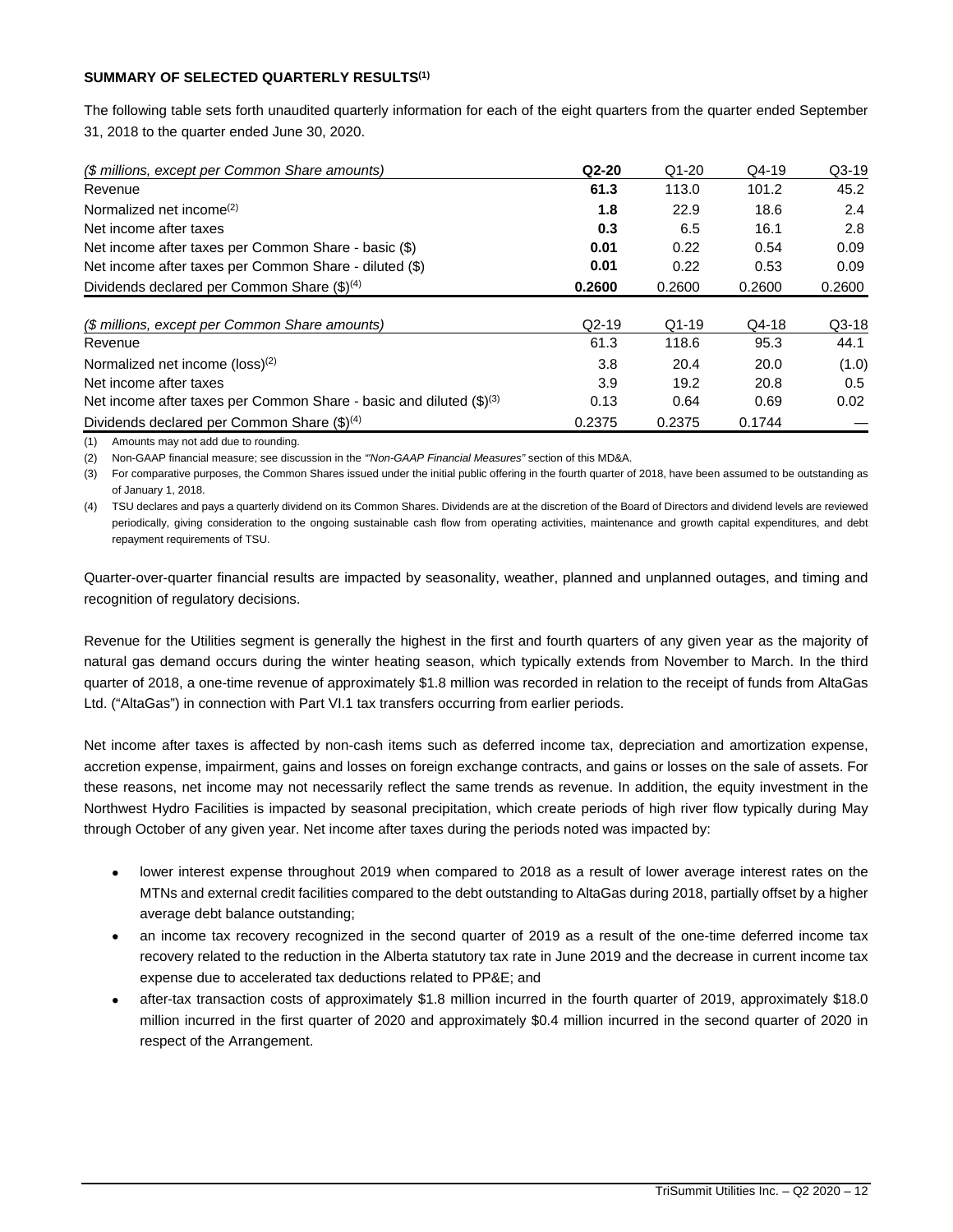# **LIQUIDITY AND CAPITAL RESOURCES**

# **Liquidity**

The Company's primary sources of liquidity are cash flow from operations and debt additions. The Company's cash requirements include funding for capital expenditures and working capital, servicing and repaying long-term debt, and dividend payments. The Company's sources and uses of cash are further discussed below:

|                                                  | Three Months Ended |         | <b>Six Months Ended</b> |         |  |
|--------------------------------------------------|--------------------|---------|-------------------------|---------|--|
|                                                  |                    | June 30 |                         | June 30 |  |
| (\$ millions)                                    | 2020               | 2019    | 2020                    | 2019    |  |
| Cash from operations                             | 7.1 \$             | 21.3    | 43.6                    | 42.6    |  |
| Cash used in investing activities                | (13.0)             | (13.2)  | (27.6)                  | (21.7)  |  |
| Cash from (used in) financing activities         | (11.7)             | (8.7)   | 20.7                    | (22.6)  |  |
| Increase (decrease) in cash and cash equivalents | $(17.6)$ \$        | (0.6)   | 36.7                    | (1.7)   |  |

# **Cash from operations**

During the six months ended June 30, 2020, cash from operations increased by \$1.0 million as compared to the same period in 2019 primarily due to a favourable variance from changes in operating assets and liabilities and higher distribution from the investment in the Northwest Hydro Facilities, partially offset by lower cash earnings. The favourable variance in changes in operating assets and liabilities were mainly due to timing of supplier payments.

# **Investing activities**

During the six months ended June 30, 2020, cash used in investing activities increased by \$5.9 million as compared to the same period in 2019 primarily due to timing of cash payments for capital expenditures.

See also the "*Capital Expenditures"* section of this MD&A.

# **Financing activities**

During the six months ended June 30, 2020, cash from financing activities increased by \$43.3 million as compared to the same period in 2019 primarily due to proceeds received from the issuance of \$100 million of MTNs on April 7, 2020, partially offset by the lower net debt repayment and an increase in dividends paid.

# **Working Capital**

|                                    | <b>June 30,</b> | December 31, |
|------------------------------------|-----------------|--------------|
| (\$ millions except current ratio) | 2020            | 2019         |
| Current assets                     | 73.7            | 71.7         |
| <b>Current liabilities</b>         | 74.8            | 109.3        |
| Working capital deficiency         | $(1.1)$ \$      | (37.6)       |
| Working capital ratio              | 0.99            | 0.66         |

The variation in the working capital ratio was primarily due to an increase in cash held, a decrease in accounts payable and accrued liabilities and a decrease in short-term debt, partially offset by a decrease in accounts receivable. TSU's working capital will fluctuate in the normal course of business and the working capital deficiency will be funded using cash flow from operations and available credit facilities as required.

# **Capital Resources**

The Company's objective for managing capital is to maintain its investment grade credit rating, ensure adequate liquidity, maximize the profitability of its existing assets and grow its business through prudent capital investments which ultimately add to the Utilities' rate base, and enhance returns to its shareholder. The Company's capital resources are comprised of short-term and long-term debt (including the current portion).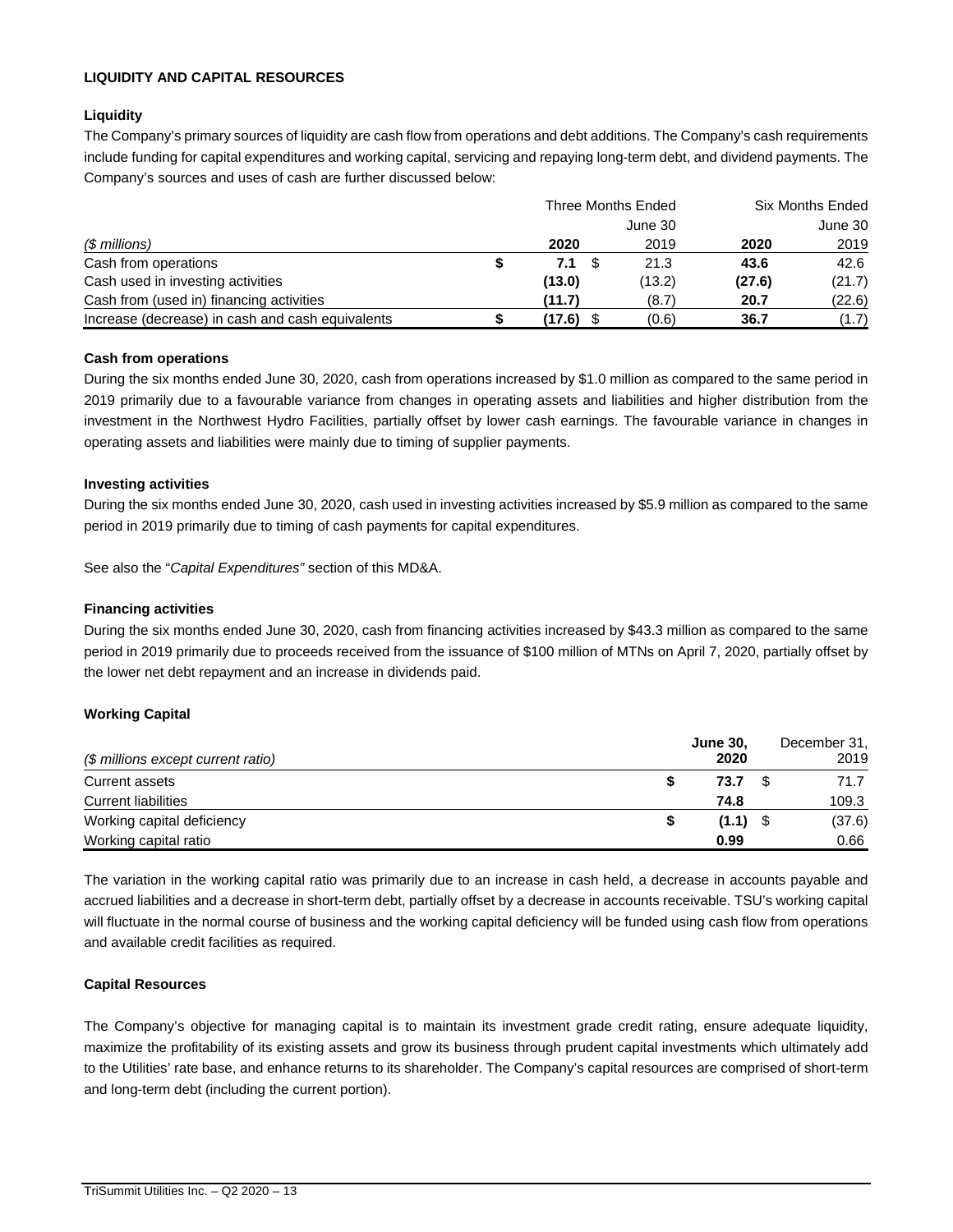The use of debt or equity funding is based on TSU's capital structure, which is determined by considering the norms and risks associated with operations and cash flow stability and sustainability.

|                                                     | <b>June 30,</b> | December 31, |
|-----------------------------------------------------|-----------------|--------------|
| (\$ millions, except where noted)                   | 2020            | 2019         |
| Short-term debt                                     | 2.7<br>\$       | 12.1         |
| Current portion of long-term debt <sup>(1)</sup>    | 15.0            | 14.8         |
| Long-term debt <sup>(2)</sup>                       | 688.9           | 642.8        |
| Total debt                                          | 706.6           | 669.7        |
| Less: cash and cash equivalents                     | (36.9)          | (0.2)        |
| Net debt $(3)$                                      | 669.7           | 669.5        |
| Shareholder's equity                                | 611.3           | 620.6        |
| Total capitalization                                | \$<br>1,281.0   | 1,290.1      |
| Net debt-to-total capitalization <sup>(3)</sup> (%) | 52.3            | 51.9         |

(1) Net of debt issuance costs of \$0.1 million as of June 30, 2020 (December 31, 2019 - \$0.2 million).

(2) Net of debt issuance costs of \$3.4 million as of June 30, 2020 (December 31, 2019 - \$3.1 million).

(3) Non-GAAP financial measure; see discussion in the *"'Non-GAAP Financial Measures"* section of this MD&A.

As at June 30, 2020, TSU's total debt primarily consisted of outstanding MTNs of \$650 million (December 31, 2019 - \$550 million), PNG debentures of \$25.0 million (December 31, 2019 - \$25.0 million), unsecured syndicated term loan of \$14.0 million (December 31, 2019 - \$14.0 million), and \$20.7 million drawn under other bank credit facilities (December 31, 2019 - \$83.5 million). In addition, TSU had \$10.0 million of letters of credit issued (December 31, 2019 - \$7.7 million).

On April 7, 2020, TSU completed the issuance of \$100 million of MTNs with a coupon rate of 3.13 percent and a maturity date of April 7, 2027. The net proceeds were used (i) as to approximately \$96.0 million, to repay amounts outstanding under the Company's revolving credit facility, and (ii) as to the remainder, for general corporate purposes.

TSU's earnings interest coverage for the rolling 12 months ended June 30, 2020 was 2.0 times (12 months ended June 30, 2019 – 2.6 times).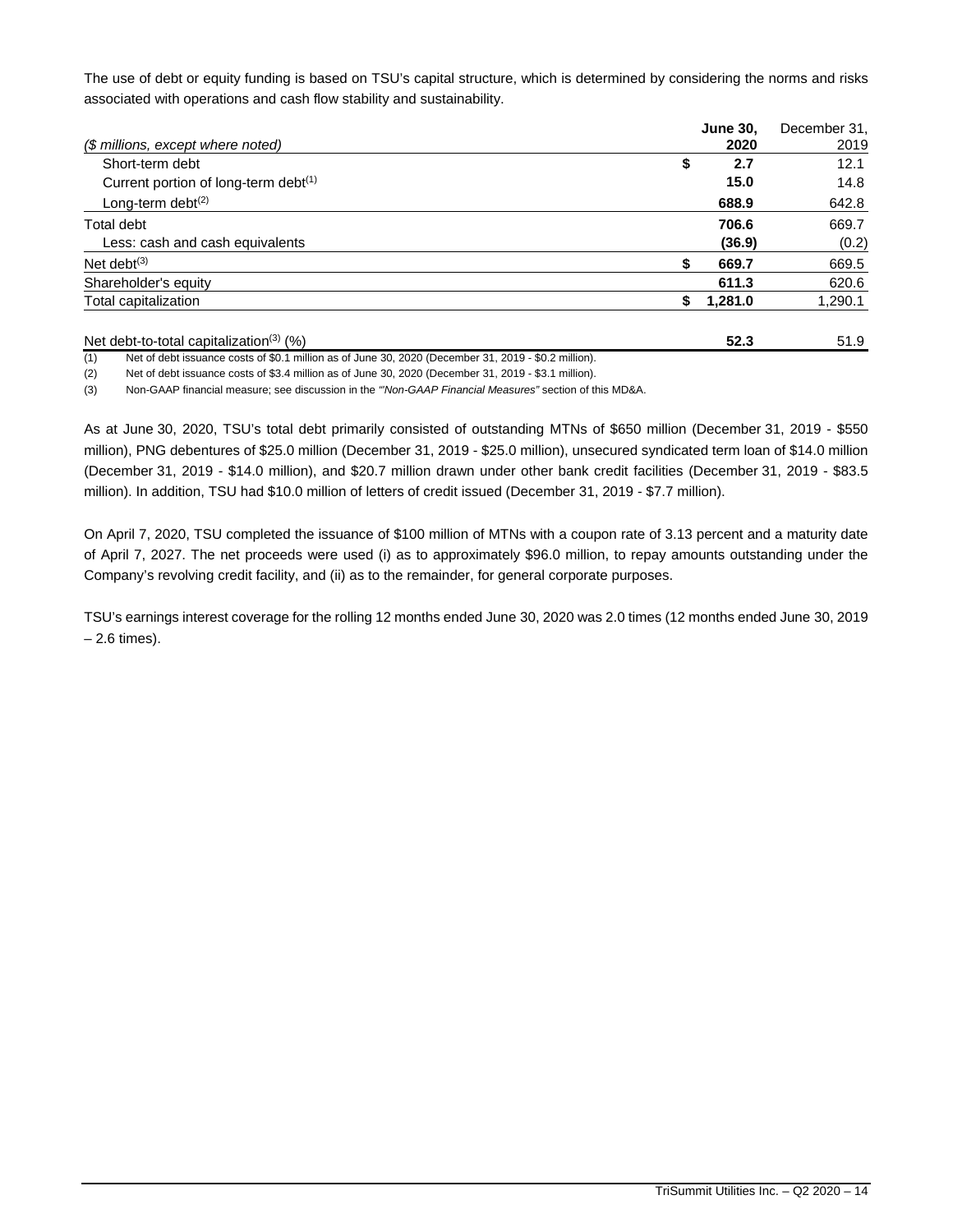# **Credit Facilities**

The Company funds its long and short term borrowing requirements with credit facilities as follows:

|                                                     |   |                  |  | Drawn at |   | Drawn at     |
|-----------------------------------------------------|---|------------------|--|----------|---|--------------|
|                                                     |   | <b>Borrowing</b> |  |          |   | December 31, |
| $$$ millions)                                       |   | capacity         |  | 2020     |   | 2019         |
| Syndicated revolving credit facility <sup>(1)</sup> | C | 200.0            |  |          | S | 46.4         |
| Syndicated term $\text{loan}^{(2)}$                 |   | 14.0             |  | 14.0     |   | 14.0         |
| Operating credit facility <sup>(3)</sup>            |   | 35.0             |  | 5.3      |   | 4.7          |
| PNG committed credit facility <sup>(4)</sup>        |   | 25.0             |  | 18.0     |   | 25.0         |
| PNG operating credit facility <sup>(5)</sup>        |   | 25.0             |  | 7.4      |   | 15.1         |
|                                                     |   | 299.0            |  | 44.7     |   | 105.2        |

<sup>(1)</sup> On October 25, 2018, the Company entered into definitive credit agreements establishing the \$200 million unsecured syndicated revolving credit facility that matures October 25, 2022. On February 13, 2020, the Company extended the maturity date to December 31, 2023. Borrowing options under this facility include Canadian prime rate-based loans, U.S. base rate loans, bankers' acceptances and LIBOR loans. Borrowings against this credit facility bear fees and interest at rates relevant to the nature of the draw made and the Company's credit rating. There are no mandatory repayments prior to maturity under this facility. The facility has covenants customary for these types of facilities, which must be met at each quarter end. The Company has complied with all financial covenants each quarter since the establishment of this facility.

- (2) On October 25, 2018, the Company entered into definitive credit agreements establishing the \$250 million unsecured syndicated term loan that matures October 25, 2020. As at June 30, 2020, \$14.0 million remains on the term loan (December 31, 2019 - \$14.0 million). Borrowing options under this term loan include Canadian prime rate-based loans, U.S. base rate loans, bankers' acceptances and LIBOR loans. Borrowings against this term loan bear fees and interest at rates relevant to the nature of the draw made and the Company credit rating. Optional repayments are allowed without penalty and there is no mandatory repayment prior to maturity. This term loan has covenants customary for these types of facilities, which must be met at each quarter end. The Company has complied with all financial covenants each quarter since the establishment of this facility.
- (3) On October 25, 2018, the Company entered into a definitive credit agreement with a Canadian chartered bank establishing the \$35 million revolving operating credit facility. Borrowings under this facility are due on demand. Borrowing options under this facility include overdraft, letters of credit, Canadian prime ratebased loans, U.S. base rate loans, bankers' acceptances and LIBOR loans. Borrowings on this credit facility bear fees and interest at rates relevant to the nature of the draw made and the Company's credit rating. This facility is used to fund overdraft amounts and to issue letters of credit. As at June 30, 2020, a total of \$5.3 million (December 31, 2019 - \$3.8 million) in letters of credit were issued and are outstanding. This facility has covenants customary for these types of facilities, which must be met at each quarter end. The Company has complied with all financial covenants each quarter since the establishment of this facility.
- (4) PNG has \$55 million of revolving credit facilities maturing on May 4, 2023. \$30 million of which is with the Company and \$25 million of which is with a Canadian chartered bank. The \$25 million external facility will be used to support PNG's capital spending program. Borrowings under the external facility are available by way of bankers' acceptances bearing interest at the three-month bankers' acceptance rate plus a spread and subject to stand-by fees. Interest and stand-by costs are due monthly. Optional repayments are allowed without penalty and there is no mandatory repayment prior to maturity. The facilities have covenants customary for these types of facilities, which must be met at each quarter end. PNG has been in compliance with all financial covenants each quarter since the establishment of these facilities.
- (5) On May 4, 2018, PNG completed the financing of the \$25 million PNG operating credit facility with a Canadian chartered bank. This facility matures on May 4, 2021. The operating line is available for working capital purposes through cash draws in the form of prime-rate advances or bankers' acceptances and the issuance of letters of credit and is collateralized by a charge on PNG's accounts receivable and inventories. As at June 30, 2020, \$4.7 million (December 31, 2019 - \$3.9 million) of letters of credit were issued and outstanding under this facility.

The following table summarizes the Company's primary financial covenants as defined by the credit facility agreements:

|                                                   | Debt covenant               | As at         |
|---------------------------------------------------|-----------------------------|---------------|
| Ratios                                            | requirements                | June 30, 2020 |
| Bank debt-to-capitalization(1)(2)                 | not greater than 65 percent | 51%           |
| Bank EBITDA-to-interest expense <sup>(1)(2)</sup> | not less than 2.5x          | 4.0x          |

(1) Calculated in accordance with the Company's credit facility agreements, which are available on SEDAR at *www.sedar.com*.

(2) Estimated, subject to final adjustments.

#### **Base Shelf Prospectus**

On November 14, 2018, a \$1.0 billion base shelf prospectus was filed. The purpose of the base shelf prospectus is to facilitate timely offerings of certain types of future public debt and/or equity issuances during the 25 month period that the base shelf prospectus remains effective. As at June 30, 2020, \$350 million was available under the base shelf prospectus.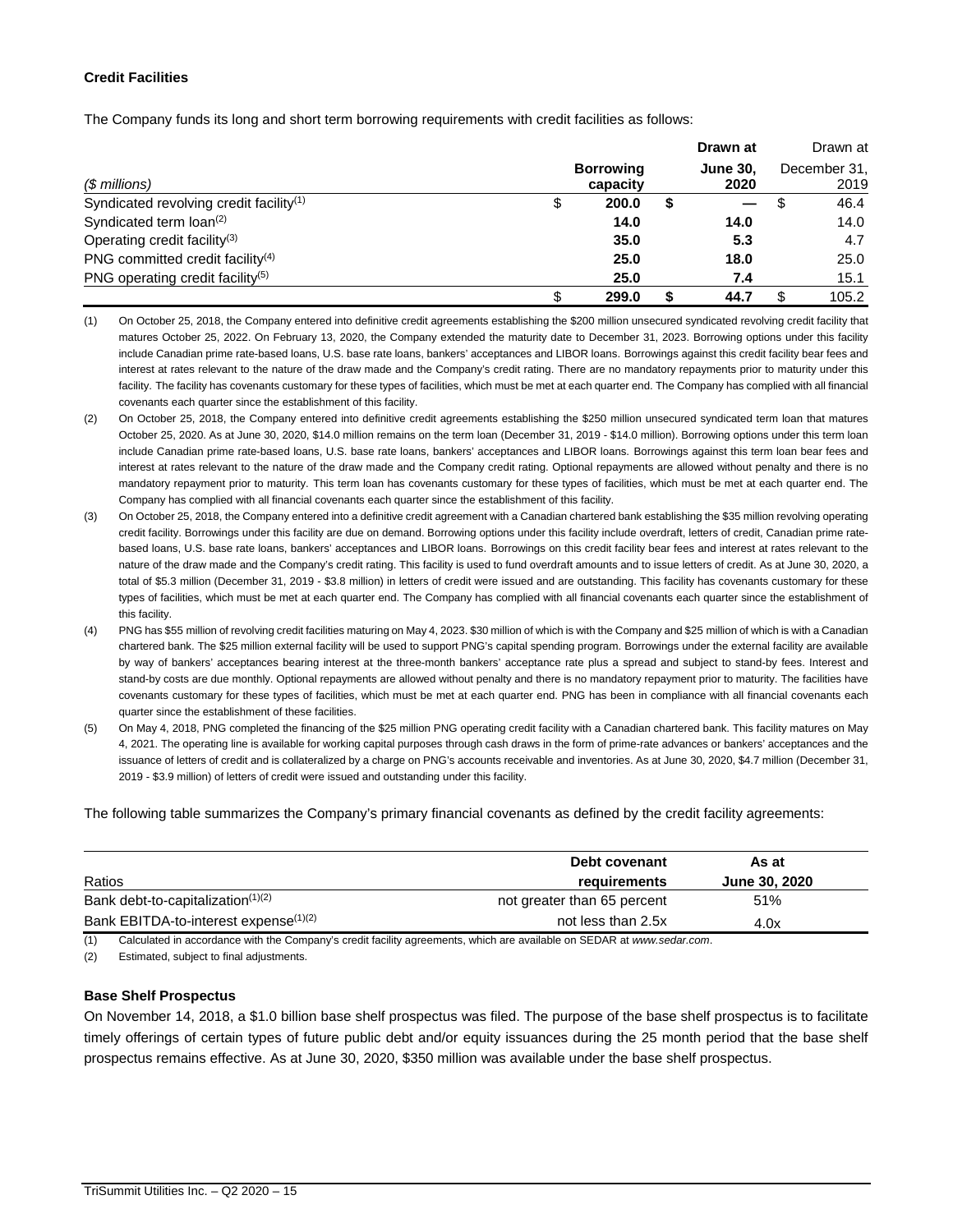#### **CONTRACTUAL OBLIGATIONS**

As at June 30, 2020, there were no material changes in contractual obligations from that disclosed in the 2019 Annual MD&A.

# **CAPITAL EXPENDITURES**

|                          |                            |  |   |                   | <b>Three Months Ended</b><br>June 30, 2020 |       |     |                     |                    | Three Months Ended<br>June 30, 2019 |       |
|--------------------------|----------------------------|--|---|-------------------|--------------------------------------------|-------|-----|---------------------|--------------------|-------------------------------------|-------|
| $$$ millions)            | <b>Renewable</b><br>Energy |  |   | <b>Utilities</b>  | Corporate                                  | Total |     | Renewable<br>Energy |                    | Utilities Corporate                 | Total |
| Capital expenditures:    |                            |  |   |                   |                                            |       |     |                     |                    |                                     |       |
| PPAE <sup>(1)</sup>      | \$                         |  | S | 11.7 $$$          | \$                                         | 11.7  | \$. | $-$ \$              | $12.0 \text{ }$ \$ | $0.2 \text{ } $$                    | 12.2  |
| Intangible assets        |                            |  |   | 2.0               |                                            | 2.0   |     |                     | 1.1                |                                     | 1.1   |
| Capital expenditures     |                            |  |   | 13.7              |                                            | 13.7  |     |                     | 13.1               | 0.2                                 | 13.3  |
| Disposals:               |                            |  |   |                   |                                            |       |     |                     |                    |                                     |       |
| PP&E                     |                            |  |   | (0.4)             |                                            | (0.4) |     |                     | (0.1)              |                                     | (0.1) |
| Net capital expenditures | \$                         |  | S | 13.3 <sup>5</sup> | \$                                         | 13.3  | \$  | $-$ \$              | $13.0 \text{ } $$  | 0.2 <sub>0</sub><br>\$.             | 13.2  |

(1) Effective January 1, 2020, HGL suspended the deferral of a portion of operating, maintenance and administrative expenses in regulatory assets as per the revised CRP deferral mechanism approved by the NSUARB on April 21, 2020. Prior to the changes to the CRP deferral mechanism, \$0.6 million of operating, maintenance and administrative expenses were deferred in regulatory assets during the three months ended June 30, 2019 which were excluded from the table above.

|                          |                            |     |   |                   | <b>Six Months Ended</b> |   | <b>June 30, 2020</b> |                     |        |                   | <b>Six Months Ended</b> | June 30, 2019 |
|--------------------------|----------------------------|-----|---|-------------------|-------------------------|---|----------------------|---------------------|--------|-------------------|-------------------------|---------------|
| $($$ millions)           | <b>Renewable</b><br>Energy |     |   | <b>Utilities</b>  | Corporate               |   | Total                | Renewable<br>Energy |        |                   | Utilities Corporate     | Total         |
| Capital expenditures:    |                            |     |   |                   |                         |   |                      |                     |        |                   |                         |               |
| PPAE <sup>(1)</sup>      | \$                         | 0.1 |   | 18.6 <sup>5</sup> |                         | S | 18.7                 | \$                  | — \$   | 18.8 <sup>5</sup> | $0.2 \text{ }$ \$       | 19.0          |
| Intangible assets        |                            |     |   | 4.7               |                         |   | 4.7                  |                     |        | 1.6               |                         | 1.6           |
| Capital expenditures     |                            | 0.1 |   | 23.3              |                         |   | 23.4                 |                     |        | 20.4              | 0.2                     | 20.6          |
| Disposals:               |                            |     |   |                   |                         |   |                      |                     |        |                   |                         |               |
| PP&E                     |                            |     |   | (1.0)             |                         |   | (1.0)                |                     |        | (0.1)             |                         | (0.1)         |
| Net capital expenditures | \$                         | 0.1 | S | 22.3 <sup>5</sup> |                         |   | 22.4                 | \$                  | $-$ \$ | $20.3 \text{ } $$ | 0.2 <sub>0</sub><br>-\$ | 20.5          |

(1) Effective January 1, 2020, HGL suspended the deferral of a portion of operating, maintenance and administrative expenses in regulatory assets as per the revised CRP deferral mechanism approved by the NSUARB on April 21, 2020. Prior to the changes to the CRP deferral mechanism, \$1.2 million of operating, maintenance and administrative expenses were deferred in regulatory assets during the six months ended June 30, 2019 which were excluded from the table above.

Capital expenditures for the three and six months ended June 30, 2020 were \$13.7 million and \$23.4 million, respectively, the majority of which relates to system betterment, replacement of transmission and distribution lines and new business installations. Inclusive in the capital expenditures during the three and six months ended June 30, 2020 were also software development costs of approximately \$2.0 million and \$4.7 million, respectively.

#### **RISK MANAGEMENT**

TSU is exposed to various market risks in the normal course of operations that could impact earnings and cash flows. The Board of Directors provides oversight of the Company's risk management activities. Other than as discussed under the "*Business and Regulatory Updates – Impact of the COVID-19 Pandemic*" section of this MD&A, which could present a source of economic uncertainty to TSU, there have been no significant changes during the three months ended June 30, 2020 to the Company's business risk that were disclosed in the 2019 Annual MD&A.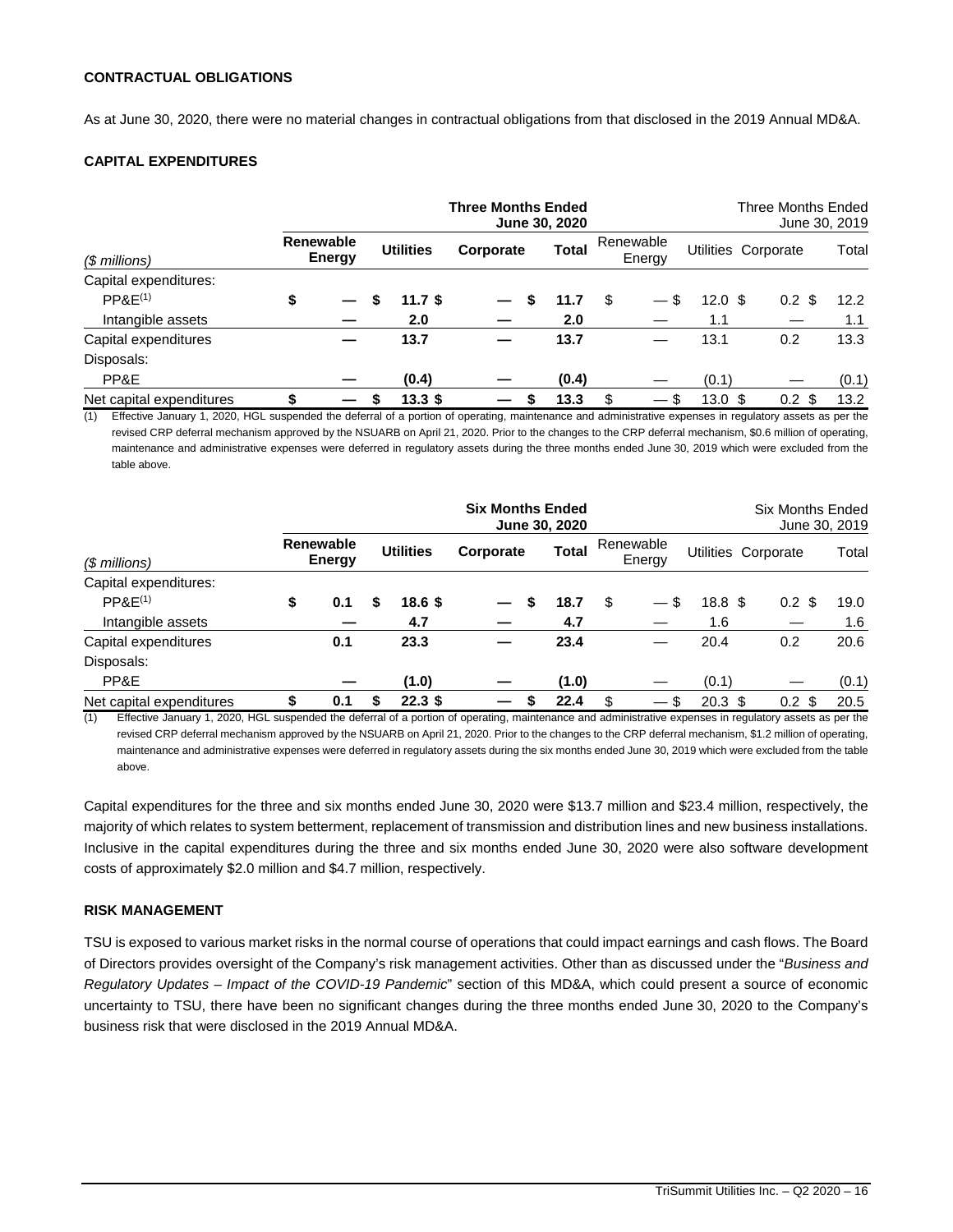# **RELATED PARTY TRANSACTIONS**

In the normal course of business, the Company transacts with its joint ventures and associates. AltaGas ceased to be associated with the Company on closing of the Arrangement on March 31, 2020.

The following transactions with TSU's joint ventures associates (including AltaGas and its affiliates prior to March 31, 2020) are measured at the exchange amount and have been recorded on the consolidated statements of income in the Interim Financial Statements:

|                                                            |   | Three months ended | Six months ended |             |        |        |
|------------------------------------------------------------|---|--------------------|------------------|-------------|--------|--------|
|                                                            |   |                    |                  | June 30     |        |        |
|                                                            |   | 2020               | 2019             | 2020        |        | 2019   |
| Revenue <sup>(1)</sup>                                     |   | 0.2 <sub>0</sub>   | 0.1              | 0.7         |        | 0.5    |
| Unrealized loss on foreign exchange contracts with AltaGas | S | $-$ \$             | $(0.1)$ \$       |             | $-$ \$ | (0.9)  |
| Cost of sales $(2)$                                        |   | $-$ \$             | $(14.3)$ \$      | $(30.6)$ \$ |        | (71.2) |
| Operating and administrative expenses <sup>(3)</sup>       |   | $-$ \$             | (0.5)            | (0.1)       |        | (1.2)  |

(1) In the normal course of business, the Company provided gas sales and transportation services to related parties.

(2) In the normal course of business, the Company purchased natural gas from a related party.

(3) Operating and administrative expenses include the fees paid to AltaGas for transition services and administrative costs recovered from joint ventures*.* 

#### **SHARE INFORMATION**

|                               | AS at JUIV 27, 2020 |
|-------------------------------|---------------------|
| <b>Issued and outstanding</b> |                     |
| <b>Common Shares</b>          | 30.000.000          |

 $\overline{A}$  at  $\overline{A}$   $\overline{B}$  2020

# **CRITICAL ACCOUNTING ESTIMATES**

Since a determination of the value of many assets, liabilities, revenues and expenses is dependent upon future events, the preparation of the Company's consolidated financial statements requires the use of estimates and assumptions that have been made using careful judgment. Other than as described below, the Company's significant accounting policies have remain unchanged and are contained in the notes to the 2019 Annual Financial Statements. Certain of these policies involve critical accounting estimates as a result of the requirement to make particularly subjective or complex judgments about matters that are inherently uncertain, and because of the likelihood that materially different amounts could be reported under different conditions or using different assumptions.

Other than as disclosed below, the Company's critical accounting estimates have not changed materially from those in the 2019 Annual Financial Statements and 2019 Annual MD&A.

#### **CHANGE IN ACCOUNTING ESTIMATES**

Effective January 1, 2020, the Company changed the method used to estimate the current service cost and interest cost components of pension and other post-retirement benefits by adopting a full yield curve approach. Previously, these components were estimated using the same single weighted average discount rate used in the determination of the benefit obligations. Under the full yield curve approach, specific rates from the yield curve that are relevant to the projected cash flows are applied to determine the current service cost and interest cost components. This change was accounted for prospectively as a change in accounting estimate. The change in estimate did not have a material impact on the condensed consolidated statement of income for the three and six months ended June 30, 2020 in the Interim Financial Statements.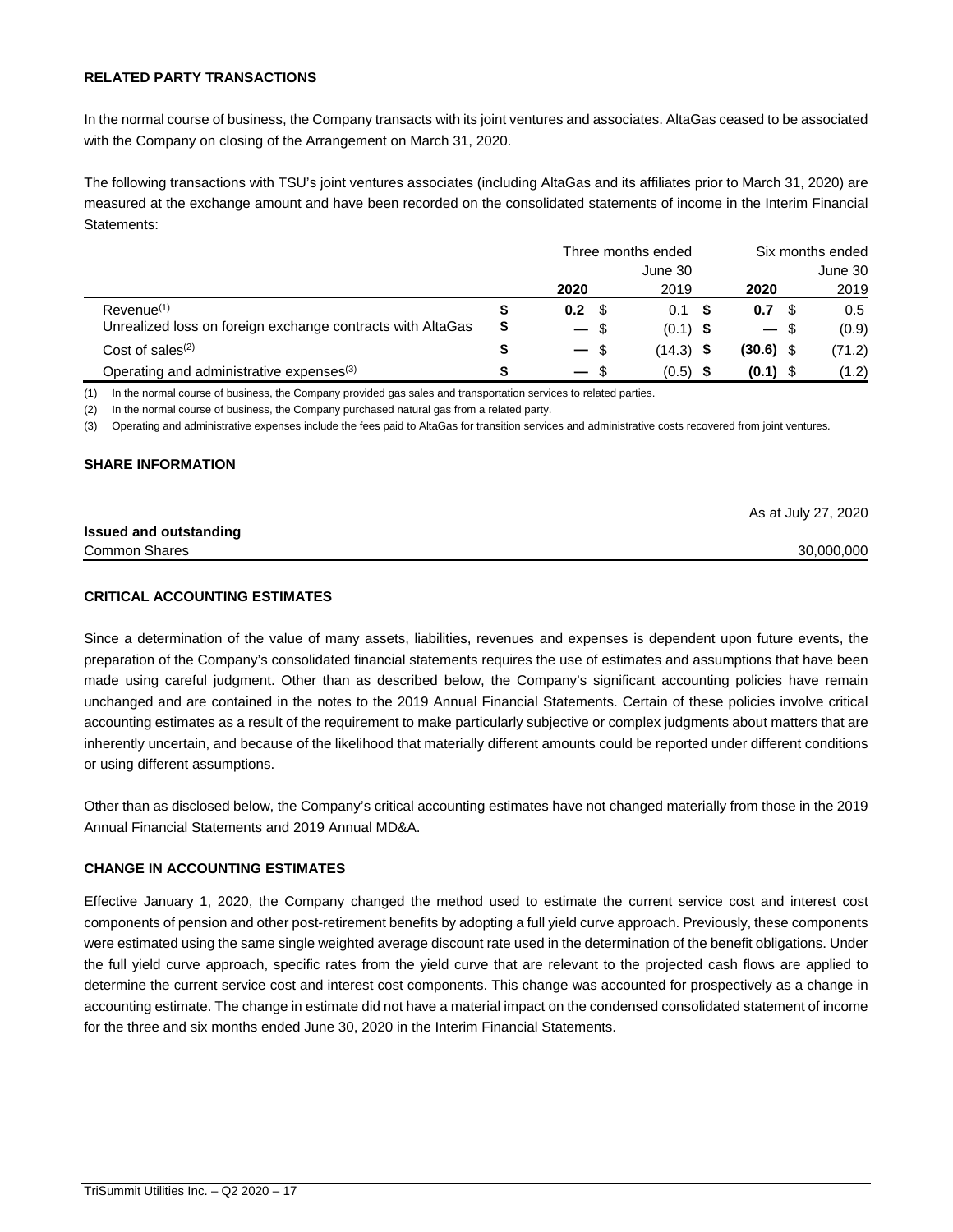# **ADOPTION OF NEW ACCOUNTING STANDARDS**

Effective January 1, 2020, the Company adopted the following FASB issued Accounting Standards Updates ("ASU"):

- ASU No. 2018-13 "Fair Value Measurement Disclosure Framework: Changes to the Disclosure Requirements for Fair Value Measurement". The amendments in this ASU modified the disclosure requirements on fair value measurements. The adoption of this ASU did not have a material impact on the Company's consolidated financial statements;
- ASU 2018-17 "Consolidation Targeted Improvements to Related Party Guidance for Variable Interest Entities ("VIE")". The amendments in this ASU clarified that indirect interest held through related parties under common control will be considered on a proportional basis when determining whether fees paid to decision makers and service providers are variable interests. Under the new guidance, fewer decision-making fees will be considered variable interests in a VIE because the other interests held will be less significant using the proportionate method rather than when considered in their entirety. The adoption of this ASU did not have a material impact on the Company's consolidated financial statements;
- ASU 2018-18 "Collaborative Arrangements Clarifying the Interaction between Topic 808 and Topic 606". The amendments in this ASU clarified that certain transactions between collaborative partners should be accounted for as revenue under ASC 606 when the collaborative partner is a customer. The adoption of this ASU did not have a material impact on the Company's consolidated financial statements; and
- ASU No. 2019-04 "Topic 815 Derivatives and Hedges and Topic 825 Financial Instruments." The amendments in this ASU clarified aspects of ASU 2017-12 regarding partial-term fair value hedges and fair value basis adjustments. In addition, this ASU, amended ASU 2016-01 to clarify that the measurement alternative in ASC 321-10 for equity securities without readily determinable fair value represents a nonrecurring fair value measurement under ASC 820. The adoption of this ASU did not have a material impact on the Company's consolidated financial statements.

# **FUTURE CHANGES IN ACCOUNTING PRINCIPLES**

In June 2016, FASB issued ASU No. 2016-13 "Financial Instruments – Credit Losses: Measurement of Credit Losses on Financial Instruments". The amendments in this ASU replace the current "incurred loss" impairment methodology with an "expected loss" model for financial assets measured at amortized cost. In November 2019, FASB issued ASU No. 2019-10 "Financial Instruments – Credit Losses (Topic 326), Derivatives and Hedging (Topic 815) and Leases (Topic 842): Effective Dates" which deferred the effective date of ASU No. 2016-13 to January 1, 2023. Early adoption is permitted. The Company is currently completing its assessment of the impact of these ASUs on its consolidated financial statements.

In August 2018, FASB issued ASU No. 2018-14 "Compensation – Retirement Benefits-Defined Benefit Plans – General: Disclosure Framework – Changes to the Disclosure Requirements for the Defined Benefit Plans". The amendments in this ASU modify the disclosure requirements on defined benefit pension and other postretirement plans. The amendments in this ASU are effective for fiscal years beginning after December 15, 2020, and interim periods within those fiscal years. Early adoption is permitted. The adoption of this ASU is not expected to have a material impact on the Company's consolidated financial statements.

In December 2019, FASB issued ASU No. 2019-12 "Income Taxes (Topic 740) - Simplifying the Accounting for Income Taxes". The amendments in this ASU removes certain exceptions and provides some simplifications in accounting for income taxes. The amendments in this ASU are effective for fiscal years beginning after December 15, 2020. The adoption of this ASU is not expected to have a material impact on the Company's consolidated financial statements.

In January 2020, FASB issued ASU No. 2020-01 "Investments – Equity Securities (Topic 321), Investments – Equity Method and Joint Ventures (Topic 323) and Derivatives and Hedging (Topic 815) – Clarifying the Interactions between Topic 321, Topic 323, and Topic 815". The amendments in this ASU provides guidance for accounting for certain equity securities when the equity method of accounting is applied or discontinued and for forward contracts and purchased options on certain securities. The amendments in this ASU are effective for fiscal years beginning after December 15, 2020. Early adoption is permitted. The adoption of this ASU is not expected to have a material impact on the Company's consolidated financial statements.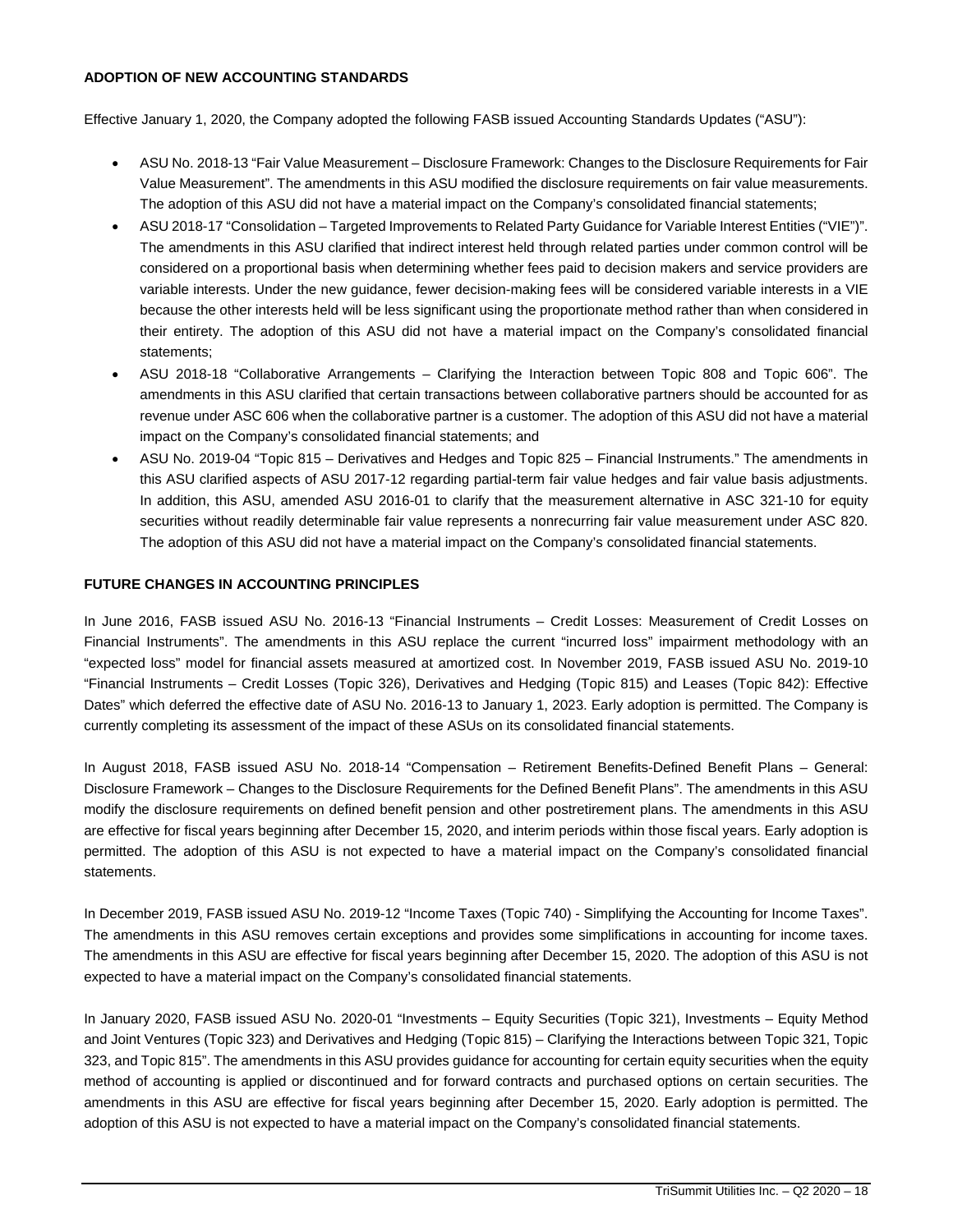# **OFF-BALANCE SHEET ARRANGEMENTS**

TSU did not enter into any material off-balance sheet arrangements during the three months ended June 30, 2020. Reference should be made to the 2019 Annual Financial Statements and 2019 Annual MD&A.

# **DISCLOSURE CONTROLS AND PROCEDURES ("DC&P") AND INTERNAL CONTROL OVER FINANCIAL REPORTING ("ICFR")**

On delisting of the Common Shares from the Toronto Stock Exchange, the Company became a "Venture Issuer" under applicable Canadian securities regulations for certain purposes. As such, the Chief Executive Officer ("CEO") and Chief Financial Officer ("CFO") are not required to certify the design and evaluation of the Company's DC&P and ICFR under National Instrument 52-109 – *Certification of Disclosure in Issuers' Annual and Interim Filings*. However, the CEO and CFO have reviewed the Interim Consolidated Financial Statements and the MD&A for the three and six months ended June 30, 2020 and 2019. Based on their knowledge and exercise of reasonable diligence, they have concluded that these documents fairly present in all material respects the financial condition, financial performance and cash flows of the Company as at the date of and for the periods presented.

# **NON-GAAP FINANCIAL MEASURES**

This MD&A contains references to certain financial measures used by the Company that do not have a standardized meaning prescribed by U.S. GAAP and may not be comparable to similar measures presented by other entities. Readers are cautioned that these non-GAAP measures should not be construed as alternatives to other measures of financial performance calculated in accordance with U.S. GAAP. The non-GAAP measures and their reconciliation to U.S. GAAP financial measures are shown below. These non-GAAP measures provide additional information that management believes is meaningful in describing the Company's operational performance, liquidity and capacity to fund dividends, capital expenditures, and other investing activities. The specific rationale for, and incremental information associated with, each non-GAAP measure is discussed below.

References to normalized EBITDA, normalized net income, normalized funds from operations, net debt and net debt to total capitalization throughout this MD&A have the meanings as set out in this section.

#### **Normalized EBITDA**

|                                                                               | <b>Three Months Ended</b> |          |            |            | <b>Six Months Ended</b> |
|-------------------------------------------------------------------------------|---------------------------|----------|------------|------------|-------------------------|
|                                                                               |                           |          | June 30    |            | June 30                 |
| (\$ millions)                                                                 |                           | 2020     | 2019       | 2020       | 2019                    |
| Normalized EBITDA                                                             | ъ                         | 20.4     | \$<br>17.5 | 60.7<br>\$ | 55.7<br>\$              |
| Add (deduct):                                                                 |                           |          |            |            |                         |
| Foreign exchange loss                                                         |                           | (0.1)    |            |            |                         |
| Unrealized gain (loss) on foreign exchange contracts                          |                           | (1.1)    | (0.7)      | 0.5        | (1.9)                   |
| Accretion expense                                                             |                           | (0.1)    |            | (0.1)      | (0.1)                   |
| Depreciation and amortization expense                                         |                           | (9.6)    | (7.4)      | (17.9)     | (14.7)                  |
| Accretion and depreciation and amortization expense<br>from equity investment |                           | (0.9)    | (0.9)      | (1.8)      | (1.9)                   |
| <b>Transaction costs</b>                                                      |                           | (0.6)    |            | (22.5)     |                         |
| Operating income                                                              |                           | S<br>8.0 | 8.5        | 18.9<br>S  | S<br>37.1               |

Normalized EBITDA is a measure of the Company's operating profitability prior to how business activities are financed, assets are amortized, or earnings are taxed. Normalized EBITDA is calculated using operating income adjusted for depreciation and amortization expense, accretion expenses, foreign exchange gain (loss), unrealized gain (loss) on foreign exchange contracts, and other typically non-recurring items. Normalized EBITDA is frequently used by investors in the evaluation of entities within the industry as it excludes items that can vary substantially between entities depending on the accounting policies chosen, the book value of assets and the capital structure.

Normalized EBITDA as presented should not be viewed as an alternative to operating income or other measures of income calculated in accordance with U.S. GAAP as an indicator of performance.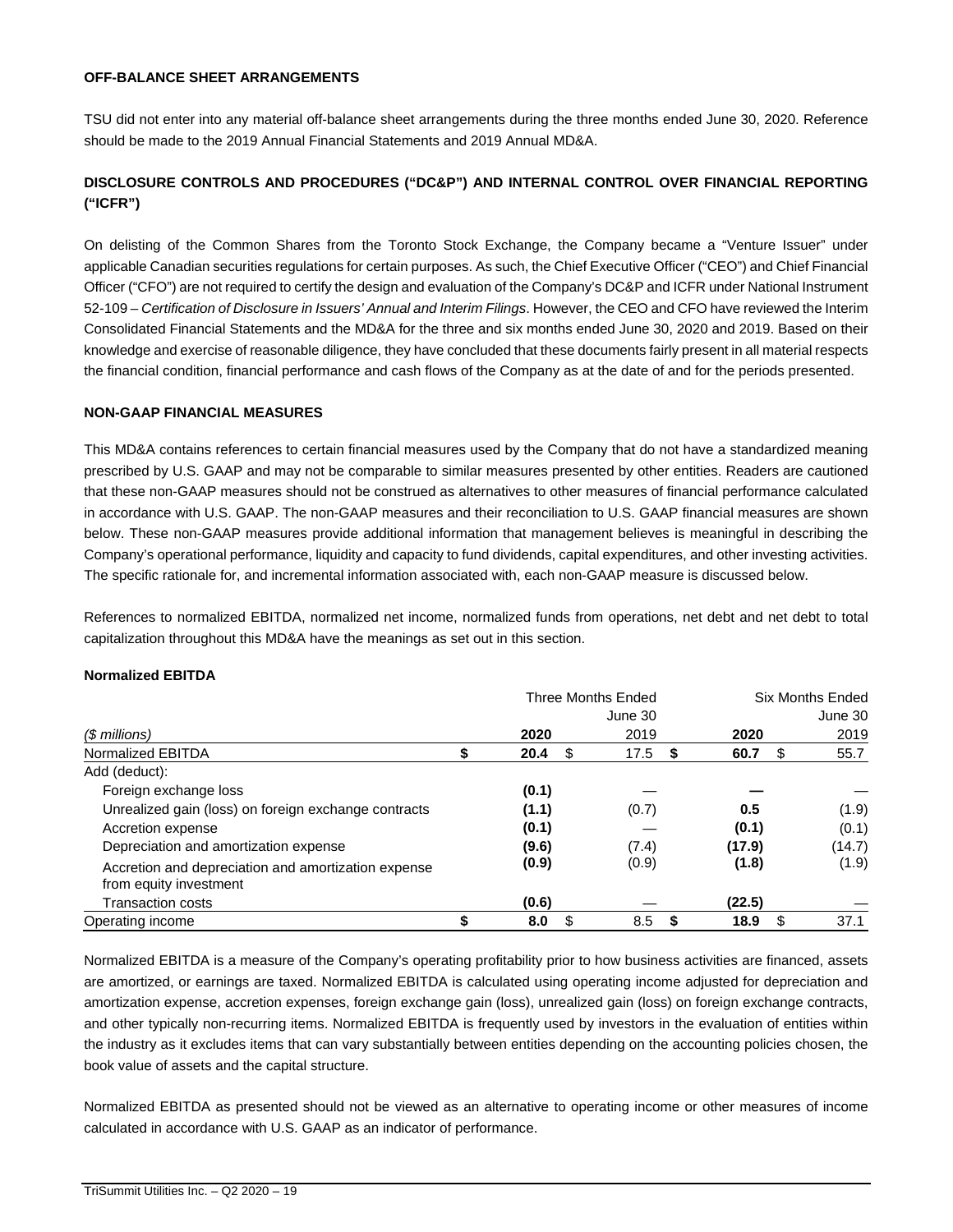#### **Normalized Net Income**

|                                                      | Three Months Ended |      |         |     |        |    | <b>Six Months Ended</b> |  |
|------------------------------------------------------|--------------------|------|---------|-----|--------|----|-------------------------|--|
|                                                      |                    |      | June 30 |     |        |    | June 30                 |  |
| (\$ millions)                                        | 2020               |      | 2019    |     | 2020   |    | 2019                    |  |
| Normalized net income                                | 1.8                | - \$ | 3.8     | - 5 | 24.8   | -S | 24.3                    |  |
| Add (deduct) after-tax:                              |                    |      |         |     |        |    |                         |  |
| Unrealized gain (loss) on foreign exchange contracts | (1.1)              |      | (0.7)   |     | 0.5    |    | (1.9)                   |  |
| Income tax recovery related to decrease in Alberta   |                    |      |         |     |        |    |                         |  |
| statutory tax rate                                   |                    |      | 0.8     |     |        |    | 0.8                     |  |
| <b>Transaction costs</b>                             | (0.4)              |      |         |     | (18.5) |    |                         |  |
| Net income after taxes                               | 0.3                |      | 3.9     |     | 6.8    |    | 23.2                    |  |

Normalized net income represents net income after taxes adjusted for after tax impact of unrealized gain (loss) on foreign exchange contracts and other typically non-recurring items. This measure is presented in order to enhance the comparability of results, as it reflects the underlying performance of the Company.

Normalized net income as presented should not be viewed as an alternative to net income after taxes or other measures of income calculated in accordance with U.S. GAAP as an indicator of performance.

#### **Normalized Funds from Operations**

|                                             | <b>Three Months Ended</b> |  |         |  |        |  | <b>Six Months Ended</b> |  |
|---------------------------------------------|---------------------------|--|---------|--|--------|--|-------------------------|--|
|                                             |                           |  | June 30 |  |        |  | June 30                 |  |
| (\$ millions)                               | 2020                      |  | 2019    |  | 2020   |  | 2019                    |  |
| Normalized funds from operations            | 10.4                      |  | 8.4     |  | 44.0   |  | 38.6                    |  |
| Add (deduct):                               |                           |  |         |  |        |  |                         |  |
| Changes in operating assets and liabilities | (2.7)                     |  | 12.9    |  | 22.1   |  | 4.0                     |  |
| <b>Transaction costs</b>                    | (0.6)                     |  |         |  | (22.5) |  |                         |  |
| Cash from operations                        |                           |  | 21.3    |  | 43.6   |  | 42.6                    |  |

Normalized funds from operations is used to assist management and investors in analyzing the liquidity of the Company without regard to changes in operating assets and liabilities in the period as well as other non-operating related income and expenses. Management uses this measure to understand the ability to generate funds for use in investing and financing activities.

Normalized funds from operations as presented should not be viewed as an alternative to cash from operations or other cash flow measures calculated in accordance with U.S. GAAP as an indicator of liquidity.

#### **Net Debt and Net Debt to Total Capitalization**

Net debt and net debt to total capitalization are used by the Company to monitor its capital structure and financing requirements. It is also used as a measure of the Company's overall financial strength. Net debt is defined as short-term debt, plus current and long-term portions of long-term debt, less cash and cash equivalents. Total capitalization is defined as net debt plus shareholders' equity. Additional information regarding these non-GAAP measures can be found under the *"Liquidity and Capital Resources – Capital Resources"* section of this MD&A.

#### **DEFINITIONS**

GWh means gigawatt hour PJ means petajoule; one million gigajoules

#### **ABOUT TSU**

TSU is a Canadian company with natural gas distribution utilities and renewable power generation assets. TSU serves approximately 131,000 customers, delivering low carbon energy, safely and reliably. For more information visit: www.trisummit.ca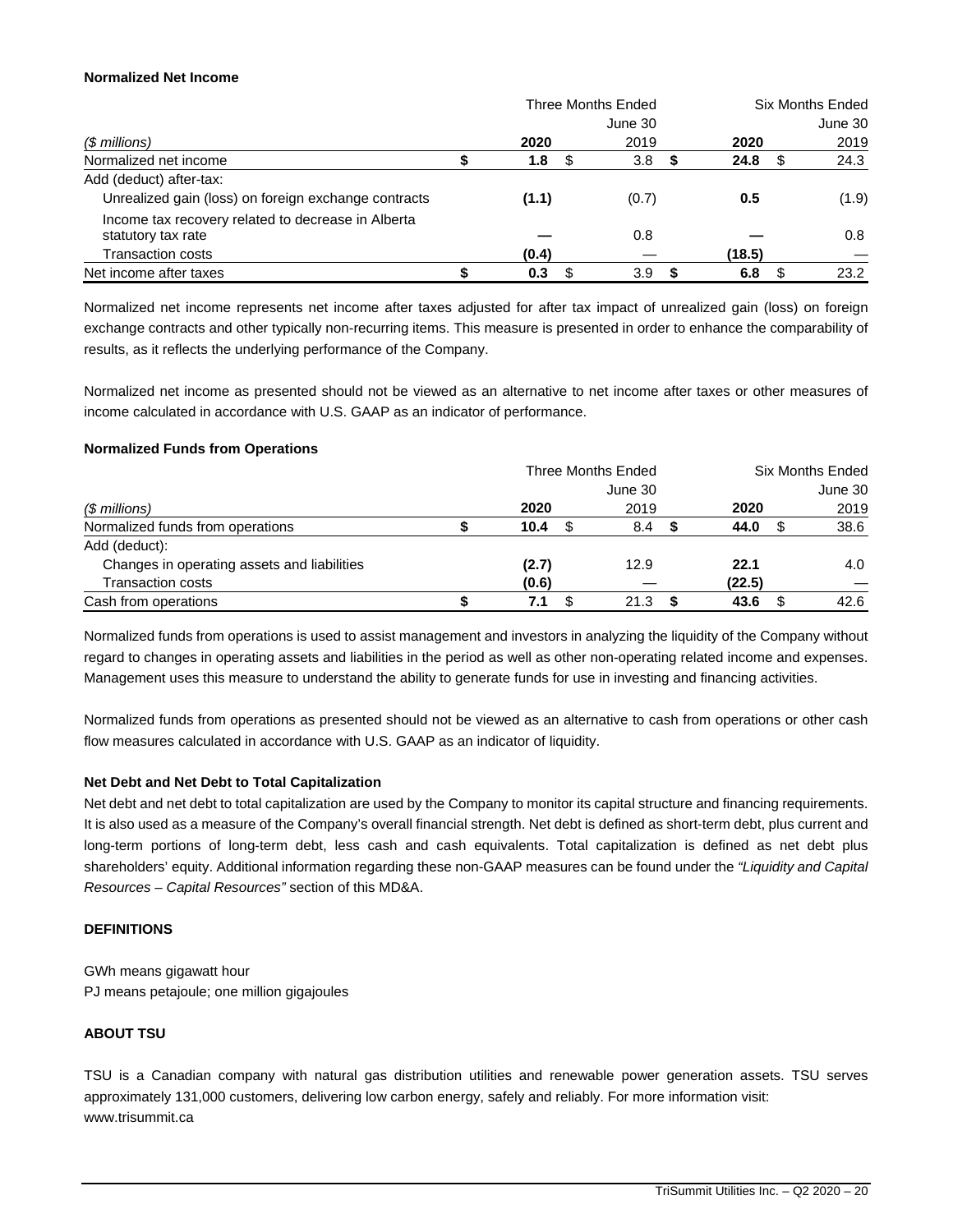# Condensed Consolidated Balance Sheets *(unaudited)*

|                                                                           | <b>June 30,</b> | December 31,   |
|---------------------------------------------------------------------------|-----------------|----------------|
| As at $(\$$ millions)                                                     | 2020            | 2019           |
| <b>ASSETS</b>                                                             |                 |                |
| <b>Current assets</b>                                                     |                 |                |
| Cash and cash equivalents                                                 | \$<br>36.9      | \$<br>0.2      |
| Accounts receivable, net of allowances                                    | 30.0            | 64.6           |
| Inventory                                                                 | 1.8             | 1.4            |
| Regulatory assets                                                         | 0.8             | 1.6            |
| Prepaid expenses and other current assets                                 | 4.2             | 3.9            |
|                                                                           | 73.7            | 71.7           |
| Property, plant and equipment                                             | 1,002.1         | 1,003.8        |
| Intangible assets                                                         | 25.1            | 21.9           |
| Goodwill                                                                  | 119.1           | 119.1          |
| <b>Regulatory assets</b>                                                  | 236.4           | 235.0          |
| Other long-term assets (note 4)                                           | 11.9            | 12.4           |
| Investments accounted for by the equity method                            | 117.1           | 118.4          |
|                                                                           | \$<br>1,585.4   | \$<br>1,582.3  |
|                                                                           |                 |                |
| <b>LIABILITIES AND SHAREHOLDER'S EQUITY</b><br><b>Current liabilities</b> |                 |                |
| Accounts payable and accrued liabilities                                  | \$<br>43.1      | \$<br>62.1     |
| Short-term debt (note 5)                                                  | 2.7             | 12.1           |
|                                                                           | 15.0            |                |
| Current portion of long-term debt (note 6)                                | 7.6             | 14.8           |
| Customer deposits                                                         |                 | 10.1           |
| Regulatory liabilities                                                    | 4.3             | 7.1            |
| Foreign exchange contracts liability (note 9)                             | 0.3             | 0.8            |
| Other current liabilities (note 4)                                        | 1.8             | 2.3            |
|                                                                           | 74.8            | 109.3          |
| Long-term debt (note 6)                                                   | 688.9           | 642.8          |
| <b>Asset retirement obligations</b>                                       | 3.2             | 3.1            |
| Deferred income taxes (note 8)                                            | 135.7           | 136.3          |
| <b>Regulatory liabilities</b>                                             | 28.7            | 26.6           |
| Lease liabilities (note 4)                                                | 6.6             | 7.0            |
| Future employee obligations (note 11)                                     | 36.2            | 36.6           |
|                                                                           | \$<br>974.1     | \$<br>961.7    |
| <b>Shareholder's equity</b>                                               |                 |                |
| Common shares, no par value, unlimited shares authorized;                 |                 |                |
| June 30, 2020 and December 31, 2019 - 30 million shares                   | 321.0           | 321.0          |
| issued and outstanding (note 10)                                          |                 |                |
| Contributed surplus                                                       | 100.0           | 100.5          |
|                                                                           | 191.4           | 200.2          |
| Retained earnings<br>Accumulated other comprehensive loss                 |                 |                |
|                                                                           | (1.1)<br>611.3  | (1.1)<br>620.6 |
|                                                                           | \$<br>1,585.4   | \$<br>1,582.3  |
|                                                                           |                 |                |

Commitments and contingencies *(note 13)*  Subsequent events *(note 18)*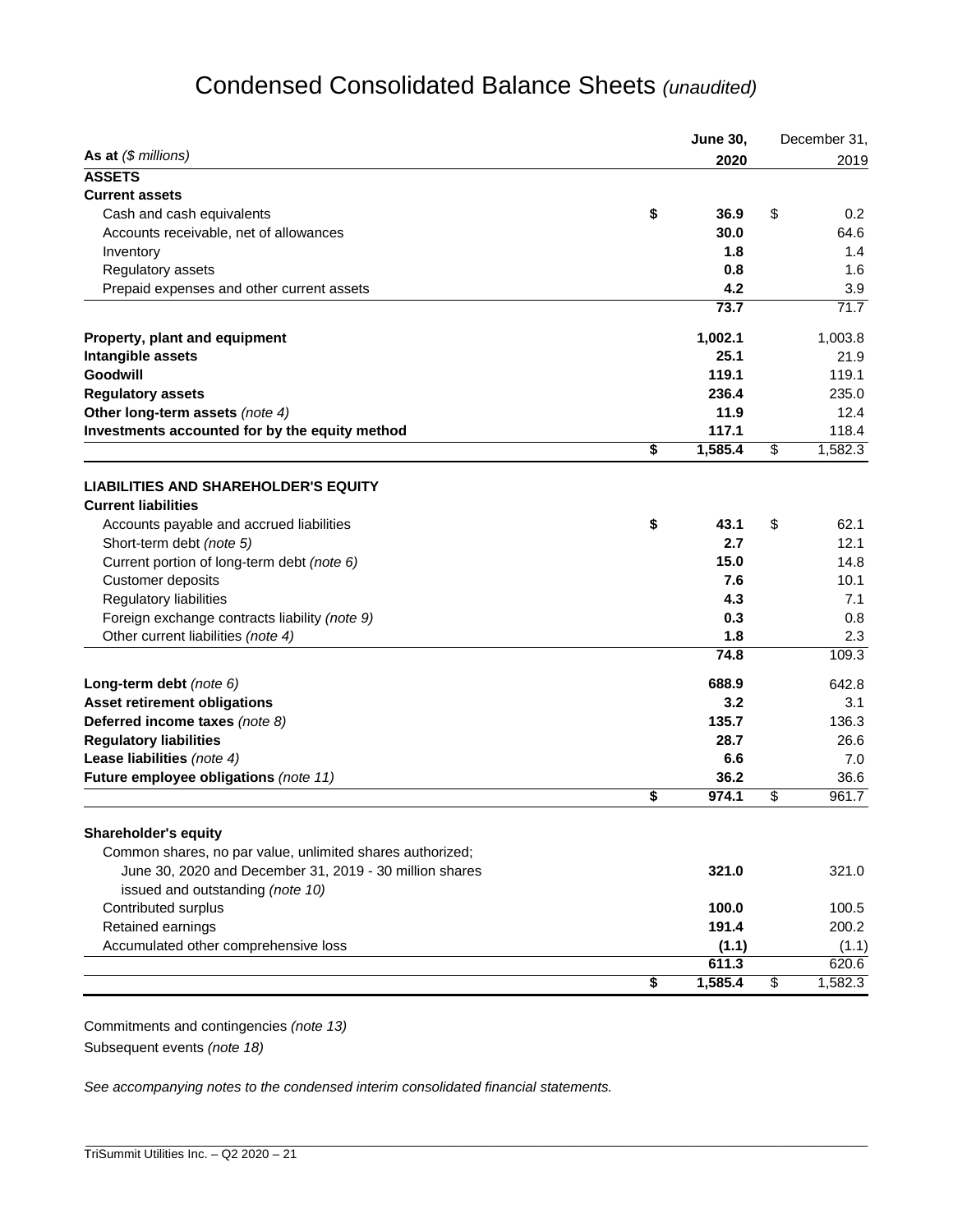| Condensed Consolidated Statements of Income (unaudited) |  |
|---------------------------------------------------------|--|
|---------------------------------------------------------|--|

|                                                               | Three months ended |      |         |    |        | Six months ended |
|---------------------------------------------------------------|--------------------|------|---------|----|--------|------------------|
|                                                               |                    |      | June 30 |    |        | June 30          |
| $$$ millions)                                                 | 2020               |      | 2019    |    | 2020   | 2019             |
| REVENUE (note 7)                                              | \$<br>61.3         | - \$ | 61.3    | \$ | 174.3  | 179.9<br>- \$    |
| <b>EXPENSES</b>                                               |                    |      |         |    |        |                  |
| Cost of sales, exclusive of items shown separately            | 17.4               |      | 21.4    |    | 64.7   | 77.7             |
| Operating and administrative (note 12)                        | 25.9               |      | 24.6    |    | 72.9   | 48.9             |
| Accretion                                                     | 0.1                |      |         |    | 0.1    | 0.1              |
| Depreciation and amortization                                 | 9.6                |      | 7.4     |    | 17.9   | 14.7             |
|                                                               | 53.0               |      | 53.4    |    | 155.6  | 141.4            |
| Income (loss) from equity investments                         | 0.8                |      | 1.4     |    | (0.7)  | 0.6              |
| Unrealized gain (loss) on foreign exchange contracts (note 9) | (1.1)              |      | (0.7)   |    | 0.5    | (1.9)            |
| Other income (loss)                                           | 0.1                |      | (0.1)   |    | 0.4    | (0.1)            |
| Foreign exchange loss                                         | (0.1)              |      |         |    |        |                  |
| <b>Operating income</b>                                       | 8.0                |      | 8.5     |    | 18.9   | 37.1             |
| Interest expense                                              |                    |      |         |    |        |                  |
| Short-term debt                                               | (0.1)              |      | (0.1)   |    | (0.3)  | (0.1)            |
| Long-term debt                                                | (7.1)              |      | (6.5)   |    | (13.7) | (13.0)           |
| Income before income taxes                                    | 0.8                |      | 1.9     |    | 4.9    | 24.0             |
| Income tax expense (recovery) (note $8$ )                     |                    |      |         |    |        |                  |
| Current                                                       | 0.6                |      | (0.4)   |    | 1.7    | 0.3              |
| Deferred                                                      | (0.1)              |      | (1.6)   |    | (3.6)  | 0.5              |
| Net income after taxes                                        | \$<br>0.3          | \$   | 3.9     | \$ | 6.8    | \$<br>23.2       |

*See accompanying notes to the condensed interim consolidated financial statements.*

# Condensed Consolidated Statements of Comprehensive Income

*(unaudited)*

|                                                 | Three months ended |         |  |      | Six months ended |         |  |  |
|-------------------------------------------------|--------------------|---------|--|------|------------------|---------|--|--|
|                                                 |                    | June 30 |  |      |                  | June 30 |  |  |
| (\$ millions)                                   | 2020               | 2019    |  | 2020 |                  | 2019    |  |  |
| Net income after taxes                          | 0.3                | 3.9     |  | 6.8  |                  | 23.2    |  |  |
| Other comprehensive income (loss), net of taxes |                    |         |  |      |                  |         |  |  |
| Comprehensive income, net of taxes              | 0.3                | 3.9     |  | 6.8  |                  | 23.2    |  |  |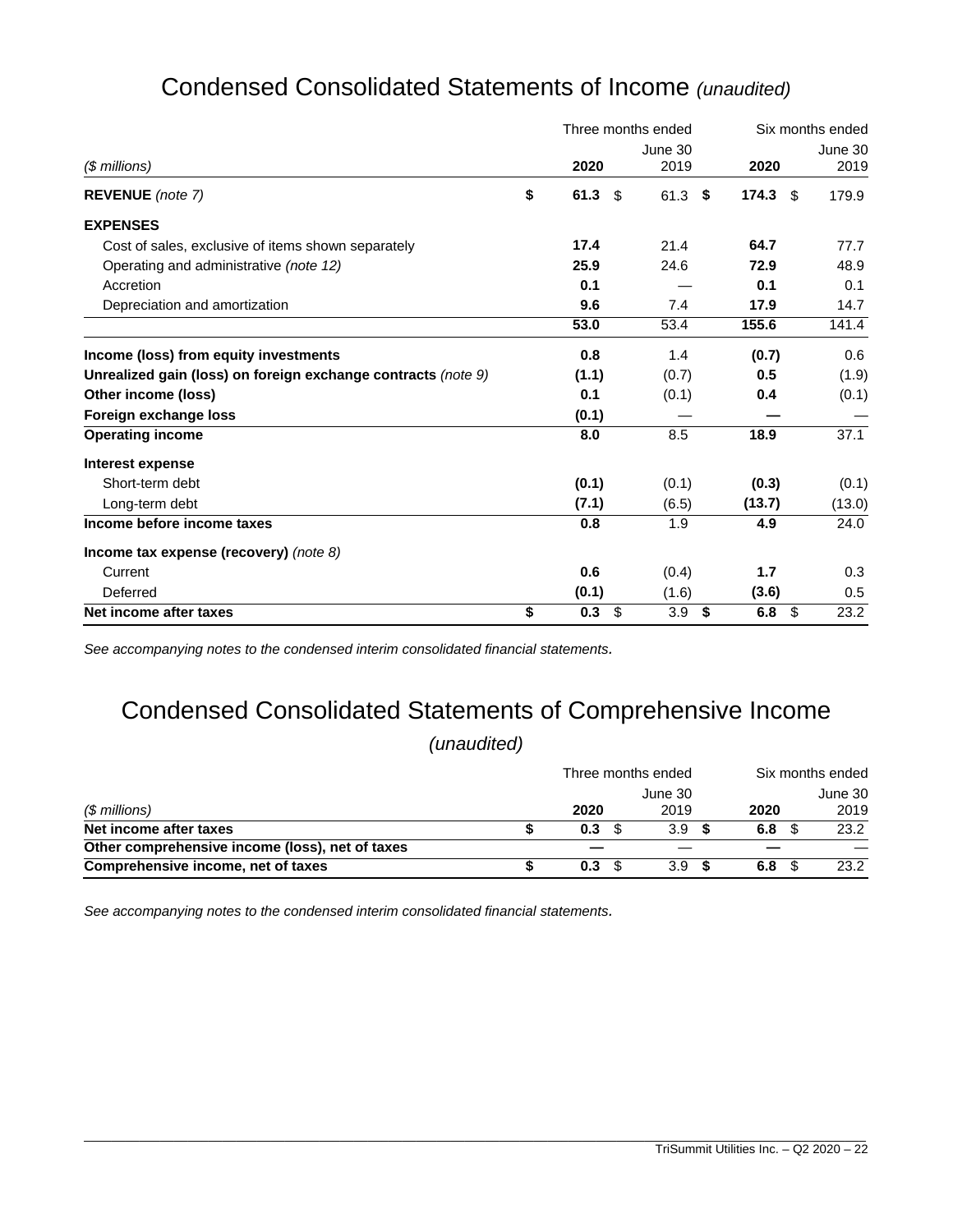# Condensed Consolidated Statements of Changes in Equity *(unaudited)*

|                                                 |                  | Three months ended |            |    | Six months ended |      |         |
|-------------------------------------------------|------------------|--------------------|------------|----|------------------|------|---------|
|                                                 |                  |                    | June 30    |    |                  |      | June 30 |
| (\$ millions)                                   | 2020             |                    | 2019       |    | 2020             |      | 2019    |
| Common shares (note 10)                         |                  |                    |            |    |                  |      |         |
| Balance, beginning of period                    | \$<br>321.0      | \$                 | 321.0      | S  | 321.0            | S    | 321.0   |
| Balance, end of period                          | \$<br>321.0      | \$                 | 321.0      | \$ | 321.0            | \$   | 321.0   |
| <b>Contributed surplus</b>                      |                  |                    |            |    |                  |      |         |
| Balance, beginning of period                    | \$<br>100.0      | \$.                | 100.0      | S  | 100.5            | \$.  | 100.0   |
| Share option expense                            |                  |                    | 0.2        |    | 0.2              |      | 0.2     |
| Reclassified to share-based liability (note 10) |                  |                    |            |    | (0.7)            |      |         |
| Balance, end of period                          | \$<br>100.0      | \$                 | 100.2      | \$ | 100.0            | \$   | 100.2   |
| <b>Retained earnings</b>                        |                  |                    |            |    |                  |      |         |
| Balance, beginning of period                    | \$<br>198.9      | \$.                | 200.1      | \$ | 200.2            | - \$ | 188.0   |
| Net income after taxes                          | 0.3              |                    | 3.9        |    | 6.8              |      | 23.2    |
| Common share dividends                          | (7.8)            |                    | (7.1)      |    | (15.6)           |      | (14.3)  |
| Balance, end of period                          | \$<br>191.4      | \$                 | 196.9      | \$ | 191.4            | \$   | 196.9   |
| Accumulated other comprehensive loss            |                  |                    |            |    |                  |      |         |
| Balance, beginning of period                    | \$<br>$(1.1)$ \$ |                    | $(0.4)$ \$ |    | $(1.1)$ \$       |      | (0.4)   |
| Other comprehensive income (loss)               |                  |                    |            |    |                  |      |         |
| Balance, end of period                          | \$<br>(1.1)      | \$                 | (0.4)      | \$ | (1.1)            | \$   | (0.4)   |
| <b>Total shareholder's equity</b>               | \$<br>611.3      | \$                 | 617.7      | \$ | 611.3            | \$   | 617.7   |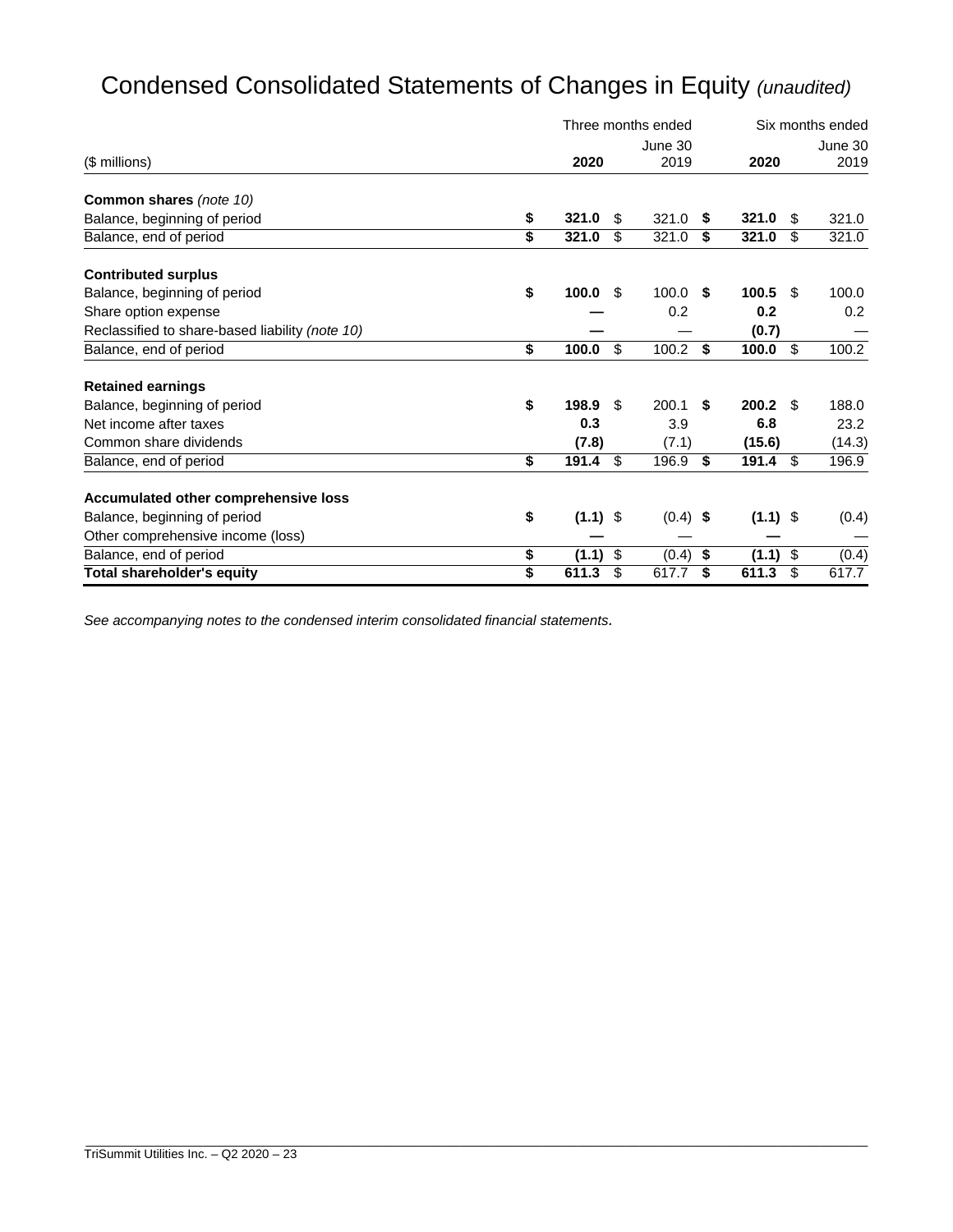|  |  | Condensed Consolidated Statements of Cash Flows (unaudited) |  |  |  |
|--|--|-------------------------------------------------------------|--|--|--|
|--|--|-------------------------------------------------------------|--|--|--|

|                                                               |    |             |                          | Three months ended | Six months ended |             |    |                  |  |
|---------------------------------------------------------------|----|-------------|--------------------------|--------------------|------------------|-------------|----|------------------|--|
|                                                               |    |             |                          | June 30            |                  |             |    | June 30          |  |
| (\$ millions)                                                 |    | 2020        |                          | 2019               |                  | 2020        |    | 2019             |  |
| <b>Cash from operations</b>                                   |    |             |                          |                    |                  |             |    |                  |  |
| Net income after taxes                                        | \$ | 0.3         | \$                       | 3.9                | -\$              | 6.8         | \$ | 23.2             |  |
| Items not involving cash:                                     |    |             |                          |                    |                  |             |    |                  |  |
| Depreciation and amortization expense                         |    | 9.6         |                          | 7.4                |                  | 17.9        |    | 14.7             |  |
| Accretion expense                                             |    | 0.1         |                          |                    |                  | 0.1         |    | 0.1              |  |
| Deferred income tax expense (recovery) (note 8)               |    | (0.1)       |                          | (1.6)              |                  | (3.6)       |    | 0.5              |  |
| Loss (income) from equity investments                         |    | (0.8)       |                          | (1.4)              |                  | 0.7         |    | (0.6)            |  |
| Unrealized loss (gain) on foreign exchange contracts (note 9) |    | 1.1         |                          | 0.7                |                  | (0.5)       |    | 1.9              |  |
| Other                                                         |    | (0.4)       |                          | (0.6)              |                  | (0.5)       |    | (1.2)            |  |
| Distributions from equity investment                          |    |             |                          |                    |                  | 0.6         |    |                  |  |
| Changes in operating assets and liabilities (note 15)         |    | (2.7)       |                          | 12.9               |                  | 22.1        |    | 4.0              |  |
|                                                               | \$ | 7.1         | $\overline{\mathcal{S}}$ | $21.3$ \$          |                  | 43.6        | \$ | 42.6             |  |
| <b>Investing activities</b>                                   |    |             |                          |                    |                  |             |    |                  |  |
| Acquisition of property, plant and equipment                  |    | (10.8)      |                          | (12.2)             |                  | (23.2)      |    | (19.7)           |  |
| Acquisition of intangible assets                              |    | (2.4)       |                          | (1.1)              |                  | (4.6)       |    | (2.1)            |  |
| Proceeds from disposition of assets, net of transaction costs |    | 0.2         |                          | 0.1                |                  | 0.2         |    | 0.1              |  |
|                                                               | \$ | $(13.0)$ \$ |                          | (13.2)             | \$               | $(27.6)$ \$ |    | (21.7)           |  |
| <b>Financing activities</b>                                   |    |             |                          |                    |                  |             |    |                  |  |
| Net issuance (repayment) of short-term debt                   |    | (0.2)       |                          | 5.2                |                  | (9.4)       |    | 1.3              |  |
| Net repayment of bankers' acceptances                         |    | (103.0)     |                          | (254.9)            |                  | (53.4)      |    | (257.4)          |  |
| Issuance of long-term debt, net of debt issuance costs        |    | 99.3        |                          | 248.1              |                  | 99.1        |    | 248.1            |  |
| Payment of share issuance costs                               |    |             |                          |                    |                  |             |    | (0.3)            |  |
| Common share dividends                                        |    | (7.8)       |                          | (7.1)              |                  | (15.6)      |    | (14.3)           |  |
|                                                               | \$ | $(11.7)$ \$ |                          | $(8.7)$ \$         |                  | $20.7$ \$   |    | (22.6)           |  |
| Change in cash and cash equivalents                           |    | (17.6)      |                          | (0.6)              |                  | 36.7        |    | (1.7)            |  |
| Cash and cash equivalents, beginning of period                |    | 54.5        |                          | 0.7                |                  | 0.2         |    | 1.8              |  |
| Cash and cash equivalents, end of period                      | \$ | 36.9        | \$                       | 0.1                | \$               | 36.9        | \$ | $\overline{0.1}$ |  |

\_\_\_\_\_\_\_\_\_\_\_\_\_\_\_\_\_\_\_\_\_\_\_\_\_\_\_\_\_\_\_\_\_\_\_\_\_\_\_\_\_\_\_\_\_\_\_\_\_\_\_\_\_\_\_\_\_\_\_\_\_\_\_\_\_\_\_\_\_\_\_\_\_\_\_\_\_\_\_\_\_\_\_\_\_\_\_\_\_\_\_\_\_\_\_\_\_\_\_\_\_\_\_\_\_\_\_\_\_\_\_\_\_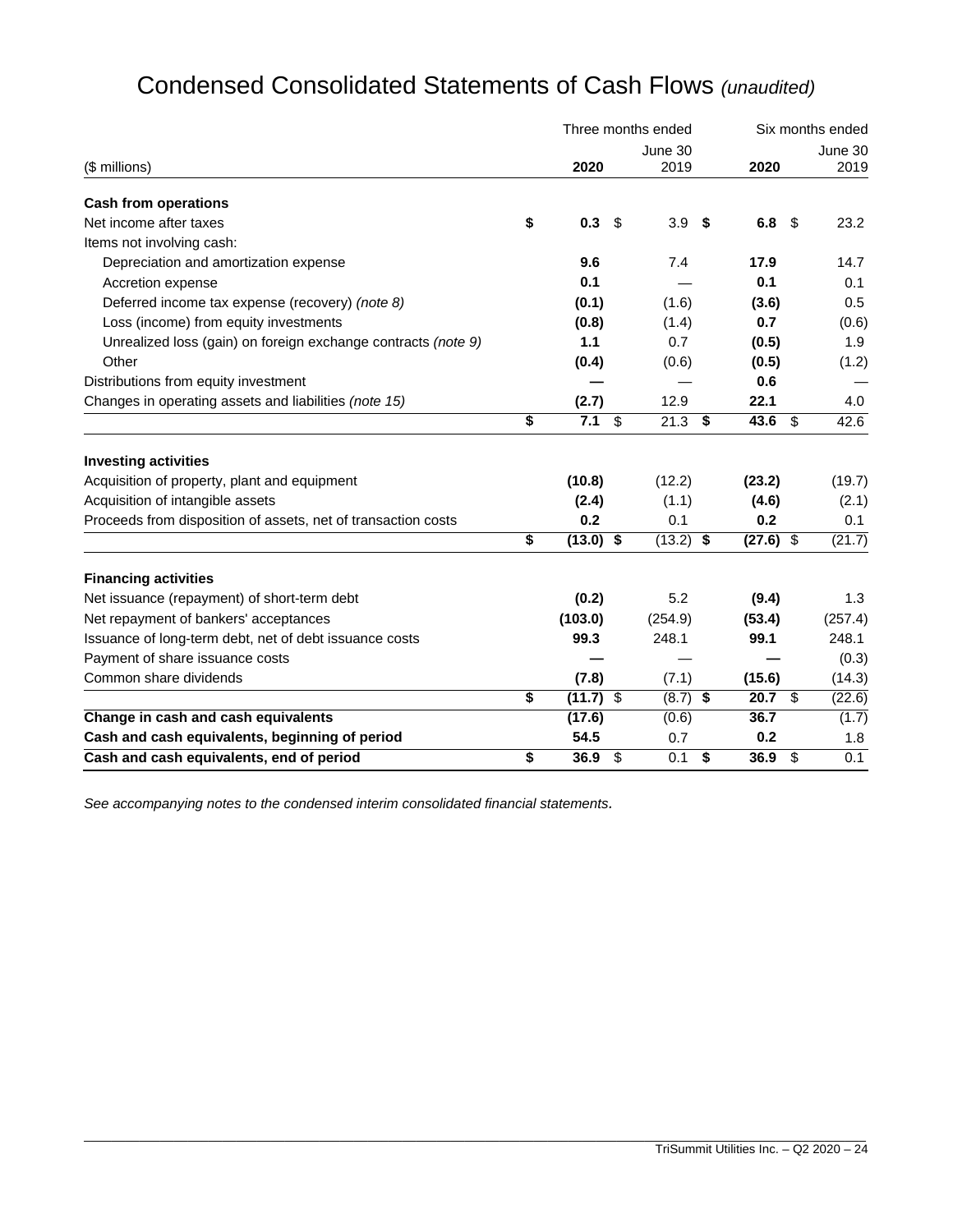# Notes to the Condensed Interim Consolidated Financial Statements

# *(unaudited)*

*(Tabular amounts and amounts in footnotes to tables are in millions of Canadian dollars, unless otherwise indicated.)* 

# **1. OVERVIEW OF THE COMPANY**

On March 31, 2020, the Public Sector Pension Investment Board ("PSP Investments") and the Alberta Teachers' Retirement Fund Board ("ATRF") completed the acquisition of all of the outstanding common shares of TriSummit Utilities Inc. (formerly AltaGas Canada Inc.) (the "Company" or "TSU"), by TriSummit Cycle Inc. (formerly PSPIB Cycle Investments Inc.) (the "Purchaser"), a company in which PSP Investments indirectly holds a majority economic interest and ATRF indirectly holds a minority economic interest, with an all-cash transaction pursuant to a plan of arrangement (the "Arrangement"). The Purchaser acquired each common share of TSU for \$33.50 in cash and the Company is now a wholly-owned subsidiary of the Purchaser. In connection with the completion of the Arrangement, the Company changed its name to "TriSummit Utilities Inc.". TSU remains incorporated under the *Canada Business Corporations Act*, with its headquarters located in Calgary, Alberta. While TSU does not have its securities listed on any stock exchange, it will continue to be a reporting issuer under applicable Canadian securities laws because its public debt remains outstanding.

The Company owns rate-regulated natural gas distribution and transmission utility businesses through its operating subsidiaries AltaGas Utilities Inc. ("AUI") in Alberta, Pacific Northern Gas Ltd. ("PNG") and Pacific Northern Gas (N.E.) Ltd. in British Columbia and Heritage Gas Limited ("HGL") in Nova Scotia. The Company also owns the Bear Mountain Wind Park and an approximately 10 percent indirect interest in the Northwest Hydro Facilities.

#### **2. BASIS OF PRESENTATION**

#### **Basis of Preparation**

These consolidated financial statements have been prepared by management in accordance with United States Generally Accepted Accounting Principles ("U.S. GAAP").

Pursuant to National Instrument 52-107, "Acceptable Accounting Principles and Auditing Standards" ("NI 52-107"), U.S. GAAP reporting is permitted by Canadian securities laws for companies subject to reporting obligations under U.S. securities laws. However, given that the Company is not subject to such reporting obligations and could not therefore rely on the provisions of NI 52-107 to that effect, the Company sought and obtained exemptive relief from the securities regulators in Alberta and Ontario to permit it to prepare its financial statements in accordance with U.S. GAAP. The exemption will terminate on or after the earlier of January 1, 2024, the date upon which the Company ceases to have activities subject to rate regulation, or the effective date prescribed for the mandatory application of a standard within International Financial Reporting Standards specific to entities with activities subject to rate regulation.

#### **Principles of Consolidation**

The consolidated financial statements include the accounts of the Company and its direct and indirect subsidiaries, including, without limitation: AltaGas Utility Group Inc., Bear Mountain Wind Limited Partnership, AltaGas Canadian Energy Holdings Ltd., PNG, AUI, and HGL. The consolidated financial statements also include investments in Inuvik Gas Ltd. and Northwest Hydro Limited Partnership ("Coast LP"), which are accounted for by the equity method. Intercompany transactions and balances are eliminated. Investments in unconsolidated companies that the Company has significant influence over, but not control, are accounted for using the equity method. In addition, the Company uses the equity method of accounting for investments in limited partnership interests in which it has more than a minor interest or influence over the partnership's operating and financial policies.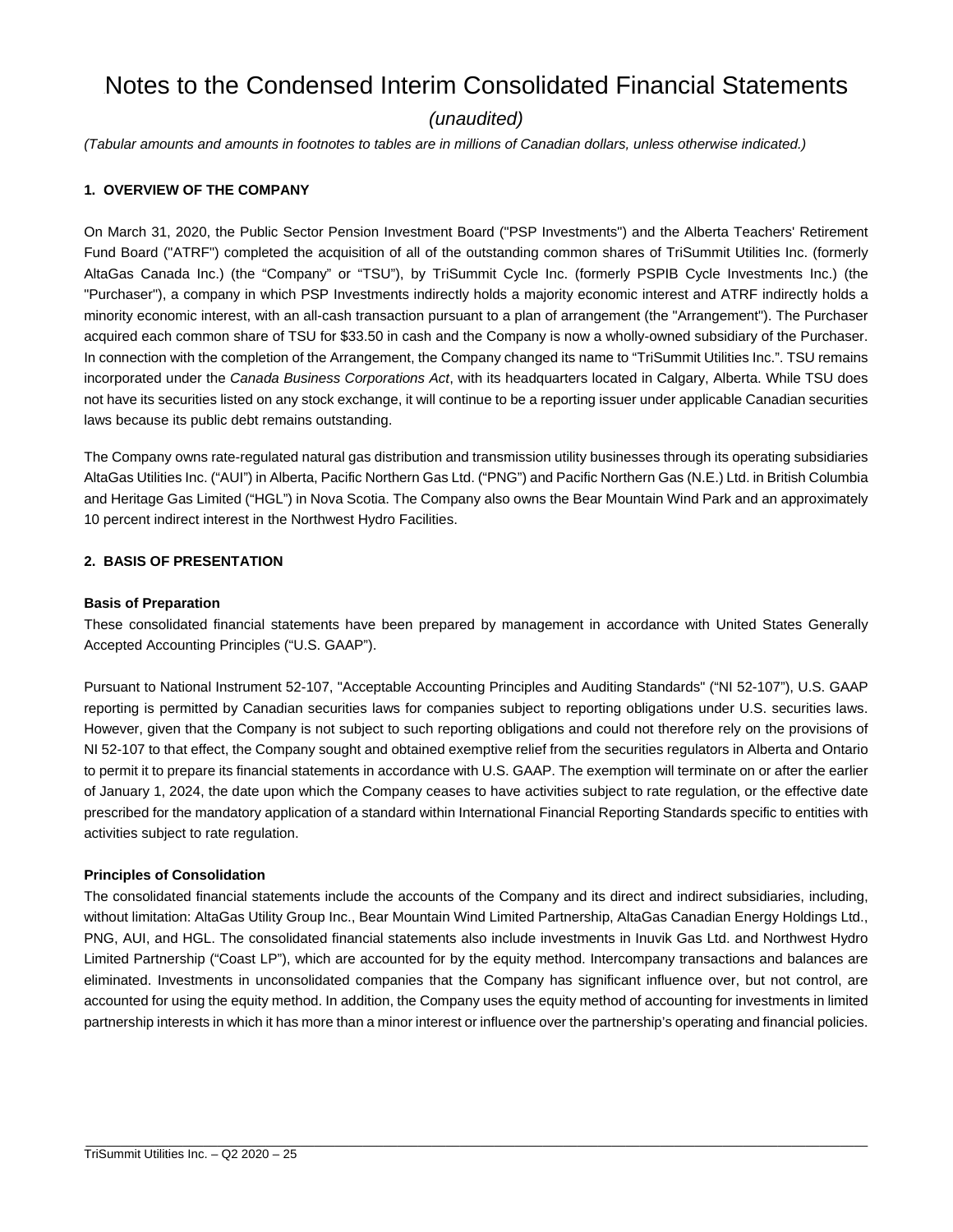#### **3. SUMMARY OF SIGNIFICANT ACCOUNTING POLICIES**

#### **USE OF ESTIMATES AND MEASUREMENT UNCERTAINTY**

The preparation of consolidated financial statements in accordance with U.S. GAAP requires management to make estimates and assumptions that affect the reported amounts of assets and liabilities and the reported amounts of revenue and expenses during the period. Key areas where management has made complex or subjective judgments, when matters are inherently uncertain, include but are not limited to: revenue recognition, credit loss estimates, depreciation and amortization rates, determination of the classification, term and discount rate for leases, fair value of asset retirement obligations, fair value of property, plant and equipment and goodwill for impairment assessments, fair value of financial instruments, provisions for income taxes, assumptions used to measure employee future benefits, provisions for contingencies, and carrying value of regulatory assets and liabilities. Certain estimates are necessary for the regulatory environment in which the Company operates, which often require amounts to be recorded at estimated values until these amounts are finalized pursuant to regulatory decisions or other regulatory proceedings. By their nature, these estimates are subject to measurement uncertainty and may impact the consolidated financial statements of future periods.

#### **SIGNIFICANT ACCOUNTING POLICIES**

Except as noted below, these condensed interim consolidated financial statements have been prepared following the same accounting policies and methods as those used in preparing the Company's 2019 annual audited consolidated financial statements.

# **CHANGE IN ACCOUNTING ESTIMATE**

Effective January 1, 2020, the Company changed the method used to estimate the current service cost and interest cost components of pension and other post-retirement benefits by adopting a full yield curve approach. Previously, these components were estimated using the same single weighted average discount rate used in the determination of the benefit obligations. Under the full yield curve approach, specific rates from the yield curve that are relevant to the projected cash flows are applied to determine the current service cost and interest cost components. This change was accounted for prospectively as a change in accounting estimate. The change in estimate did not have a material impact on the Consolidated Statement of Income for the three and six months ended June 30, 2020.

# **ADOPTION OF NEW ACCOUNTING STANDARDS**

Effective January 1, 2020, the Company adopted the following Financial Accounting Standards Board ("FASB") issued Accounting Standards Updates ("ASU"):

- ASU No. 2018-13 "Fair Value Measurement Disclosure Framework: Changes to the Disclosure Requirements for Fair Value Measurement". The amendments in this ASU modified the disclosure requirements on fair value measurements. The adoption of this ASU did not have a material impact on the Company's consolidated financial statements;
- ASU 2018-17 "Consolidation Targeted Improvements to Related Party Guidance for Variable Interest Entities ("VIE")". The amendments in this ASU clarified that indirect interest held through related parties under common control will be considered on a proportional basis when determining whether fees paid to decision makers and service providers are variable interests. Under the new guidance, fewer decision-making fees will be considered variable interests in a VIE because the other interests held will be less significant using the proportionate method rather than when considered in their entirety. The adoption of this ASU did not have a material impact on the Company's consolidated financial statements;
- ASU 2018-18 "Collaborative Arrangements Clarifying the Interaction between Topic 808 and Topic 606". The amendments in this ASU clarified that certain transactions between collaborative partners should be accounted for as

\_\_\_\_\_\_\_\_\_\_\_\_\_\_\_\_\_\_\_\_\_\_\_\_\_\_\_\_\_\_\_\_\_\_\_\_\_\_\_\_\_\_\_\_\_\_\_\_\_\_\_\_\_\_\_\_\_\_\_\_\_\_\_\_\_\_\_\_\_\_\_\_\_\_\_\_\_\_\_\_\_\_\_\_\_\_\_\_\_\_\_\_\_\_\_\_\_\_\_\_\_\_\_\_\_\_\_\_\_\_\_\_\_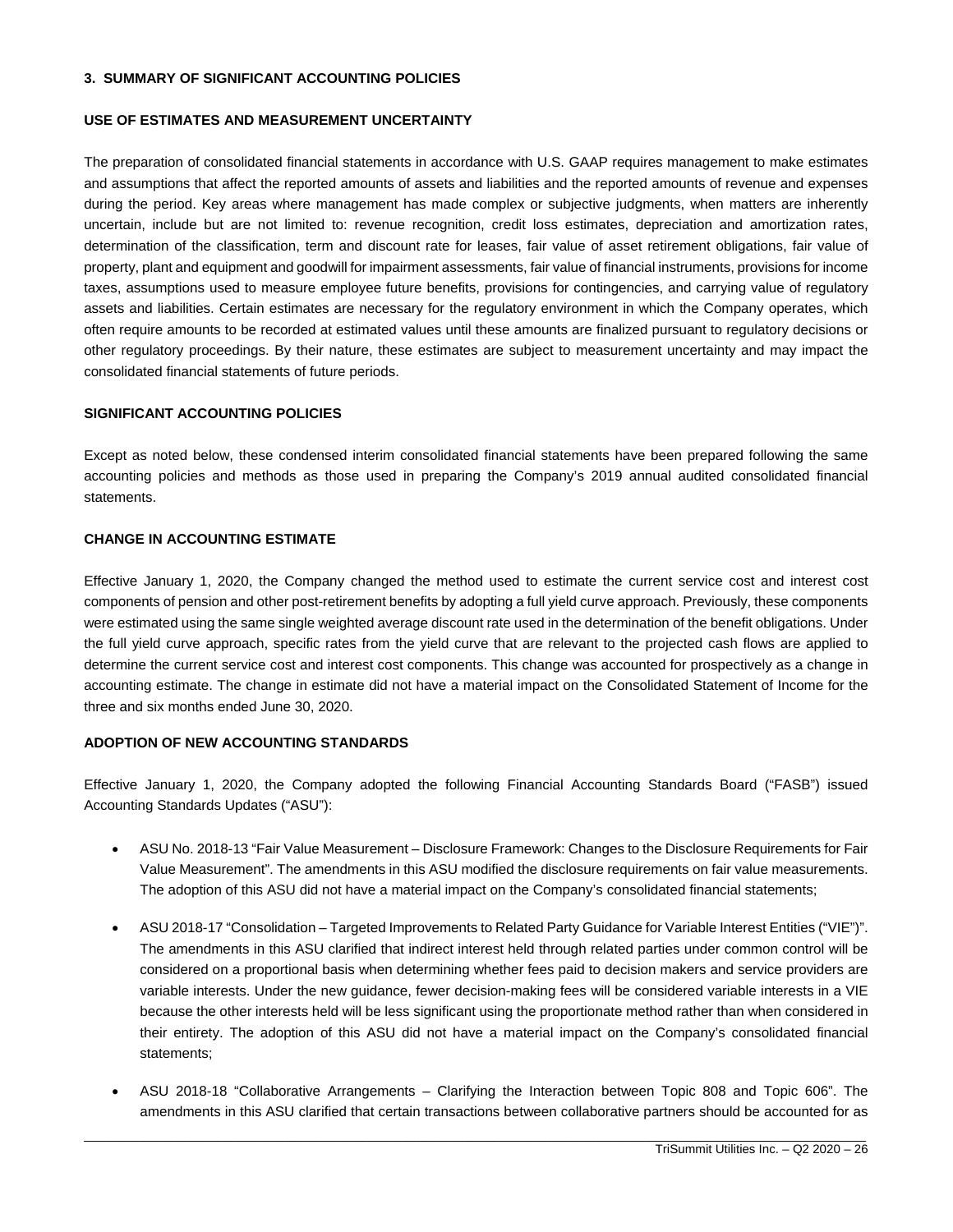revenue under ASC 606 when the collaborative partner is a customer. The adoption of this ASU did not have a material impact on the Company's consolidated financial statements; and

 ASU No. 2019-04 "Topic 815 – Derivatives and Hedges and Topic 825 – Financial Instruments." The amendments in this ASU clarified aspects of ASU 2017-12 regarding partial-term fair value hedges and fair value basis adjustments. In addition, this ASU, amended ASU 2016-01 to clarify that the measurement alternative in ASC 321-10 for equity securities without readily determinable fair value represents a nonrecurring fair value measurement under ASC 820. The adoption of this ASU did not have a material impact on the Company's consolidated financial statements.

# **FUTURE CHANGES IN ACCOUNTING PRINCIPLES**

In June 2016, FASB issued ASU No. 2016-13 "Financial Instruments – Credit Losses: Measurement of Credit Losses on Financial Instruments". The amendments in this ASU replace the current "incurred loss" impairment methodology with an "expected loss" model for financial assets measured at amortized cost. In November 2019, FASB issued ASU No. 2019-10 "Financial Instruments – Credit Losses (Topic 326), Derivatives and Hedging (Topic 815) and Leases (Topic 842): Effective Dates" which deferred the effective date of ASU No. 2016-13 to January 1, 2023. Early adoption is permitted. The Company is currently completing its assessment of the impact of these ASUs on its consolidated financial statements.

In August 2018, FASB issued ASU No. 2018-14 "Compensation – Retirement Benefits-Defined Benefit Plans – General: Disclosure Framework – Changes to the Disclosure Requirements for the Defined Benefit Plans". The amendments in this ASU modify the disclosure requirements on defined benefit pension and other postretirement plans. The amendments in this ASU are effective for fiscal years beginning after December 15, 2020, and interim periods within those fiscal years. Early adoption is permitted. The adoption of this ASU is not expected to have a material impact on the Company's consolidated financial statements.

In December 2019, FASB issued ASU No. 2019-12 "Income Taxes (Topic 740) - Simplifying the Accounting for Income Taxes". The amendments in this ASU removes certain exceptions and provides some simplifications in accounting for income taxes. The amendments in this ASU are effective for fiscal years beginning after December 15, 2020. The adoption of this ASU is not expected to have a material impact on the Company's consolidated financial statements.

In January 2020, FASB issued ASU No. 2020-01 "Investments – Equity Securities (Topic 321), Investments – Equity Method and Joint Ventures (Topic 323) and Derivatives and Hedging (Topic 815) – Clarifying the Interactions between Topic 321, Topic 323, and Topic 815". The amendments in this ASU provides guidance for accounting for certain equity securities when the equity method of accounting is applied or discontinued and for forward contracts and purchased options on certain securities. The amendments in this ASU are effective for fiscal years beginning after December 15, 2020. Early adoption is permitted. The adoption of this ASU is not expected to have a material impact on the Company's consolidated financial statements.

# **4. LEASES**

The Company's leases include: land, buildings, and office and field equipment.

|                                               | <b>June 30.</b> |      |  |  |
|-----------------------------------------------|-----------------|------|--|--|
| As at                                         | 2020            | 2019 |  |  |
| Weighted average remaining lease term (years) |                 |      |  |  |
| Operating leases                              | 20.3            | 19.6 |  |  |
| Finance leases                                | 14.4            | 14.9 |  |  |
| Weighted average discount rate (%)            |                 |      |  |  |
| Operating leases                              | 3.5             | 3.5  |  |  |
| Finance leases                                | 2.9             | 2.9  |  |  |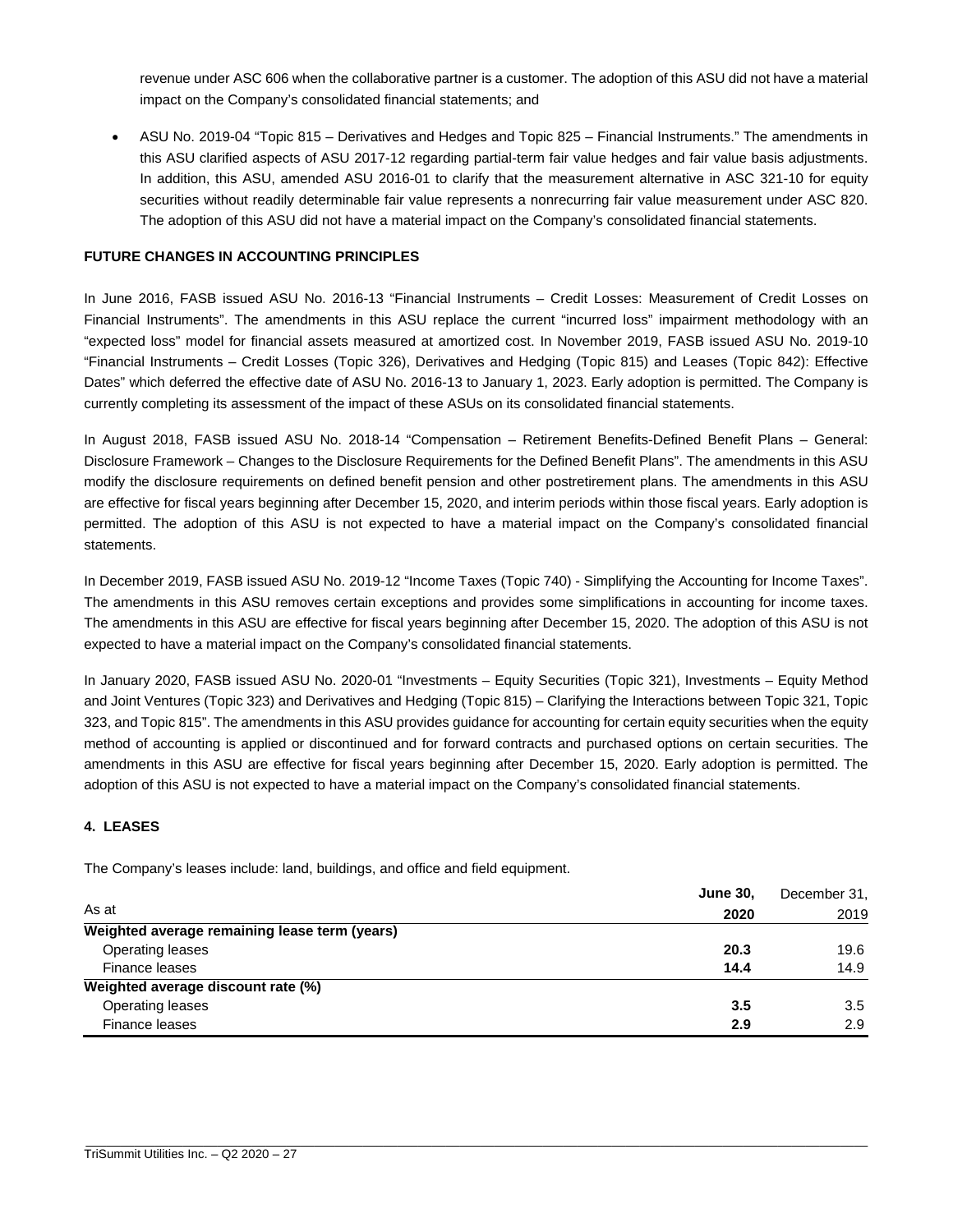|                                                    | <b>June 30.</b> |      | December 31, |
|----------------------------------------------------|-----------------|------|--------------|
| As at                                              | 2020            |      | 2019         |
| <b>Operating Leases</b>                            |                 |      |              |
| Operating lease right of use assets <sup>(a)</sup> | \$<br>7.7       | - \$ | 8.3          |
| Current <sup>(b)</sup>                             | \$<br>1.4       | - \$ | 1.3          |
| Long-term                                          | 6.6             |      | 7.0          |
| Total operating lease liabilities                  | \$<br>8.0       | \$   | 8.3          |
| <b>Finance Leases</b>                              |                 |      |              |
| Finance lease right of use assets, net $(c)$       | \$<br>0.4       | - \$ | 0.5          |
| Current portion of long-term debt                  | \$<br>–         | - \$ |              |
| Long-term debt                                     | 0.4             |      | 0.5          |
| Total finance lease liabilities                    | 0.4             | \$   | 0.5          |

*(a) Included under the line item "Other long-term assets" on the Consolidated Balance Sheets.* 

*(b) Included under the line item "Other current liabilities" on the Consolidated Balance Sheets.* 

*(c) Included under the line item "Property, plant and equipment" on the Consolidated Balance Sheets.* 

Maturity analysis of lease liabilities during the next five years and thereafter is as follows:

|                        |    | <b>Operating</b> | <b>Finance</b> |  |
|------------------------|----|------------------|----------------|--|
| As at June 30, 2020    |    | <b>Leases</b>    | <b>Leases</b>  |  |
| Remainder of 2020      | S  | 1.3              | \$             |  |
| 2021                   |    | 1.4              |                |  |
| 2022                   |    | 0.8              |                |  |
| 2023                   |    | 0.8              |                |  |
| 2024                   |    | 0.8              |                |  |
| Thereafter             |    | 7.5              | 0.5            |  |
| Total lease payments   | \$ | 12.6             | \$<br>0.5      |  |
| Less: imputed interest |    | (4.6)            | (0.1)          |  |
| Total                  | Œ  | 8.0              | \$<br>0.4      |  |

The following table summarizes the lease expense recognized in the Consolidated Statements of Income:

|                                                           |           |     | Three months ended |   | Six months ended |      |                 |
|-----------------------------------------------------------|-----------|-----|--------------------|---|------------------|------|-----------------|
|                                                           | 2020      |     | June 30<br>2019    |   | 2020             |      | June 30<br>2019 |
| <b>Operating lease cost</b>                               |           |     |                    |   |                  |      |                 |
| Operating leases                                          | \$<br>0.5 | -\$ | 0.4 <sup>5</sup>   |   | 0.9 <sup>5</sup> |      | 0.7             |
| Short-term leases                                         | 0.1       |     | 0.1                |   | 0.1              |      | 0.1             |
| Variable lease payments not included in the determination |           |     |                    |   |                  |      |                 |
| of lease liabilities                                      | 0.1       |     | 0.1                |   | 0.2              |      | 0.2             |
| Total operating lease cost <sup>(a)</sup>                 | 0.7       |     | 0.6                | S | 1.2              | - \$ | 1.0             |
| <b>Finance lease cost</b>                                 |           |     |                    |   |                  |      |                 |
| Amortization of right-of-use assets                       |           |     |                    |   |                  |      |                 |
| Interest on lease liabilities                             |           |     |                    |   |                  |      |                 |
| Total finance lease cost                                  |           |     |                    |   |                  |      |                 |
| Total lease cost                                          | \$<br>0.7 | \$. | 0.6                | S | 1.2              | \$   | 1.0             |

\_\_\_\_\_\_\_\_\_\_\_\_\_\_\_\_\_\_\_\_\_\_\_\_\_\_\_\_\_\_\_\_\_\_\_\_\_\_\_\_\_\_\_\_\_\_\_\_\_\_\_\_\_\_\_\_\_\_\_\_\_\_\_\_\_\_\_\_\_\_\_\_\_\_\_\_\_\_\_\_\_\_\_\_\_\_\_\_\_\_\_\_\_\_\_\_\_\_\_\_\_\_\_\_\_\_\_\_\_\_\_\_\_

*(a) Included under the line item "Operating and administrative" on the Consolidated Statements of Income.*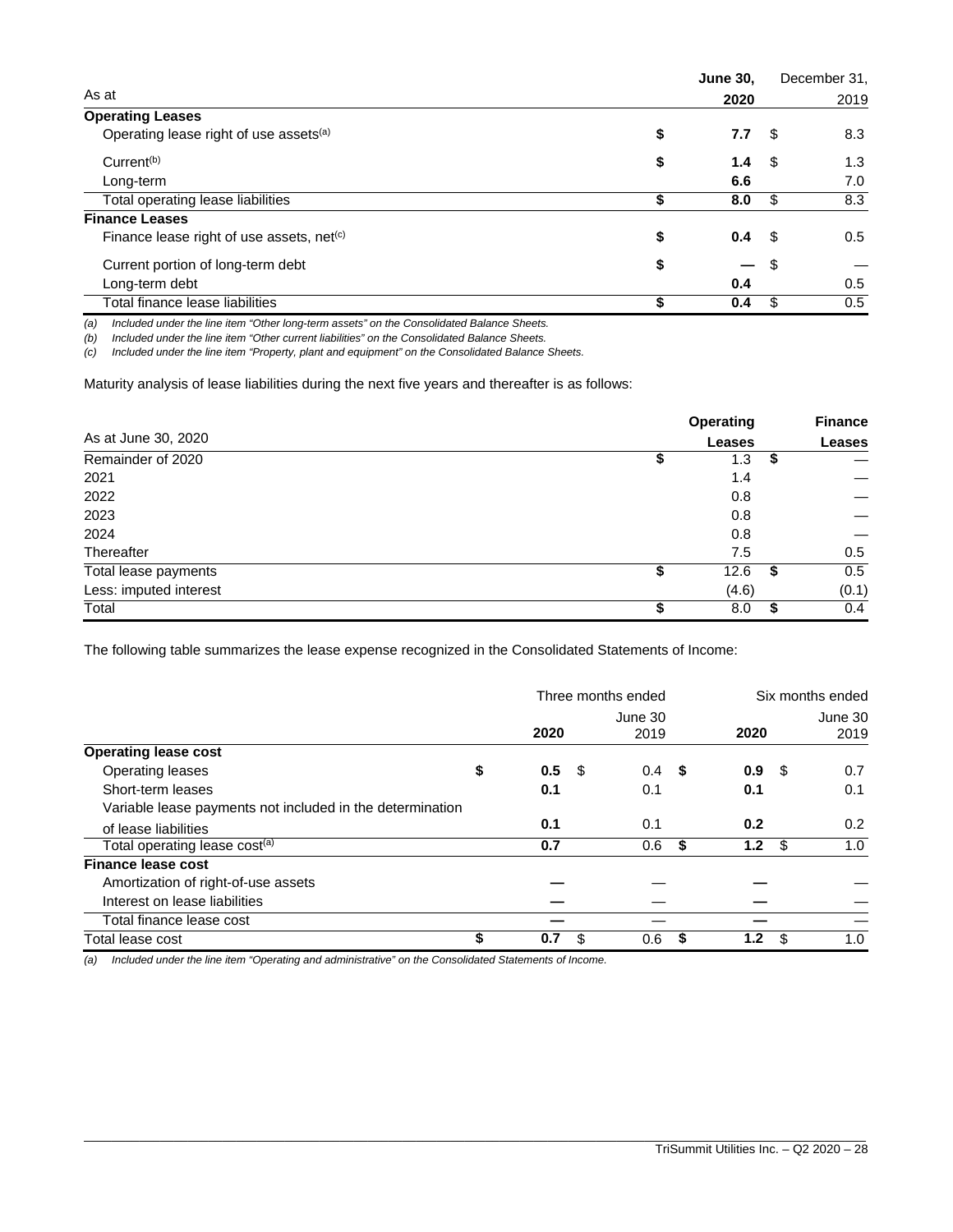The following table provides supplemental information related to leases:

|                                                                      |  | Three months ended |      |               |      |               |  | Six months ended |  |  |         |
|----------------------------------------------------------------------|--|--------------------|------|---------------|------|---------------|--|------------------|--|--|---------|
|                                                                      |  | June 30            |      |               |      |               |  |                  |  |  | June 30 |
|                                                                      |  | 2020               |      | 2019          |      | 2020          |  | 2019             |  |  |         |
| Cash paid for amounts included in the measurement of                 |  |                    |      |               |      |               |  |                  |  |  |         |
| lease liabilities:<br>Operating cash flows used for operating leases |  | 0.4                | - SS | $0.4^{\circ}$ | - 56 | $0.5^{\circ}$ |  | 0.7              |  |  |         |
| Right of use assets obtained in exchange for new lease               |  |                    |      |               |      |               |  |                  |  |  |         |
| liabilities:<br>Operating leases                                     |  |                    |      | 0.6           |      |               |  | 0.6              |  |  |         |

# **5. SHORT-TERM DEBT**

As at June 30, 2020, the Company held a \$35.0 million (December 31, 2019 - \$35.0 million) revolving operating credit facility with a Canadian chartered bank. Borrowings under this facility are due on demand. Draws on this facility are by way of overdraft, Canadian prime rate loans, U.S. base-rate loans, letters of credit, bankers' acceptances and LIBOR loans. As at June 30, 2020, outstanding overdraft under this facility were \$nil (December 31, 2019 - \$0.9 million). Letters of credit outstanding under this facility as at June 30, 2020 were \$5.3 million (December 31, 2019 - \$3.8 million).

As at June 30, 2020, the Company held a \$25.0 million (December 31, 2019 - \$25.0 million) bank operating facility which is available for PNG's working capital purposes and matures on May 4, 2021. Draws on this facility are by way of prime-rate advances, bankers' acceptances or letters of credit at the bank's prime rate or for a fee. As at June 30, 2020, prime-rate advances under the operating facility were \$2.7 million (December 31, 2019 - \$11.2 million). Letters of credit outstanding under this facility as at June 30, 2020 were \$4.7 million (December 31, 2019 - \$3.9 million).

# **6. LONG-TERM DEBT**

|                                                                  |                    |             |      | June 30, December 31, |
|------------------------------------------------------------------|--------------------|-------------|------|-----------------------|
| As at                                                            | Maturity date      | 2020        |      | 2019                  |
| Credit facilities                                                |                    |             |      |                       |
| \$200 million unsecured revolving credit facility <sup>(a)</sup> | $31 - Dec-2023$ \$ |             | - \$ | 46.4                  |
| \$25 million PNG committed credit facility <sup>(a)</sup>        | 4-May-2023         | 18.0        |      | 25.0                  |
| Debenture notes                                                  |                    |             |      |                       |
| PNG 2025 series debenture - 9.30 percent <sup>(b)</sup>          | 18-Jul-2025        | 12.0        |      | 12.0                  |
| PNG 2027 series debenture - 6.90 percent <sup>(b)</sup>          | 2-Dec-2027         | 13.0        |      | 13.0                  |
| Unsecured term loan                                              | 25-Oct-2020        | 14.0        |      | 14.0                  |
| Medium term notes                                                |                    |             |      |                       |
| \$300 million senior unsecured - 4.26 percent                    | 5-Dec-2028         | 300.0       |      | 300.0                 |
| \$250 million senior unsecured - 3.15 percent                    | 6-Apr-2026         | 250.0       |      | 250.0                 |
| \$100 million senior unsecured - 3.13 percent                    | 7-Apr-2027         | 100.0       |      |                       |
| Finance lease liabilities (note 4)                               |                    | 0.4         |      | 0.5                   |
|                                                                  |                    | \$<br>707.4 | \$.  | 660.9                 |
| Less debt issuance costs and discount                            |                    | (3.5)       |      | (3.3)                 |
|                                                                  |                    | \$<br>703.9 | \$.  | 657.6                 |
| Less current portion                                             |                    | (15.0)      |      | (14.8)                |
|                                                                  |                    | \$<br>688.9 | \$.  | 642.8                 |

*(a) Borrowings on the credit facility can be by way of Canadian prime rate-based loans, U.S. base rate loans, bankers' acceptances and LIBOR loans.* 

*(b) Collateral for the Secured Debentures consists of a specific first mortgage on substantially all of PNG's PP&E and gas purchase and gas sales contracts, and a first floating charge on other property, assets and undertakings.* 

\_\_\_\_\_\_\_\_\_\_\_\_\_\_\_\_\_\_\_\_\_\_\_\_\_\_\_\_\_\_\_\_\_\_\_\_\_\_\_\_\_\_\_\_\_\_\_\_\_\_\_\_\_\_\_\_\_\_\_\_\_\_\_\_\_\_\_\_\_\_\_\_\_\_\_\_\_\_\_\_\_\_\_\_\_\_\_\_\_\_\_\_\_\_\_\_\_\_\_\_\_\_\_\_\_\_\_\_\_\_\_\_\_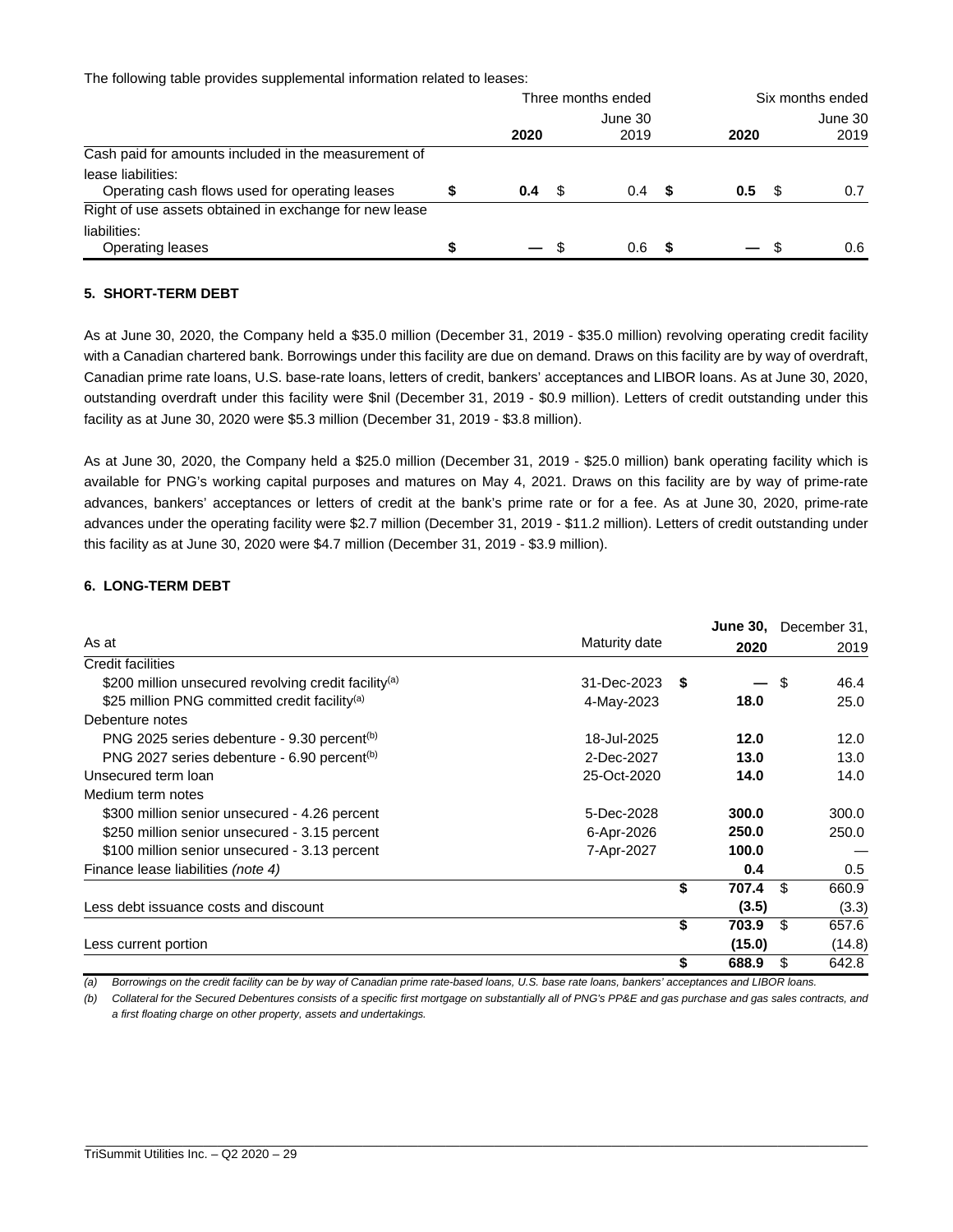# **7. REVENUE**

The following table disaggregates revenue by major sources:

|                                                          |    | Three months ended June 30, 2020 |                   |  |           |       |
|----------------------------------------------------------|----|----------------------------------|-------------------|--|-----------|-------|
|                                                          |    | <b>Renewable</b>                 |                   |  |           |       |
|                                                          |    | <b>Energy</b>                    | <b>Utilities</b>  |  | Corporate | Total |
| Revenue from contracts with customers                    |    |                                  |                   |  |           |       |
| Gas sales and transportation services                    | \$ | — \$                             | 54.3 <sup>5</sup> |  | — S       | 54.3  |
| Other                                                    |    |                                  | 0.3               |  |           | 0.3   |
| Total revenue from contracts with customers              | \$ |                                  | 54.6 <sup>5</sup> |  |           | 54.6  |
| Other sources of revenue                                 |    |                                  |                   |  |           |       |
| Revenue from alternative revenue programs <sup>(a)</sup> | \$ |                                  | 2.4 <sup>5</sup>  |  |           | 2.4   |
| Leasing revenue <sup>(b)</sup>                           | \$ | 3.6 <sup>5</sup>                 | — \$              |  |           | 3.6   |
| Other                                                    |    |                                  | 0.7               |  |           | 0.7   |
| <b>Total revenue from other sources</b>                  | \$ | 3.6 <sup>5</sup>                 | 3.1 <sup>5</sup>  |  |           | 6.7   |
| <b>Total revenue</b>                                     | \$ | 3.6                              | 57.7              |  | –         | 61.3  |

*(a) A large portion of revenue generated from the Utilities segment is subject to rate regulation and accordingly there are circumstances where the revenue recognized is mandated by the applicable regulators in accordance with ASC 980.* 

*(b) Relates to power sold to BC Hydro under the power purchase agreement for the Bear Mountain Wind Park, which is accounted for as an operating lease. The lease revenue earned are from variable lease payments which are recorded when actual electricity is generated and delivered.*

|                                | <b>Utilities</b>                                |      |                                  | <b>Total</b>                                                       |
|--------------------------------|-------------------------------------------------|------|----------------------------------|--------------------------------------------------------------------|
|                                |                                                 |      |                                  |                                                                    |
| \$<br>$\overline{\phantom{a}}$ |                                                 |      | -S<br>$\overline{\phantom{0}}$   | 169.3                                                              |
|                                | 0.7                                             |      |                                  | 0.7                                                                |
| \$<br>$\qquad \qquad \qquad$   | 170.0                                           | - \$ | S<br>—                           | 170.0                                                              |
|                                |                                                 |      |                                  |                                                                    |
| \$<br>$\overline{\phantom{0}}$ |                                                 |      | — \$                             | (5.7)                                                              |
| 8.8                            |                                                 |      |                                  | 8.8                                                                |
|                                | 1.2                                             |      |                                  | 1.2                                                                |
| \$<br>8.8                      |                                                 |      | -S<br>$\overline{\phantom{0}}$   | 4.3                                                                |
| \$<br>8.8                      | 165.5                                           |      | S<br>—                           | 174.3                                                              |
|                                | Renewable<br><b>Energy</b><br>S<br>S<br>\$<br>S |      | 169.3 <sup>5</sup><br>$(4.5)$ \$ | <b>SIX INDITIIS CHUCU JUNE 30, ZUZU</b><br>Corporate<br>$(5.7)$ \$ |

*(a) A large portion of revenue generated from the Utilities segment is subject to rate regulation and accordingly there are circumstances where the revenue recognized is mandated by the applicable regulators in accordance with ASC 980.* 

*(b) Relates to power sold to BC Hydro under the power purchase agreement for the Bear Mountain Wind Park, which is accounted for as an operating lease. The*  lease revenue earned are from variable lease payments which are recorded when actual electricity is generated and delivered.

\_\_\_\_\_\_\_\_\_\_\_\_\_\_\_\_\_\_\_\_\_\_\_\_\_\_\_\_\_\_\_\_\_\_\_\_\_\_\_\_\_\_\_\_\_\_\_\_\_\_\_\_\_\_\_\_\_\_\_\_\_\_\_\_\_\_\_\_\_\_\_\_\_\_\_\_\_\_\_\_\_\_\_\_\_\_\_\_\_\_\_\_\_\_\_\_\_\_\_\_\_\_\_\_\_\_\_\_\_\_\_\_\_

# **Six months ended June 30, 2020**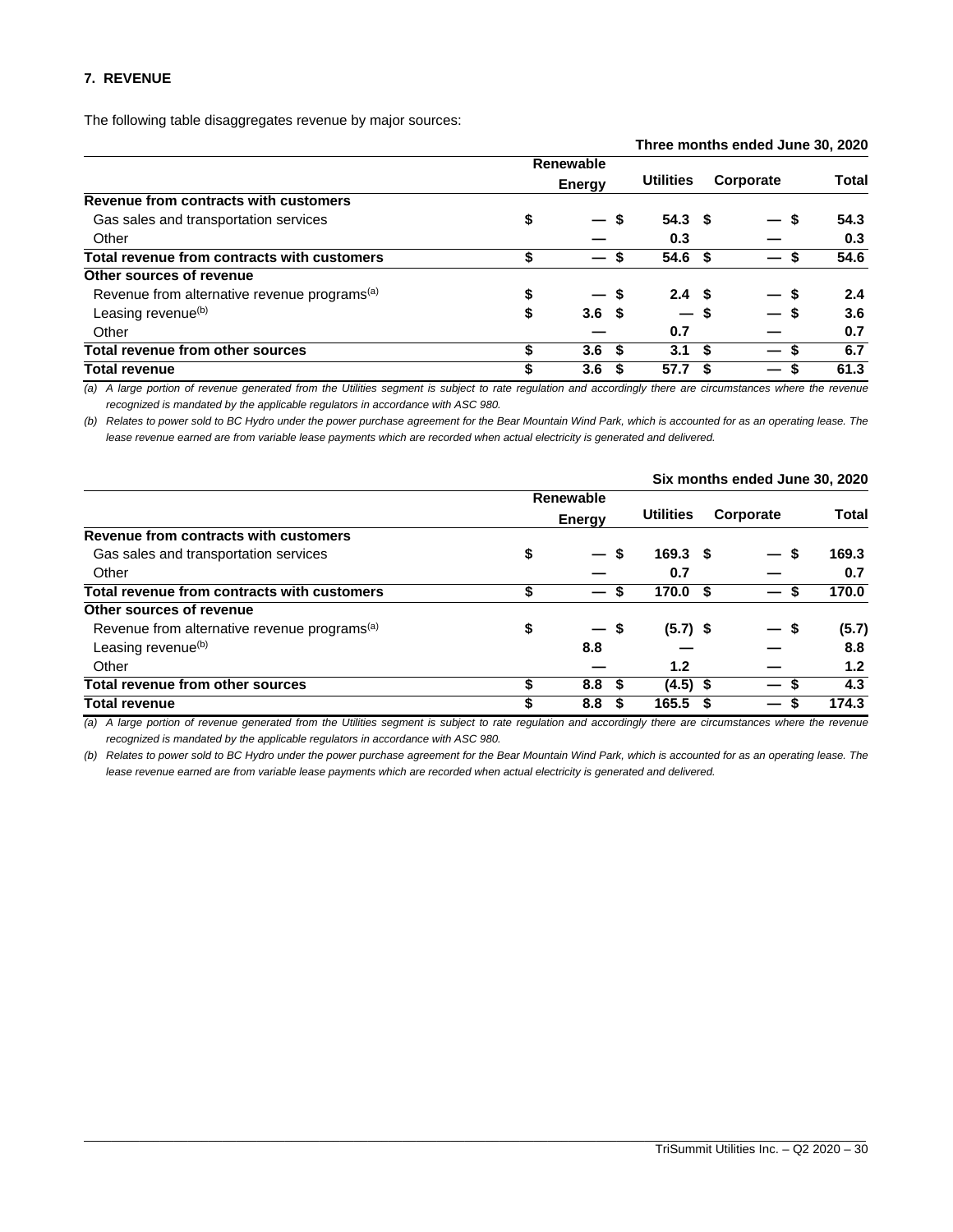| Three months ended June 30, 2019 |  |  |
|----------------------------------|--|--|
|----------------------------------|--|--|

|                                             | Renewable                      |     |                               |      |                                |                  |
|---------------------------------------------|--------------------------------|-----|-------------------------------|------|--------------------------------|------------------|
|                                             | Energy                         |     | <b>Utilities</b>              |      | Corporate                      | Total            |
| Revenue from contracts with customers       |                                |     |                               |      |                                |                  |
| Gas sales and transportation services       | \$<br>$\overline{\phantom{0}}$ | \$  | 57.1 S                        |      | S<br>$\overline{\phantom{0}}$  | 57.1             |
| Other                                       |                                |     | 0.3                           |      |                                | 0.3              |
| Total revenue from contracts with customers | \$                             | \$. | 57.4                          | - \$ | \$<br>$\overline{\phantom{0}}$ | 57.4             |
| Other sources of revenue                    |                                |     |                               |      |                                |                  |
| Leasing revenue <sup>(a)</sup>              | \$<br>3.3 <sup>5</sup>         |     | $\overbrace{\phantom{13333}}$ | - \$ | S                              | 3.3 <sub>1</sub> |
| Other                                       |                                |     | 0.6                           |      |                                | 0.6              |
| Total revenue from other sources            | \$<br>$3.3 \quad $$            |     | 0.6                           | -\$  | \$.                            | 3.9              |
| Total revenue                               | \$<br>3.3                      | \$. | 58.0                          | -S   | \$                             | 61.3             |

*(a) Relates to power sold to BC Hydro under the power purchase agreement for the Bear Mountain Wind Park, which is accounted for as an operating lease. The lease revenue earned are from variable lease payments which are recorded when actual electricity is generated and delivered.*

|                                                          |                   |            | Six months ended June 30, 2019       |       |
|----------------------------------------------------------|-------------------|------------|--------------------------------------|-------|
|                                                          | Renewable         |            |                                      |       |
|                                                          | Energy            | Utilities  | Corporate                            | Total |
| Revenue from contracts with customers                    |                   |            |                                      |       |
| Gas sales and transportation services                    | \$<br>\$          | 179.4 \$   | \$.                                  | 179.4 |
| Other                                                    |                   | 0.6        |                                      | 0.6   |
| Total revenue from contracts with customers              | \$                | 180.0      | -S<br>$\overline{\phantom{0}}$       | 180.0 |
| Other sources of revenue                                 |                   |            |                                      |       |
| Revenue from alternative revenue programs <sup>(a)</sup> | \$<br>- \$        | $(8.0)$ \$ | S                                    | (8.0) |
| Leasing revenue <sup>(b)</sup>                           | 6.3               |            |                                      | 6.3   |
| Other                                                    |                   | 1.6        |                                      | 1.6   |
| Total revenue from other sources                         | \$<br>6.3<br>- \$ | (6.4)      | -S<br>\$<br>$\overline{\phantom{0}}$ | (0.1) |
| Total revenue                                            | \$<br>6.3         | 173.6      | \$<br>—                              | 179.9 |

*(a) A large portion of revenue generated from the Utilities segment is subject to rate regulation and accordingly there are circumstances where the revenue*  recognized is mandated by the applicable regulators in accordance with ASC 980.

*(b) Relates to power sold to BC Hydro under the power purchase agreement for the Bear Mountain Wind Park, which is accounted for as an operating lease. The*  lease revenue earned are from variable lease payments which are recorded when actual electricity is generated and delivered

Accounts receivable as at June 30, 2020 include unbilled receivables of \$10.1 million (December 31, 2019 - \$31.2 million) related to gas sales and transportation services rendered to customers but not billed at period end.

#### **Transaction price allocated to the remaining obligations**

The following table includes estimated revenue expected to be recognized in the future related to performance obligations that are unsatisfied as at June 30, 2020:

|                                       | Remainder |                                  |                 |      |      |                        |       |
|---------------------------------------|-----------|----------------------------------|-----------------|------|------|------------------------|-------|
|                                       | of 2020   | 2021                             | 2022            | 2023 | 2024 | >2024                  | Total |
| Gas sales and transportation services |           | $9.2 \text{ } $31.5 \text{ } $3$ | 25.6 \$ 22.0 \$ |      |      | 18.1 \$ 220.1 \$ 326.5 |       |

The Company applies the practical expedient available under ASC 606 and does not disclose information about the remaining performance obligations for (i) contracts with an original expected length of one year or less, (ii) contracts for which revenue is recognized at the amount to which the Company has the right to invoice for performance completed, and (iii) contracts with variable consideration that is allocated entirely to a wholly unsatisfied performance obligation or to a wholly unsatisfied promise to transfer a distinct good or service that forms part of a single performance obligation. In addition, the table above does not include any estimated amounts of variable consideration that are constrained. The majority of gas sales and transportation service contracts contain variable consideration whereby uncertainty related to the associated variable consideration will be resolved (usually on a daily basis) as gas is delivered or as service is provided.

\_\_\_\_\_\_\_\_\_\_\_\_\_\_\_\_\_\_\_\_\_\_\_\_\_\_\_\_\_\_\_\_\_\_\_\_\_\_\_\_\_\_\_\_\_\_\_\_\_\_\_\_\_\_\_\_\_\_\_\_\_\_\_\_\_\_\_\_\_\_\_\_\_\_\_\_\_\_\_\_\_\_\_\_\_\_\_\_\_\_\_\_\_\_\_\_\_\_\_\_\_\_\_\_\_\_\_\_\_\_\_\_\_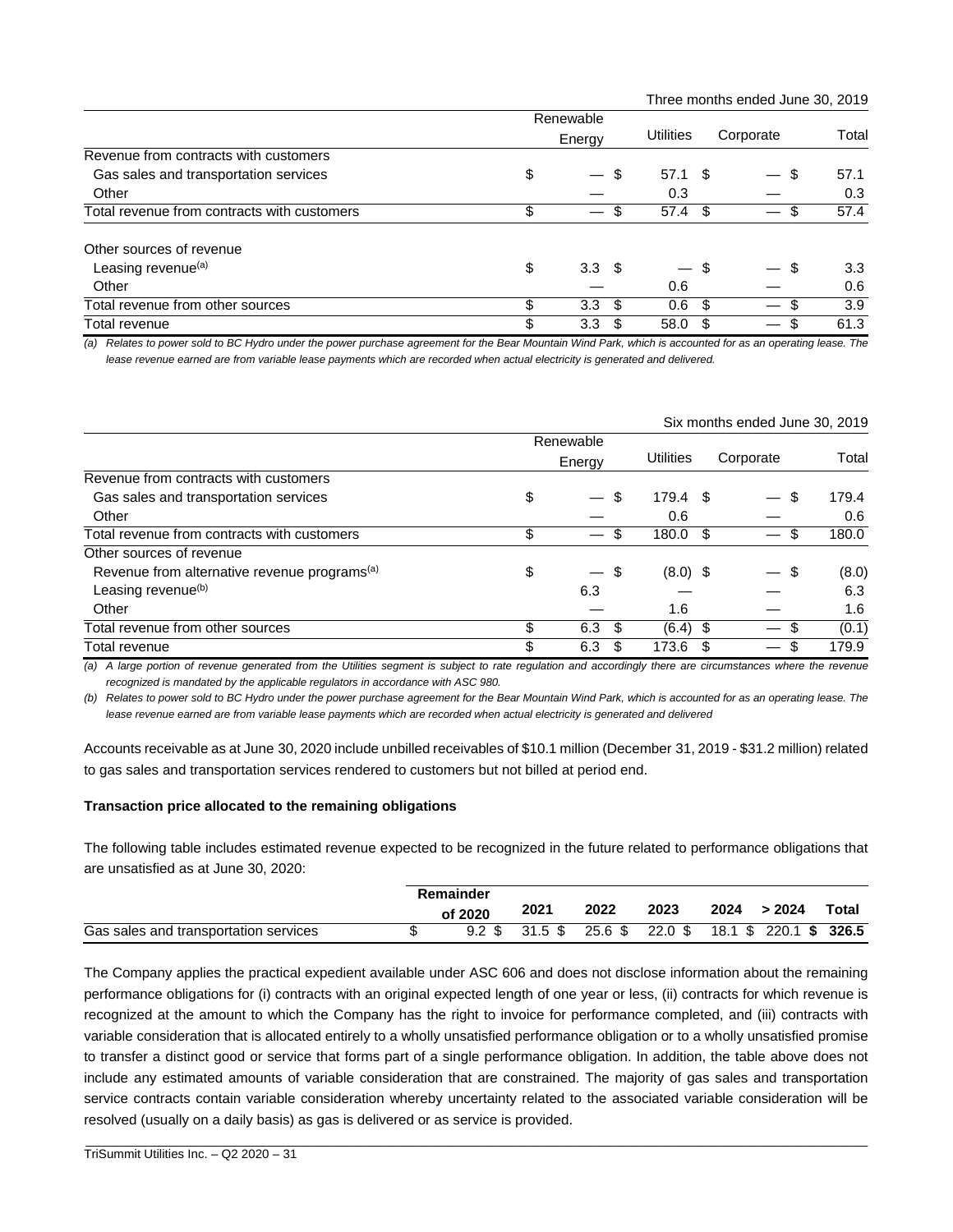# **8. INCOME TAXES**

For the three and six months ended June 30, 2020, the Company recognized an income tax expense of \$0.5 million and an income tax recovery of \$1.9 million, respectively (three and six months ended June 30, 2019 – income tax recovery of \$2.0 million and an income tax expense of \$0.8 million, respectively). The increase in income tax expense for the three months ended June 30, 2020 was mainly due to the absence of a one-time deferred income tax recovery related to the reduction in the Alberta statutory rate in June 2019 and accelerated capital cost allowance deductions taken in the second quarter of 2019, partially offset by lower pre-tax income.

The decrease in income tax expense for the six months ended June 30, 2020 was mainly due to lower taxable income as a result of transaction costs incurred in respect of the Arrangement, partially offset by the absence of a one-time deferred income tax recovery related to the reduction in the Alberta statutory tax rate in June 2019 and accelerated capital cost allowance deductions taken in the second quarter of 2019.

# **9. FINANCIAL INSTRUMENTS AND FINANCIAL RISK MANAGEMENT**

The Company's financial instruments consist of accounts receivable, foreign exchange contracts, accounts payable and accrued liabilities, short-term debt, current portion of long-term debt, and long-term debt.

# **Fair Value Hierarchy**

The Company categorizes its financial assets and financial liabilities into one of three levels based on fair value measurements and inputs used to determine the fair value.

*Level 1* - fair values are based on unadjusted quoted prices in active markets for identical assets or liabilities. Fair values are based on direct observations of transactions involving the same assets or liabilities and no assumptions are used.

*Level 2* - fair values are determined based on valuation models and techniques where inputs other than quoted prices included within level 1 are observable for the asset or liability either directly or indirectly. The Company uses derivative instruments to manage fluctuations in foreign exchange rates. The Company estimates forward prices based on published sources.

*Level 3* - fair values are based on inputs for the asset or liability that are not based on observable market data. The Company uses valuation techniques when observable market data is not available.

Accounts receivable, accounts payable and accrued liabilities, and short-term debt - the carrying amounts approximate fair value because of the short maturity of these instruments.

|                                                  |    |                   |    |                        |                   |         | June 30, 2020     |
|--------------------------------------------------|----|-------------------|----|------------------------|-------------------|---------|-------------------|
|                                                  |    | Carrying          |    |                        |                   |         | <b>Total</b>      |
|                                                  |    | Amount            |    | Level 1                | Level 2           | Level 3 | <b>Fair Value</b> |
| <b>Financial liabilities</b>                     |    |                   |    |                        |                   |         |                   |
| Fair value through net income                    |    |                   |    |                        |                   |         |                   |
| Foreign exchange contracts liability             | \$ | 0.3 <sup>5</sup>  |    | $-s$                   | 0.3 <sup>5</sup>  | — s     | 0.3               |
| Amortized cost                                   |    |                   |    |                        |                   |         |                   |
| Current portion of long-term debt <sup>(a)</sup> | \$ | 15.0 <sup>5</sup> |    | — s                    | 15.0 <sup>5</sup> | \$<br>— | 15.0              |
| Long-term debt <sup>(a)</sup>                    |    | 692.4             |    |                        | 772.9             |         | 772.9             |
|                                                  | S  | 707.7             | £. | $\qquad \qquad \qquad$ | 788.2 \$          | S       | 788.2             |

\_\_\_\_\_\_\_\_\_\_\_\_\_\_\_\_\_\_\_\_\_\_\_\_\_\_\_\_\_\_\_\_\_\_\_\_\_\_\_\_\_\_\_\_\_\_\_\_\_\_\_\_\_\_\_\_\_\_\_\_\_\_\_\_\_\_\_\_\_\_\_\_\_\_\_\_\_\_\_\_\_\_\_\_\_\_\_\_\_\_\_\_\_\_\_\_\_\_\_\_\_\_\_\_\_\_\_\_\_\_\_\_\_

*(a) Excludes deferred financing costs and debt discount.*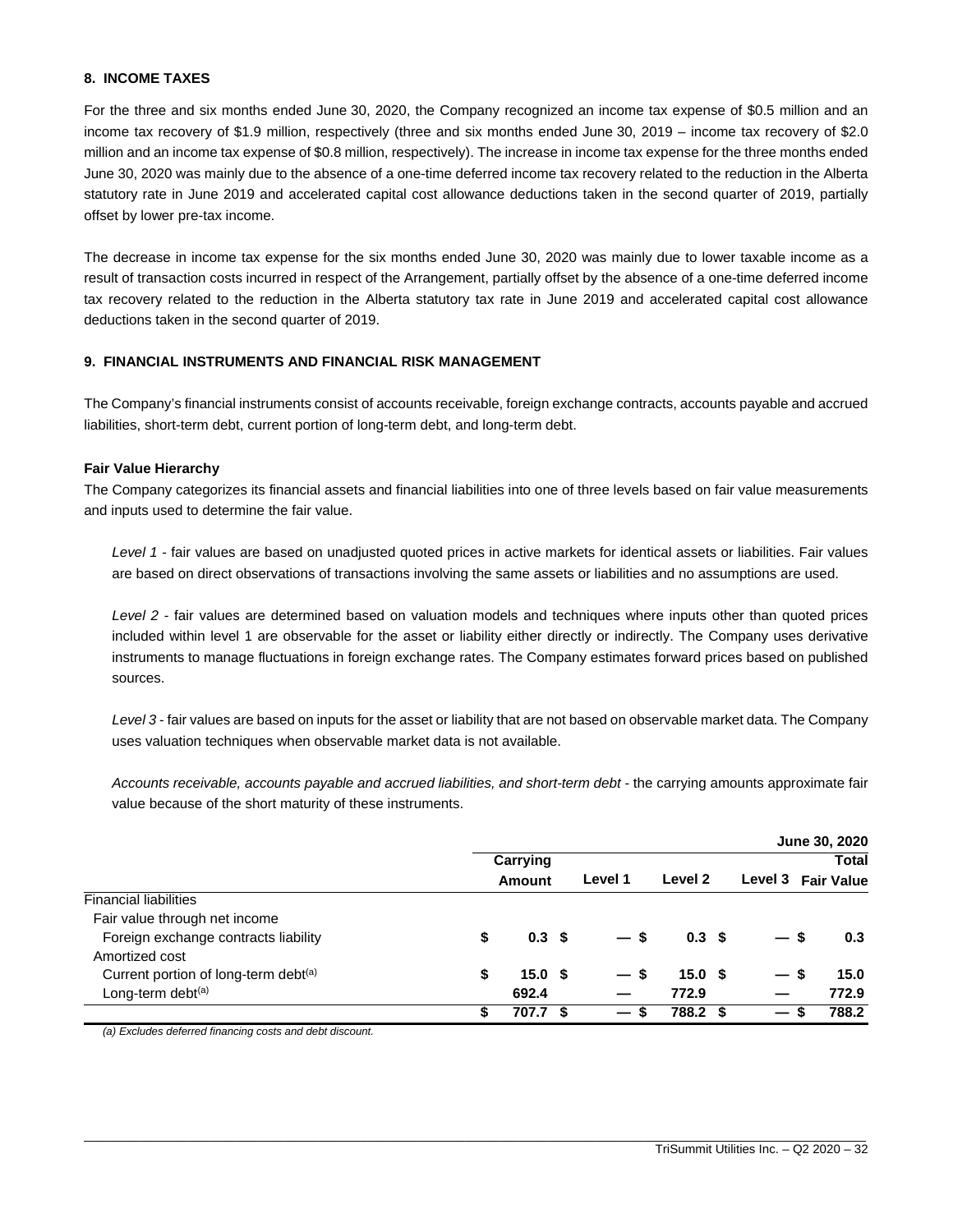|                                                  |    |                   |      |                                |                   |                                | December 31, 2019 |
|--------------------------------------------------|----|-------------------|------|--------------------------------|-------------------|--------------------------------|-------------------|
|                                                  |    | Carrying          |      |                                |                   |                                | Total             |
|                                                  |    | Amount            |      | Level 1                        | Level 2           | Level 3                        | Fair Value        |
| <b>Financial liabilities</b>                     |    |                   |      |                                |                   |                                |                   |
| Fair value through net income                    |    |                   |      |                                |                   |                                |                   |
| Foreign exchange contracts liability             | \$ | 0.8 <sup>5</sup>  |      | -S<br>$\overline{\phantom{0}}$ | 0.8 <sup>5</sup>  | - \$                           | 0.8               |
| Amortized cost                                   |    |                   |      |                                |                   |                                |                   |
| Current portion of long-term debt <sup>(a)</sup> | \$ | 15.0 <sup>5</sup> |      | $-$ \$                         | 15.0 <sup>5</sup> | -S<br>$\overline{\phantom{0}}$ | 15.0              |
| Long-term debt <sup>(a)</sup>                    |    | 645.9             |      |                                | 686.8             |                                | 686.8             |
|                                                  | S  | 661.7             | - 35 | S                              | 702.6 \$          | $\overline{\phantom{0}}$       | 702.6<br>S        |

*(a) Excludes deferred financing costs and debt discount.* 

# **Risks Associated with Financial Instruments**

The following is an update to the Company's risks associated with financial instruments from those disclosed in the Company's 2019 annual audited consolidated financial statements.

#### **Credit and Liquidity Risks**

In response to the novel coronavirus of 2019 ("COVID-19") pandemic, provincial governments across Canada have enacted emergency measures to combat the spread of the virus. These measures, which include, without limitation, the implementation of temporary closure of non-essential businesses may cause disruption within the service territories in which TSU's utilities operate. During the second quarter of 2020, TSU and its utilities focused on the health and safety of their employees and customers while continuing to provide safe and reliable services. Several customer relief initiatives were provided to customers during this period as further discussed below.

In March 2020, the Government of Alberta announced a program for Albertans who were experiencing financial hardship directly related to the COVID-19 pandemic to be able to defer payment of electricity and natural gas bills until June 18, 2020 without any late fees or added interest payments. In addition, no Albertans could be disconnected from these services or see their services reduced during this period due to non-payment. Albertans who have enrolled in the bill deferral program must repay the deferred amount by June 18, 2021. On May 28, 2020, the Alberta Utilities Commission approved AUI's application to establish deferral accounts for the purposes of administering deferred payments under the *Utility Payment Deferral Program Act* (Alberta). As at June 30, 2020, AUI has deferred approximately \$2.2 million under these deferral accounts.

On March 23, 2020, the Nova Scotia Utility and Review Board approved HGL's request to offer discretionary temporary measures to customers impacted by the COVID-19 pandemic. These temporary measures include offering flexible payment plans for its customers, waiving late and interest fees, waiving fixed monthly customer charges for any customers that may temporarily lock their service, temporally halting the Company's disconnection practices and temporarily suspending collections on overdue accounts. While HGL continues to waive late and interest fees for customers, beginning in early July, HGL resumed collection activities in connection with overdue accounts.

On June 10, 2020, the British Columbia Utilities Commission ("BCUC") approved PNG's application to offer a bill payment deferral program between April 17, 2020 and June 30, 2020 to residential and small commercial customers that have experienced a loss of income or revenue as a result of the COVID-19 pandemic. The BCUC also granted approval for PNG to establish deferral accounts to capture unplanned costs incurred as a result of the COVID-19 pandemic and to capture bad debts that may be incurred specifically as a result of the impact of COVID-19. PNG will apply for the amortization of the COVID-19 deferral accounts in future revenue requirement applications. As at June 30, 2020, no amounts have been deferred under these accounts. During the second quarter of 2020, PNG also temporarily halted disconnection practices for overdue accounts related to COVID-19 disruption. PNG resumed collection efforts in connection with overdue accounts in late June.

While the COVID-19 pandemic did not significantly impact the carrying value of accounts receivable and the liquidity position of the Company as at June 30, 2020, given the unprecedented and changing developments surrounding the COVID-19 pandemic, it is not possible to reliably estimate the impact of the COVID-19 pandemic on the financial results and condition of the Company in future periods. As at June 30, 2020, the Company has approximately \$254.3 million of available credit facilities and a cash

\_\_\_\_\_\_\_\_\_\_\_\_\_\_\_\_\_\_\_\_\_\_\_\_\_\_\_\_\_\_\_\_\_\_\_\_\_\_\_\_\_\_\_\_\_\_\_\_\_\_\_\_\_\_\_\_\_\_\_\_\_\_\_\_\_\_\_\_\_\_\_\_\_\_\_\_\_\_\_\_\_\_\_\_\_\_\_\_\_\_\_\_\_\_\_\_\_\_\_\_\_\_\_\_\_\_\_\_\_\_\_\_\_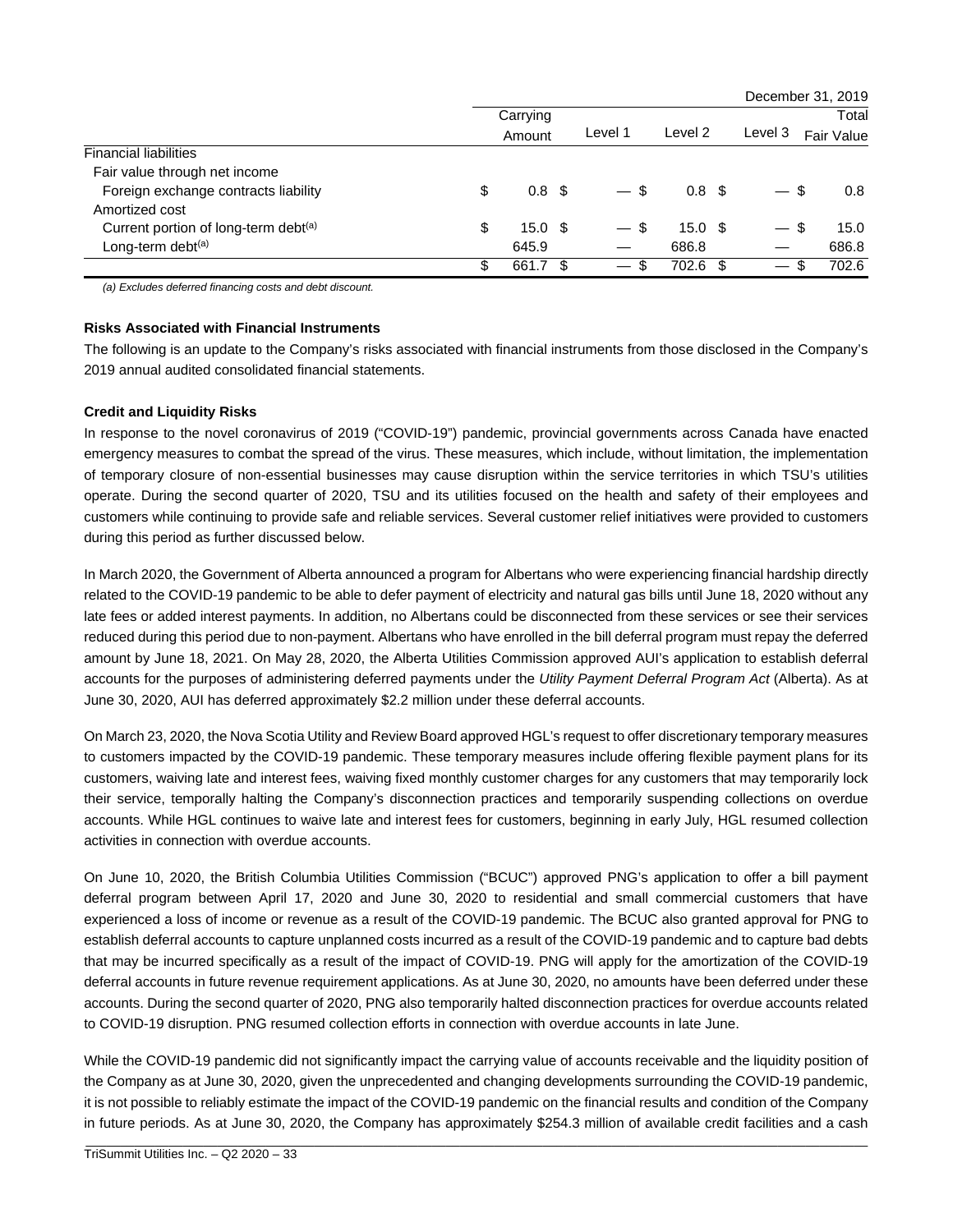balance of \$36.9 million. The Company is continuing to monitor the potential impact of the pandemic on ongoing operations and associated financial implications.

# **Foreign Exchange Risk**

A vast majority of HGL's natural gas supply costs are denominated in U.S. dollars. Although all natural gas procurement costs, including any realized foreign exchange gains or losses are passed through to its customers, the Company has entered into foreign exchange forward contracts to manage the risk of fluctuations in gas costs for customers as a result of changes in foreign exchange rates. In addition, the Company has entered into foreign exchange forward contracts to manage the foreign exchange risk from certain commitments denominated in U.S. dollars. As at June 30, 2020, the Company had outstanding foreign exchange forward contracts for US\$19.3 million at an average rate of \$1.37 Canadian per U.S. dollar. As at December 31, 2019, the Company had outstanding foreign exchange forward contracts for US\$31.5 million at an average rate of \$1.32 Canadian per U.S. dollar.

# **10. SHAREHOLDER'S EQUITY**

# **Authorized share capital**

The Company is authorized to issue an unlimited number of voting common shares. The Company is also authorized to issue preferred shares not to exceed 50 percent share of the voting rights attached to the issued and outstanding common shares.

# **Common shares issued and outstanding**

As at June 30, 2020 and December 31, 2019, there were 30,000,000 of common shares issued and outstanding.

# **Share Option Plan**

The Company had a Share Option Plan under which directors, officers and employees were eligible to receive grants. Immediately prior to the completion of the Arrangement, all options outstanding under the Share Option Plan unconditionally vested and were assigned and transferred to TSU in exchange for cash payment from TSU, and the Share Option Plan was terminated.

The following table summarizes information about the Company's share options:

| As at                                           |           | June 30, 2020        |                           | December 31, 2019    |
|-------------------------------------------------|-----------|----------------------|---------------------------|----------------------|
|                                                 | Number of |                      | <b>Exercise</b> Number of | Exercise             |
|                                                 | options   | price <sup>(a)</sup> | options                   | price <sup>(a)</sup> |
| Share options outstanding, beginning of period  | 534,766   | 18.56                | 200.375 \$                | 14.65                |
| Granted                                         |           |                      | 334.391                   | 20.90                |
| Transferred to TSU in exchange for cash payment | 534.766   | 18.56                |                           |                      |
| Share options outstanding, end of period        | — s       |                      | 534.766                   | 18.56                |
| Share options exercisable, end of period        | — s       |                      | 50.095                    | 14.65                |
|                                                 |           |                      |                           |                      |

*(a) Weighted average*

During the three and six months ended June 30, 2020, the Company recorded \$nil and \$7.5 million of stock options expense, respectively (three and six months ended June 30, 2019 - \$0.1 million for both periods).

# **Medium Term Incentive Plan ("MTIP") and Deferred Share Unit Plan ("DSUP")**

The Company had a MTIP for employees and executive officers, which included RSUs and PSUs with vesting periods of 36 months from the grant date. In addition, the Company had a DSUP, which allowed granting of DSUs to directors. DSUs granted under the DSUP vested immediately. Immediately prior to the completion of the Arrangement, all outstanding PSUs and RSUs unconditionally vested and all outstanding PSUs, RSUs and DSUs were assigned and transferred to TSU in exchange for cash payment and the MTIP and DSUP were terminated.

\_\_\_\_\_\_\_\_\_\_\_\_\_\_\_\_\_\_\_\_\_\_\_\_\_\_\_\_\_\_\_\_\_\_\_\_\_\_\_\_\_\_\_\_\_\_\_\_\_\_\_\_\_\_\_\_\_\_\_\_\_\_\_\_\_\_\_\_\_\_\_\_\_\_\_\_\_\_\_\_\_\_\_\_\_\_\_\_\_\_\_\_\_\_\_\_\_\_\_\_\_\_\_\_\_\_\_\_\_\_\_\_\_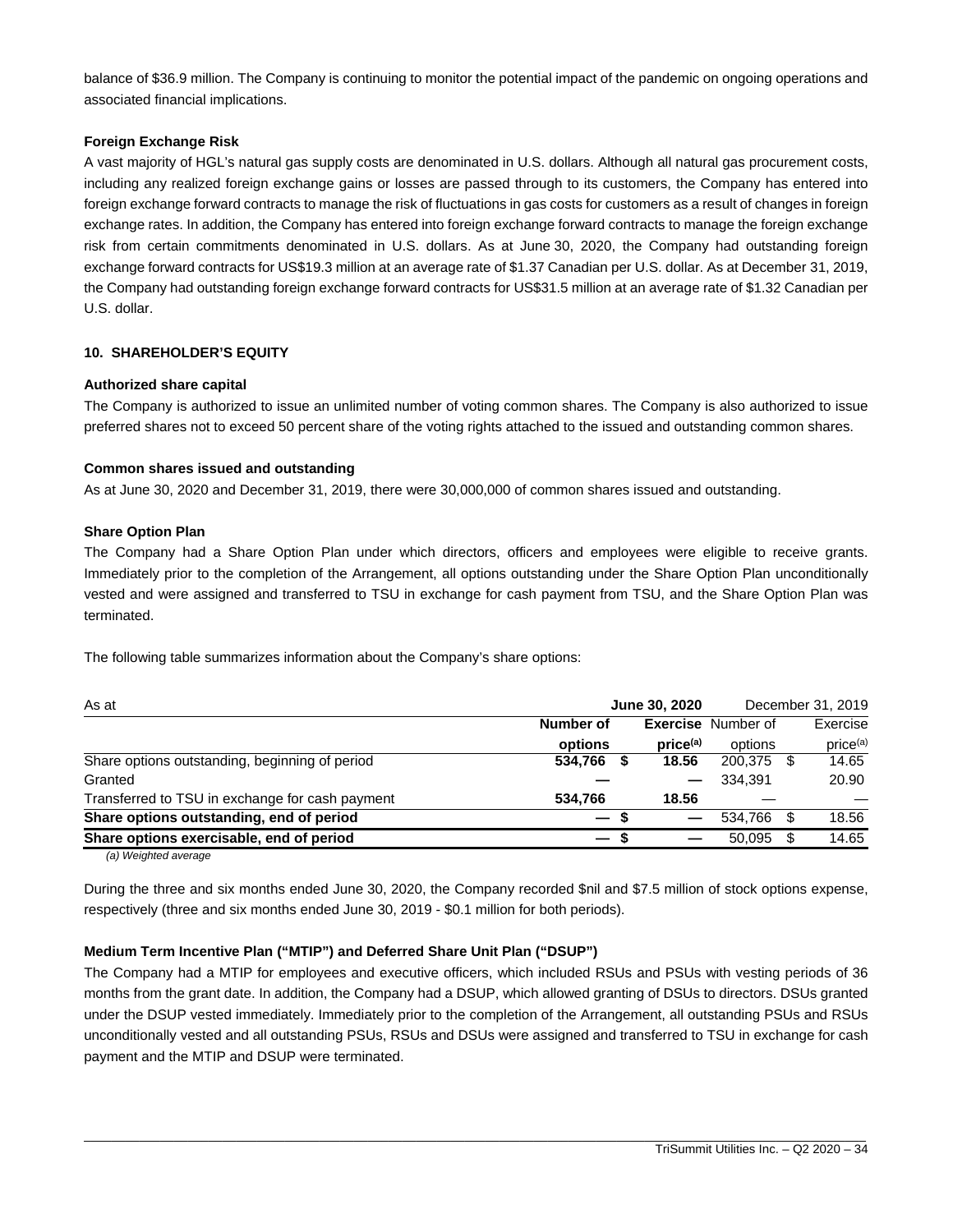|                                                            | <b>June 30.</b> | December 31, |
|------------------------------------------------------------|-----------------|--------------|
| <b>PSUs, RSUs, and DSUs</b>                                | 2020            | 2019         |
| (number of units)                                          |                 |              |
| Balance, beginning of period                               | 225.932         | 92.502       |
| Granted                                                    | 5.354           | 126.123      |
| Units in lieu of dividends                                 | 1.881           | 7.307        |
| Vested and transferred to TSU in exchange for cash payment | (233, 167)      |              |
| Outstanding, end of period                                 |                 | 225.932      |

During the three and six months ended June 30, 2020, the compensation expense recorded for the MTIP and DSUP was \$nil and \$5.3 million, respectively (three and six months ended June 30, 2019 - \$0.3 million and \$0.7 million, respectively).

# **11. PENSION PLANS AND RETIREE BENEFITS**

The costs of the defined benefit and post-retirement benefit plans are based on management's estimate of the future rate of return on the fair value of pension plan assets, salary escalations, mortality rates and other factors affecting the payment of future benefits.

The net pension expense by plan for the period was as follows:

|                                                 |                | Post- |                          |  |       |  |  |
|-------------------------------------------------|----------------|-------|--------------------------|--|-------|--|--|
|                                                 | <b>Defined</b> |       | Retirement               |  |       |  |  |
| Three months ended June 30, 2020                | <b>Benefit</b> |       | <b>Benefits</b>          |  | Total |  |  |
| Current service cost <sup>(a)</sup>             |                | 1.8   | 0.2 <sup>5</sup><br>- 56 |  | 2.0   |  |  |
| Interest cost <sup>(b)</sup>                    |                | 1.0   | 0.1                      |  | 1.1   |  |  |
| Expected return on plan assets <sup>(b)</sup>   |                | (1.6) | (0.1)                    |  | (1.7) |  |  |
| Amortization of regulatory asset <sup>(b)</sup> |                | 0.4   |                          |  | 0.4   |  |  |
| Net benefit cost recognized                     |                | 1.6   | 0.2                      |  | 1.8   |  |  |

*(a) Recorded under the line item "Operating and administrative" expenses on the Consolidated Statements of Income.* 

(b) *Recorded under the line item "Other income (loss)" on the Consolidated Statements of Income.*

|                                      |                  | Post-                    |       |
|--------------------------------------|------------------|--------------------------|-------|
|                                      | <b>Defined</b>   | <b>Retirement</b>        |       |
| Six months ended June 30, 2020       | <b>Benefit</b>   | <b>Benefits</b>          | Total |
| Current service cost (a)             | 3.6              | 0.4 <sup>5</sup><br>- 56 | 4.0   |
| Interest cost <sup>(b)</sup>         | 2.0              | 0.2                      | 2.2   |
| Expected return on plan assets (b)   | (3.2)            | (0.2)                    | (3.4) |
| Amortization of regulatory asset (b) | 0.8              |                          | 0.8   |
| Net benefit cost recognized          | 3.2 <sub>2</sub> | 0.4 <sup>5</sup>         | 3.6   |

*(a) Recorded under the line item "Operating and administrative" expenses on the Consolidated Statements of Income.* 

(b) *Recorded under the line item "Other income (loss)" on the Consolidated Statements of Income.*

|                                                 |    | Defined        | Post-<br>Retirement |    |       |
|-------------------------------------------------|----|----------------|---------------------|----|-------|
| Three months ended June 30, 2019                |    | <b>Benefit</b> | <b>Benefits</b>     |    | Total |
| Current service cost <sup>(a)</sup>             |    | 1.6<br>- \$    | $0.2 \text{ } $$    |    | 1.8   |
| Interest cost <sup>(b)</sup>                    |    | 1.1            | 0.1                 |    | 1.2   |
| Expected return on plan assets <sup>(b)</sup>   |    | (1.4)          | (0.1)               |    | (1.5) |
| Amortization of regulatory asset <sup>(b)</sup> |    | 0.3            |                     |    | 0.3   |
| Net benefit cost recognized                     | £. | 1.6<br>\$.     | 0.2                 | -S | 1.8   |

\_\_\_\_\_\_\_\_\_\_\_\_\_\_\_\_\_\_\_\_\_\_\_\_\_\_\_\_\_\_\_\_\_\_\_\_\_\_\_\_\_\_\_\_\_\_\_\_\_\_\_\_\_\_\_\_\_\_\_\_\_\_\_\_\_\_\_\_\_\_\_\_\_\_\_\_\_\_\_\_\_\_\_\_\_\_\_\_\_\_\_\_\_\_\_\_\_\_\_\_\_\_\_\_\_\_\_\_\_\_\_\_\_

*(a) Recorded under the line item "Operating and administrative" expenses on the Consolidated Statements of Income.* 

*(b) Recorded under the line item "Other income (loss)" on the Consolidated Statements of Income.*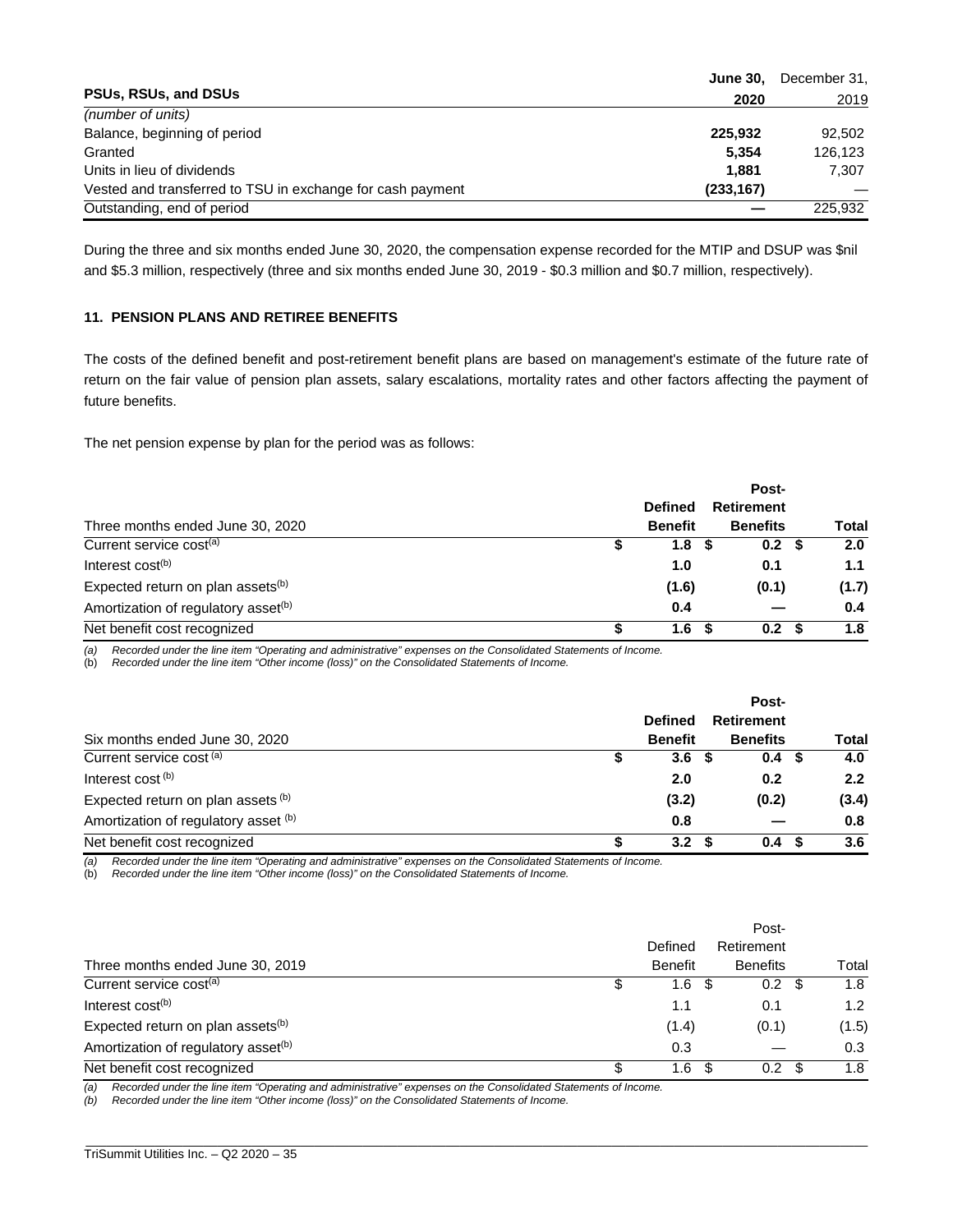|                                      |  | Defined        | Retirement       |       |  |
|--------------------------------------|--|----------------|------------------|-------|--|
| Six months ended June 30, 2019       |  | <b>Benefit</b> | <b>Benefits</b>  | Total |  |
| Current service cost <sup>(a)</sup>  |  | 3.2            | 0.4 <sup>5</sup> | 3.6   |  |
| Interest cost <sup>(b)</sup>         |  | 2.2            | 0.2              | 2.4   |  |
| Expected return on plan assets (b)   |  | (2.8)          | (0.2)            | (3.0) |  |
| Amortization of regulatory asset (b) |  | 0.6            |                  | 0.6   |  |
| Net benefit cost recognized          |  | 3.2            | 0.4              | 3.6   |  |

*(a) Recorded under the line item "Operating and administrative" expenses on the Consolidated Statements of Income.* 

*(b) Recorded under the line item "Other income (loss)" on the Consolidated Statements of Income.* 

#### **12. TRANSACTION COSTS**

During the three and six months ended June 30, 2020, TSU incurred approximately \$0.6 million and \$22.5 million of pre-tax transaction costs, respectively in respect of the Arrangement, which have been included in the Consolidated Statement of Income under the line item "Operating and administrative expense".

#### **13. COMMITMENTS, CONTINGENCIES AND GUARANTEES**

#### **Commitments**

The Company has long-term natural gas purchase and transportation arrangements, service agreements, and operating and finance leases, all of which are transacted at market prices and in the normal course of business. There were no material changes in commitments from those disclosed in the Company's 2019 annual audited consolidated financial statements.

#### **Guarantees**

In October 2014, HGL entered into a throughput service contract with Enbridge Inc. for the use of the expansion of its Algonquin Gas Transmission and Maritimes & Northeast Pipeline systems (the "Atlantic Bridge Project"). The contract will commence upon completion of the construction of the pipelines and it will expire 15 years thereafter. The Company issued two guarantees with an aggregate maximum liability of US\$91.7 million, guaranteeing HGL's payment obligations under the throughput service contract with Enbridge Inc.

On October 22, 2018, the Company issued a guarantee with a maximum liability of \$0.3 million related to the right of way for permanent access and power line access at the Bear Mountain Wind Park.

The Company, through HGL has agreements in place with Union Gas Limited ("UGL") to deliver natural gas. In October 25, 2018, the Company issued a guarantee with a maximum liability of \$0.3 million guaranteeing UGL's reasonable costs incurred to enforce obligations created under those agreements.

The Company, through HGL has agreements in place with Maritimes & Northeast Pipeline Limited Partnership ("M&NP") to store or transport natural gas. On December 1, 2019, the Company issued a guarantee with a maximum liability of \$3.0 million guaranteeing M&NP's reasonable costs incurred to enforce obligations created under those agreements.

#### **Contingencies**

The Company is subject to various legal claims and actions arising in the normal course of the Company. While the final outcome of such legal claims and actions cannot be predicted with certainty, the Company does not believe that the resolution of such claims and actions will have a material impact on the Company's consolidated financial position or results of operations.

# **14. RELATED PARTY TRANSACTIONS AND BALANCES**

In the normal course of business, the Company transacts with its joint ventures and associates. AltaGas Ltd. ("AltaGas") ceased to be associated with the Company on completion of the Arrangement on March 31, 2020.

\_\_\_\_\_\_\_\_\_\_\_\_\_\_\_\_\_\_\_\_\_\_\_\_\_\_\_\_\_\_\_\_\_\_\_\_\_\_\_\_\_\_\_\_\_\_\_\_\_\_\_\_\_\_\_\_\_\_\_\_\_\_\_\_\_\_\_\_\_\_\_\_\_\_\_\_\_\_\_\_\_\_\_\_\_\_\_\_\_\_\_\_\_\_\_\_\_\_\_\_\_\_\_\_\_\_\_\_\_\_\_\_\_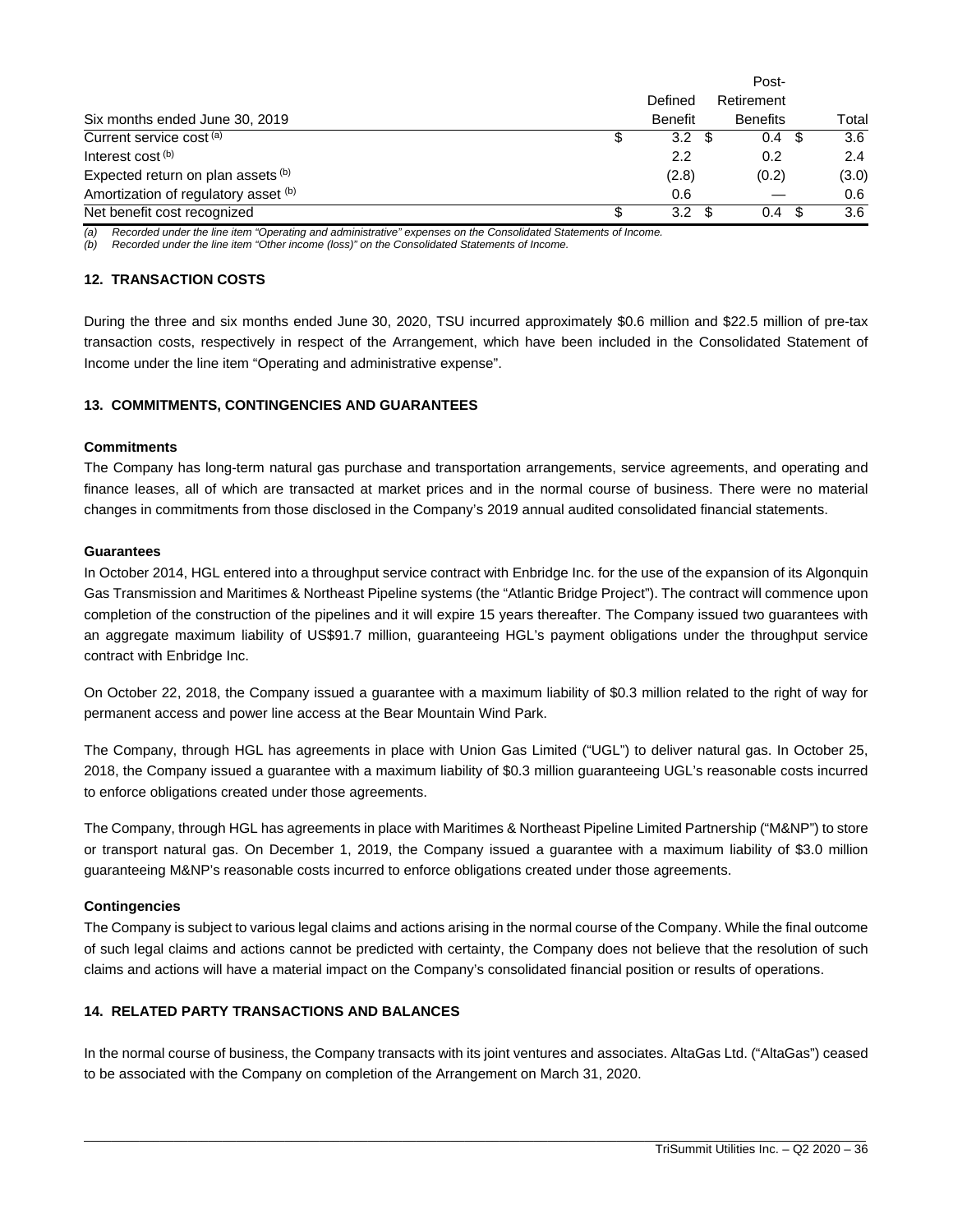#### **Transition Services Agreement**

On October 18, 2018, the Company entered into a Transition Services Agreement with AltaGas pursuant to which AltaGas provided certain general administrative and corporate services required by the Company, which included: accounting, tax, finance, legal and regulatory, payroll, corporate human resources and pension management, environmental, health and safety administration, procurement, enterprise resource planning and information technology. AltaGas provided the services on a cost recovery basis only. The Transition Services Agreement terminated on May 31, 2020.

# **Related party balances**

Amounts due to or from related parties on the Consolidated Balance Sheets, arising from transactions with joint ventures and associates (including AltaGas and its affiliates prior to March 31, 2020), are measured at the exchange amount and are as follows:

| As at                           | <b>June 30,</b> | 2020                     |      | December 31,<br>2019 |
|---------------------------------|-----------------|--------------------------|------|----------------------|
| Due to related parties          |                 |                          |      |                      |
| Accounts payable <sup>(a)</sup> |                 | $\overline{\phantom{0}}$ | - 35 | 14.3                 |
|                                 |                 | $\overline{\phantom{0}}$ |      | 14.3                 |

*(a) Payables to AltaGas and affiliates of AltaGas.* 

# **Related party transactions**

The following transactions with joint ventures and associates (including AltaGas and its affiliates prior to March 31, 2020) are measured at the exchange amount and have been recorded on the Consolidated Statements of Income:

|                                                            |   | Three months ended |     |                 |             | Six months ended |  |
|------------------------------------------------------------|---|--------------------|-----|-----------------|-------------|------------------|--|
|                                                            |   | 2020               |     | June 30<br>2019 | 2020        | June 30<br>2019  |  |
| Revenue <sup>(a)</sup>                                     |   | 0.2 <sub>0</sub>   | \$. | 0.1             | 0.7         | 0.5              |  |
| Unrealized loss on foreign exchange contracts with AltaGas | S | $-$ \$             |     | $(0.1)$ \$      | — \$        | (0.9)            |  |
| Cost of sales <sup>(b)</sup>                               | S | $-$ \$             |     | $(14.3)$ \$     | $(30.6)$ \$ | (71.2)           |  |
| Operating and administrative expenses <sup>(c)</sup>       |   | $-$ \$             |     | $(0.5)$ \$      | $(0.1)$ \$  | (1.2)            |  |

*(a) In the normal course of business, the Company provided gas sales and transportation services to related parties.* 

*(b) In the normal course of business, the Company purchased natural gas from a related party.* 

*(c) Operating and administrative expenses include the fees paid to AltaGas for transition services and administrative costs recovered from joint ventures.*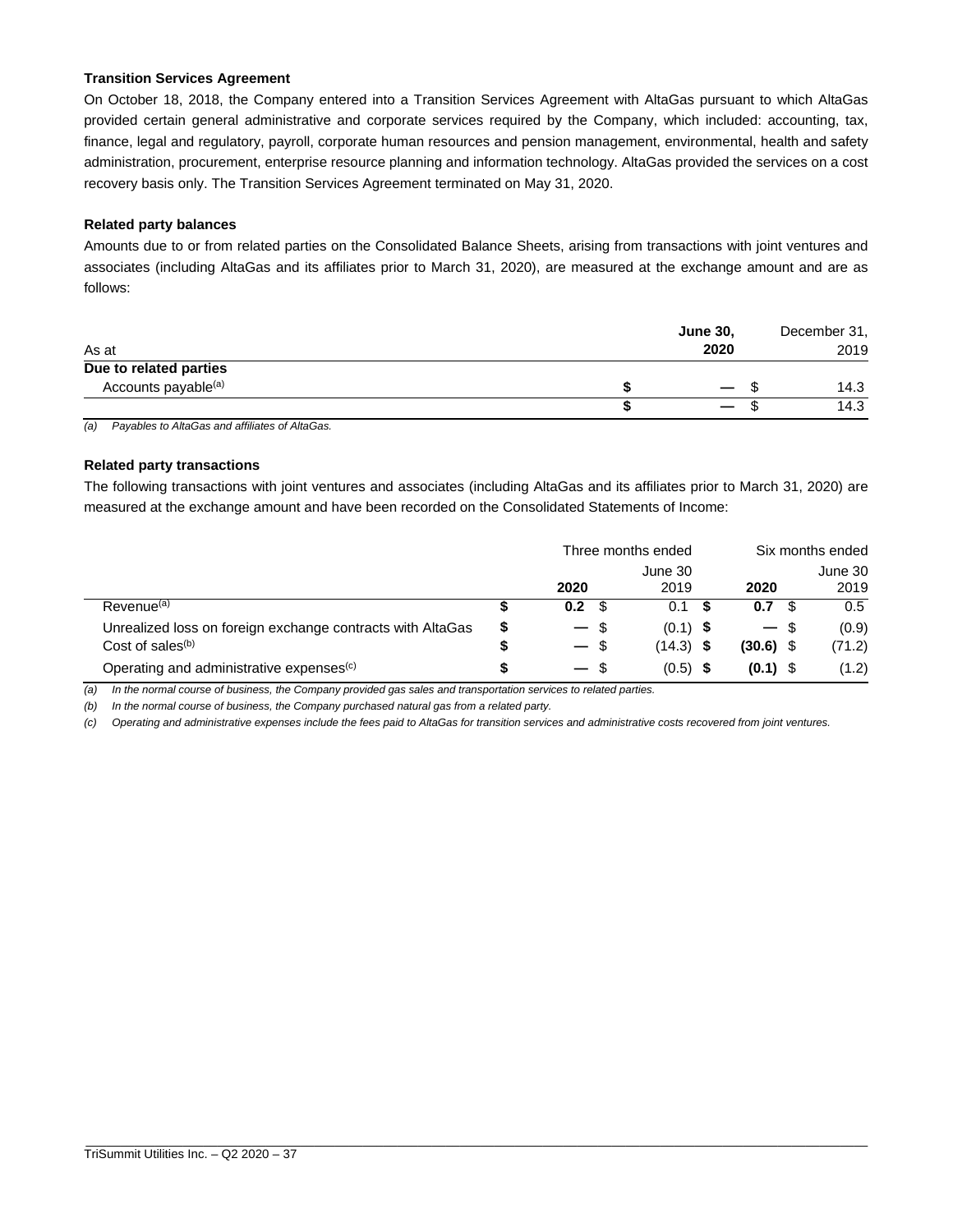# **15. SUPPLEMENTAL CASH FLOW INFORMATION**

The following table details the changes in operating assets and liabilities:

|                                                                            | Three months ended |                   | Six months ended |        |  |  |
|----------------------------------------------------------------------------|--------------------|-------------------|------------------|--------|--|--|
|                                                                            |                    | June 30           | June 30          |        |  |  |
|                                                                            | 2020               | 2019              | 2020             | 2019   |  |  |
| Source (use) of cash:                                                      |                    |                   |                  |        |  |  |
| Accounts receivable                                                        | \$<br>30.7<br>- \$ | 34.7 <sup>5</sup> | 33.7 $$$         | 30.5   |  |  |
| Inventory                                                                  | (0.6)              | (0.2)             | (0.5)            | 0.3    |  |  |
| Other current assets                                                       | 0.6                | 0.2               | (0.2)            | (0.9)  |  |  |
| Regulatory assets (current)                                                | 1.6                | 1.3               | 0.7              | (0.9)  |  |  |
| Accounts payable and accrued liabilities                                   | (34.4)             | (24.7)            | (13.4)           | (27.4) |  |  |
| Customer deposits                                                          | 0.3                | (0.5)             | (2.5)            | (2.2)  |  |  |
| Regulatory liabilities (current)                                           | 1.1                | 1.3               | (2.8)            | (4.2)  |  |  |
| Other current liabilities                                                  | 0.2                | 0.1               | (0.6)            | 0.2    |  |  |
| Net change in regulatory assets and liabilities (long-term) <sup>(a)</sup> | (2.4)              | 0.7               | 7.6              | 8.6    |  |  |
| Other long-term assets                                                     | 0.2                |                   | 0.1              |        |  |  |
| Changes in operating assets and liabilities                                | \$<br>$(2.7)$ \$   | 12.9<br>\$        | 22.1<br>\$       | 4.0    |  |  |

*(a) Inclusive of an increase in the revenue deficiency account (use of cash) of \$2.6 million during the three months ended June 30, 2020 and a decrease in the revenue deficiency account (source of cash) of \$4.0 million during the six months ended June 30, 2020 (three and six months ended June 30, 2019 – a decrease in the revenue deficiency account (source of cash) of \$0.1 million and \$7.1 million, respectively).* 

The following cash payments have been included in the determination of net income after taxes:

|                                    | Three months ended |                  | Six months ended |         |  |
|------------------------------------|--------------------|------------------|------------------|---------|--|
|                                    |                    | June 30          |                  | June 30 |  |
|                                    | 2020               | 2019             | 2020             | 2019    |  |
| Interest paid                      | 11.2 $\sqrt{3}$    | 9.6 <sup>5</sup> | 12.2 $\sqrt{3}$  | 14.5    |  |
| Income taxes paid (net of refunds) | $-$ \$             | 0.8 <sup>5</sup> | 0.7              | 0.5     |  |

#### **16. SEGMENTED INFORMATION**

The following describes the Company's three reporting segments:

| <b>Renewable Energy</b> | Includes the 102 MW Bear Mountain Wind Park, and an approximately 10 percent indirect equity      |
|-------------------------|---------------------------------------------------------------------------------------------------|
|                         | investment in Coast LP, which indirectly owns and operates three run-of-river hydroelectric       |
|                         | power generation assets in northwest British Columbia.                                            |
| <b>Utilities</b>        | Includes the rate-regulated natural gas distribution assets in Alberta, British Columbia and Nova |
|                         | Scotia as well as an approximately 33.3 percent equity investment in Inuvik Gas Ltd.              |
| Corporate               | Includes the cost of providing shared services, financial and general corporate support and       |
|                         | corporate assets.                                                                                 |

\_\_\_\_\_\_\_\_\_\_\_\_\_\_\_\_\_\_\_\_\_\_\_\_\_\_\_\_\_\_\_\_\_\_\_\_\_\_\_\_\_\_\_\_\_\_\_\_\_\_\_\_\_\_\_\_\_\_\_\_\_\_\_\_\_\_\_\_\_\_\_\_\_\_\_\_\_\_\_\_\_\_\_\_\_\_\_\_\_\_\_\_\_\_\_\_\_\_\_\_\_\_\_\_\_\_\_\_\_\_\_\_\_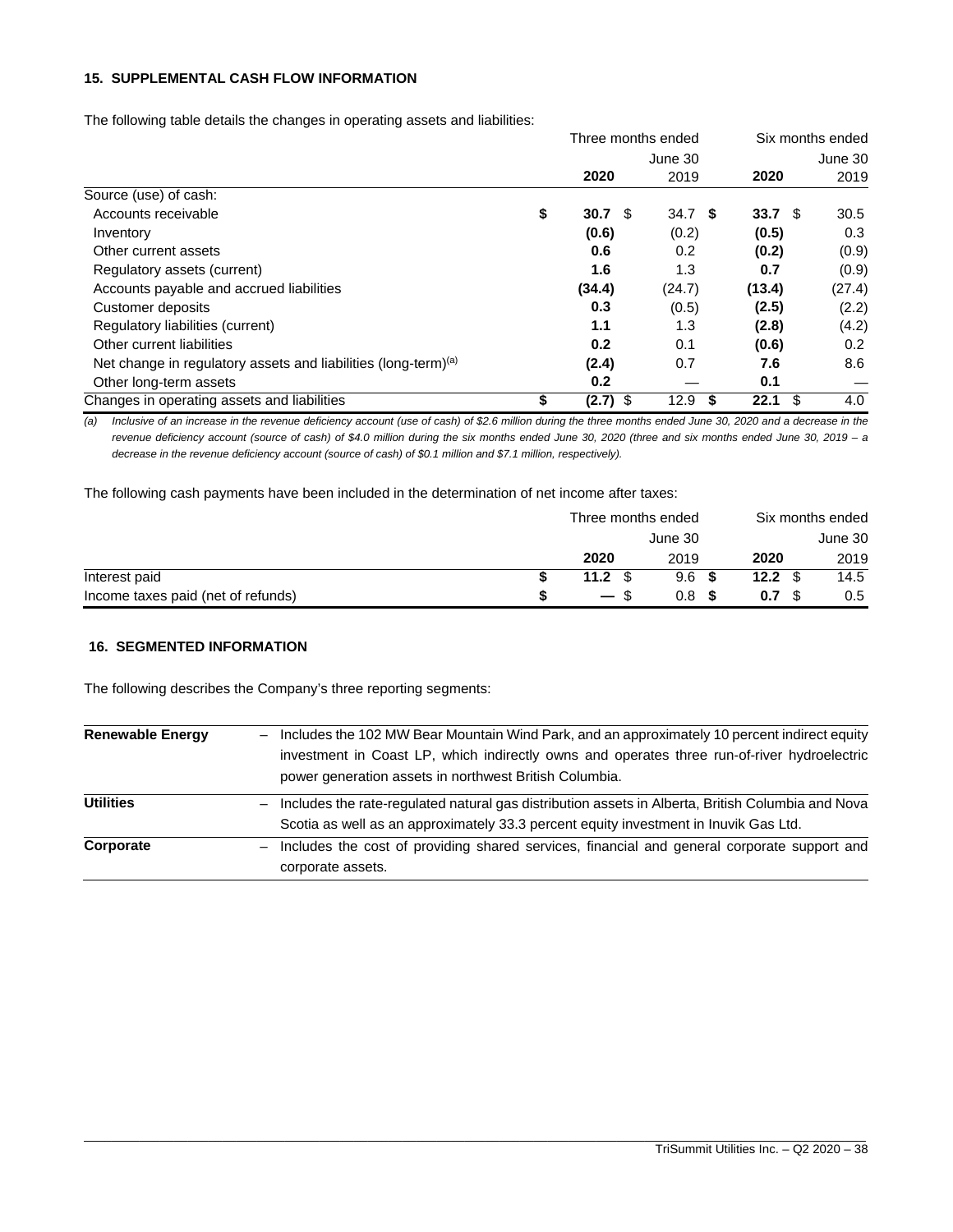|                                               |    | Three months ended June 30, 2020 |    |               |                  |                    |           |  |
|-----------------------------------------------|----|----------------------------------|----|---------------|------------------|--------------------|-----------|--|
|                                               |    |                                  |    | Renewable     |                  | Intersegment       |           |  |
|                                               |    | <b>Utilities</b>                 |    | <b>Energy</b> | Corporate        | <b>Elimination</b> | Total     |  |
| Revenue                                       | \$ | 57.7                             | \$ | 3.6           |                  | S                  | 61.3<br>S |  |
| Cost of sales                                 |    | (17.4)                           |    |               |                  |                    | (17.4)    |  |
| Operating and administrative                  |    | (24.2)                           |    | (1.1)         | (0.6)            |                    | (25.9)    |  |
| Accretion expense                             |    |                                  |    | (0.1)         |                  |                    | (0.1)     |  |
| Depreciation and amortization                 |    | (7.7)                            |    | (1.8)         | (0.1)            |                    | (9.6)     |  |
| Income from equity investments                |    |                                  |    | 0.8           |                  |                    | 0.8       |  |
| Unrealized loss on foreign exchange contracts |    | (1.1)                            |    |               |                  |                    | (1.1)     |  |
| Other income                                  |    | 0.1                              |    |               |                  |                    | 0.1       |  |
| Foreign exchange loss                         |    | (0.1)                            |    |               |                  |                    | (0.1)     |  |
| Operating income (loss)                       | \$ | 7.3                              | \$ | 1.4           | \$<br>$(0.7)$ \$ |                    | 8.0       |  |
| Interest expense                              |    | (1.4)                            |    |               | (5.8)            |                    | (7.2)     |  |
| Income (loss) before income taxes             | \$ | 5.9                              | \$ | 1.4           | \$<br>$(6.5)$ \$ |                    | 0.8       |  |
| Net additions (reductions) to:                |    |                                  |    |               |                  |                    |           |  |
| Property, plant and equipment <sup>(a)</sup>  | \$ | 11.3                             |    |               |                  |                    | 11.3      |  |
| Intangible assets                             |    | 2.0                              | S  |               |                  |                    | 2.0       |  |

*(a) Net additions to property, plant, and equipment, and intangible assets may not agree to changes reflected in the Consolidated Statement of Cash Flows due to classification differences.* 

|                                               | Six months ended June 30, 2020 |                  |    |                  |  |             |                    |              |  |  |
|-----------------------------------------------|--------------------------------|------------------|----|------------------|--|-------------|--------------------|--------------|--|--|
|                                               |                                |                  |    | <b>Renewable</b> |  |             |                    |              |  |  |
|                                               |                                | <b>Utilities</b> |    | <b>Energy</b>    |  | Corporate   | <b>Elimination</b> | <b>Total</b> |  |  |
| Revenue                                       | S                              | 165.5            |    | 8.8              |  | –           |                    | 174.3        |  |  |
| Cost of sales                                 |                                | (64.6)           |    | (0.1)            |  |             |                    | (64.7)       |  |  |
| Operating and administrative                  |                                | (47.1)           |    | (2.5)            |  | (23.3)      |                    | (72.9)       |  |  |
| Accretion expense                             |                                |                  |    | (0.1)            |  |             |                    | (0.1)        |  |  |
| Depreciation and amortization                 |                                | (14.2)           |    | (3.6)            |  | (0.1)       |                    | (17.9)       |  |  |
| Loss from equity investments                  |                                |                  |    | (0.7)            |  |             |                    | (0.7)        |  |  |
| Unrealized gain on foreign exchange contracts |                                | 0.5              |    |                  |  |             |                    | 0.5          |  |  |
| Other income                                  |                                | 0.4              |    |                  |  |             |                    | 0.4          |  |  |
| Operating income (loss)                       | \$                             | 40.5             | S  | 1.8 <sup>5</sup> |  | $(23.4)$ \$ |                    | 18.9         |  |  |
| Interest expense                              |                                | (2.8)            |    |                  |  | (11.2)      |                    | (14.0)       |  |  |
| Income (loss) before income taxes             | \$                             | 37.7             | \$ | 1.8 <sup>5</sup> |  | $(34.6)$ \$ |                    | 4.9          |  |  |
| Net additions (reductions) to:                |                                |                  |    |                  |  |             |                    |              |  |  |
| Property, plant and equipment <sup>(a)</sup>  |                                | 17.6             |    | 0.1              |  |             |                    | 17.7         |  |  |
| Intangible assets                             |                                | 4.7              | S  |                  |  |             |                    | 4.7          |  |  |

*(a) Net additions to property, plant, and equipment, and intangible assets may not agree to changes reflected in the Consolidated Statement of Cash Flows due to classification differences.*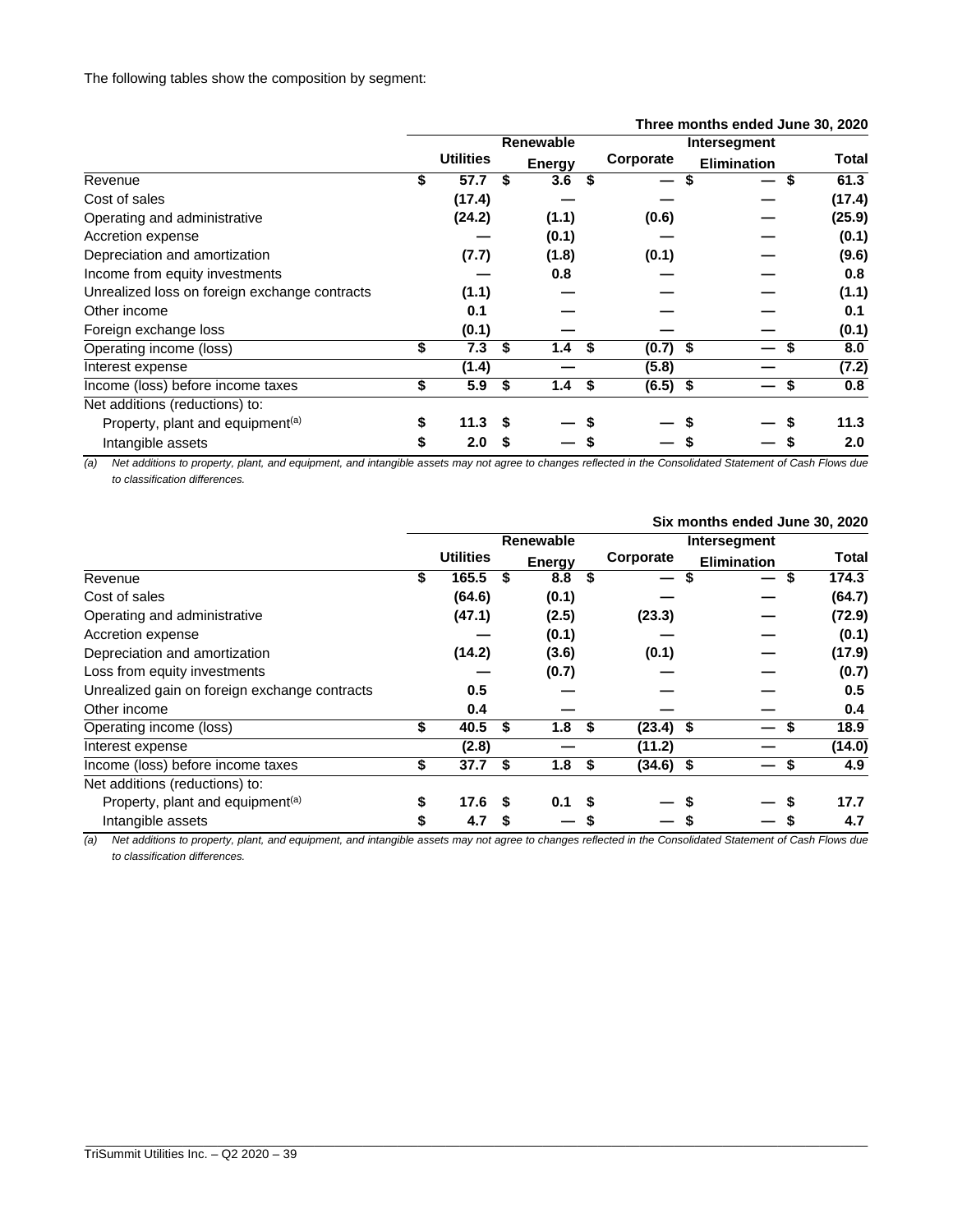Three months ended June 30, 2019

|                                               | Renewable |                  |     |        | Intersegment |                               |      |             |           |       |
|-----------------------------------------------|-----------|------------------|-----|--------|--------------|-------------------------------|------|-------------|-----------|-------|
|                                               |           | <b>Utilities</b> |     | Energy |              | Corporate                     |      | Elimination | Total     |       |
| Revenue                                       | \$        | 58.0             | \$  | 3.3    | -\$          | $\overbrace{\phantom{12333}}$ | S    |             | 61.3<br>S |       |
| Cost of sales                                 |           | (21.4)           |     |        |              |                               |      |             | (21.4)    |       |
| Operating and administrative                  |           | (22.8)           |     | (1.1)  |              | (0.7)                         |      |             | (24.6)    |       |
| Depreciation and amortization                 |           | (5.6)            |     | (1.8)  |              |                               |      |             | (7.4)     |       |
| Income from equity investment                 |           |                  |     | 1.4    |              |                               |      |             |           | 1.4   |
| Unrealized loss on foreign exchange contracts |           | (0.7)            |     |        |              |                               |      |             | (0.7)     |       |
| Other loss                                    |           | (0.1)            |     |        |              |                               |      |             |           | (0.1) |
| Operating income                              | \$        | 7.4              | \$  | 1.8    | -\$          | (0.7)                         | - \$ |             | S         | 8.5   |
| Interest expense                              |           | (0.8)            |     |        |              | (5.8)                         |      |             | (6.6)     |       |
| Income (loss) before income taxes             | \$        | 6.6              | -\$ | 1.8    | -\$          | $(6.5)$ \$                    |      |             | \$        | 1.9   |
| Net additions (reductions) to:                |           |                  |     |        |              |                               |      |             |           |       |
| Property, plant and equipment <sup>(a)</sup>  | \$        | 11.9             | \$  |        | \$           | 0.2                           | .S   |             | 12.1      |       |
| Intangible assets                             | \$        | 1.1              | \$  |        | \$           |                               |      |             | 1.1       |       |

*(a) Net additions to property, plant, and equipment, and intangible assets may not agree to changes reflected in the Consolidated Statement of Cash Flows due to classification differences.* 

|                                               | Six months ended June 30, 2019 |                  |    |           |    |             |    |                          |    |        |
|-----------------------------------------------|--------------------------------|------------------|----|-----------|----|-------------|----|--------------------------|----|--------|
|                                               |                                |                  |    | Renewable |    |             |    | Intersegment             |    |        |
|                                               |                                | <b>Utilities</b> |    | Energy    |    | Corporate   |    | Elimination              |    | Total  |
| Revenue                                       | \$                             | 173.6            | \$ | 6.3       | \$ | —           | \$ | $\overline{\phantom{m}}$ | \$ | 179.9  |
| Cost of sales                                 |                                | (77.6)           |    | (0.1)     |    |             |    |                          |    | (77.7) |
| Operating and administrative                  |                                | (45.9)           |    | (2.1)     |    | (0.9)       |    |                          |    | (48.9) |
| Accretion expense                             |                                | (0.1)            |    |           |    |             |    |                          |    | (0.1)  |
| Depreciation and amortization                 |                                | (11.1)           |    | (3.6)     |    |             |    |                          |    | (14.7) |
| Income from equity investments                |                                |                  |    | 0.6       |    |             |    |                          |    | 0.6    |
| Unrealized loss on foreign exchange contracts |                                | (1.9)            |    |           |    |             |    |                          |    | (1.9)  |
| Other loss                                    |                                | (0.1)            |    |           |    |             |    |                          |    | (0.1)  |
| Operating income (loss)                       | \$                             | 36.9             | \$ | 1.1       | \$ | $(0.9)$ \$  |    |                          |    | 37.1   |
| Interest expense                              |                                | (1.5)            |    |           |    | (11.6)      |    |                          |    | (13.1) |
| Income (loss) before income taxes             | \$                             | 35.4             | \$ | 1.1       | \$ | $(12.5)$ \$ |    |                          | \$ | 24.0   |
| Net additions (reductions) to:                |                                |                  |    |           |    |             |    |                          |    |        |
| Property, plant and equipment <sup>(a)</sup>  | \$                             | 18.7             | \$ |           | \$ | 0.2         |    |                          |    | 18.9   |
| Intangible assets                             | \$                             | 1.6              | \$ |           |    |             |    |                          |    | 1.6    |

*(a) Net additions to property, plant, and equipment, and intangible assets may not agree to changes reflected in the Consolidated Statement of Cash Flows due to classification differences*

The following table shows goodwill and total assets by segment:

|                         |    | <b>Utilities</b> | Energy | Corporate |                          | Total |         |
|-------------------------|----|------------------|--------|-----------|--------------------------|-------|---------|
| As at June 30, 2020     |    |                  |        |           |                          |       |         |
| Goodwill                | \$ | 119.1            | - \$   | — s       | $\overline{\phantom{0}}$ | - 5   | 119.1   |
| Segmented assets        | S  | 1.302.9          | S      | 287.4     | (4.9)                    | \$    | 1,585.4 |
| As at December 31, 2019 |    |                  |        |           |                          |       |         |
| Goodwill                | \$ | 119.1            | -S     | — \$      | $\overline{\phantom{0}}$ | - \$  | 119.1   |
| Segmented assets        | \$ | 1.276.6          | \$     | 262.4     | 43.3                     | \$    | 1,582.3 |

\_\_\_\_\_\_\_\_\_\_\_\_\_\_\_\_\_\_\_\_\_\_\_\_\_\_\_\_\_\_\_\_\_\_\_\_\_\_\_\_\_\_\_\_\_\_\_\_\_\_\_\_\_\_\_\_\_\_\_\_\_\_\_\_\_\_\_\_\_\_\_\_\_\_\_\_\_\_\_\_\_\_\_\_\_\_\_\_\_\_\_\_\_\_\_\_\_\_\_\_\_\_\_\_\_\_\_\_\_\_\_\_\_